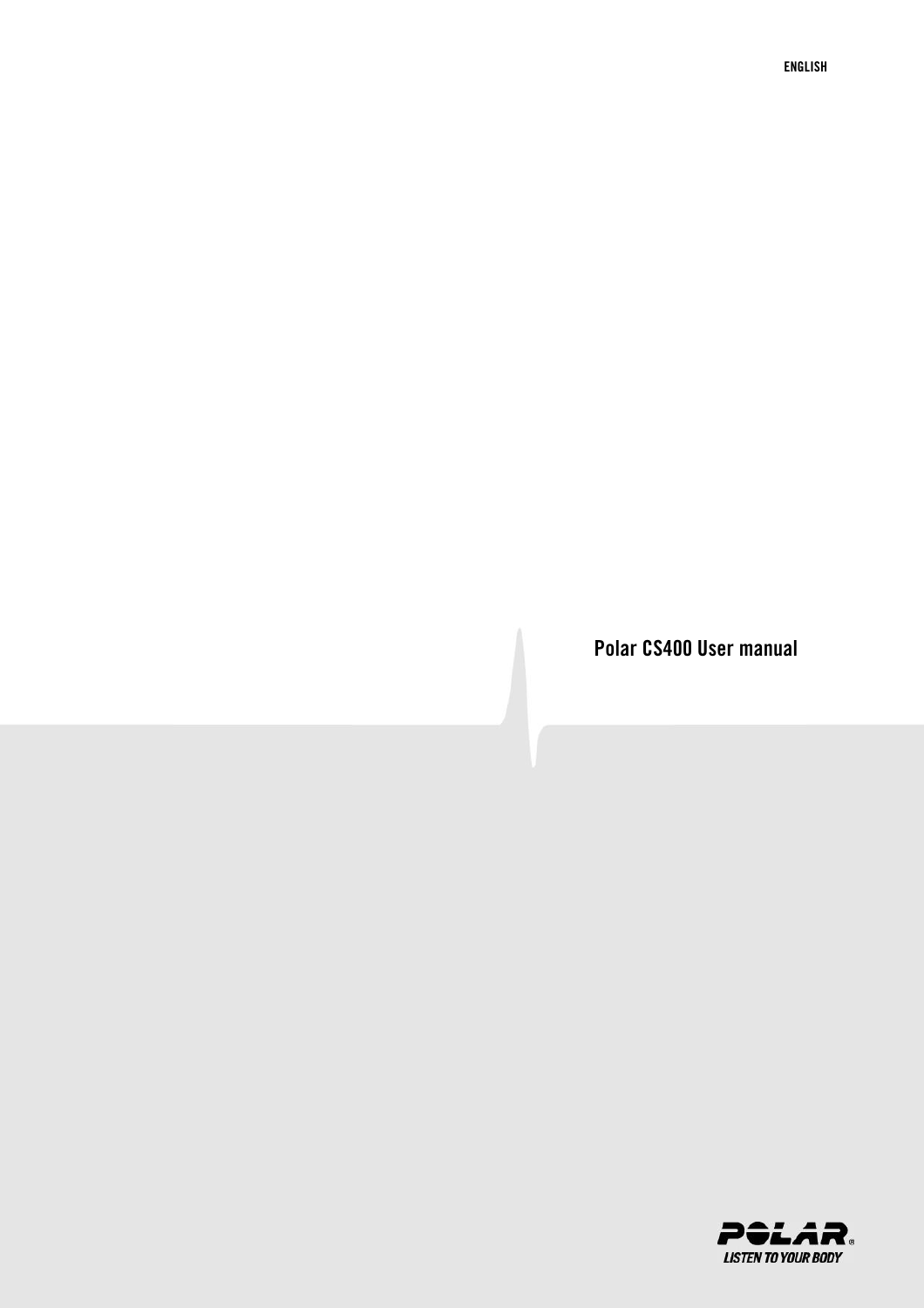# **CONTENTS**

|  | 27 |
|--|----|
|  |    |
|  |    |
|  |    |
|  |    |
|  |    |
|  |    |
|  |    |
|  |    |
|  |    |
|  |    |
|  |    |
|  |    |
|  |    |
|  |    |
|  |    |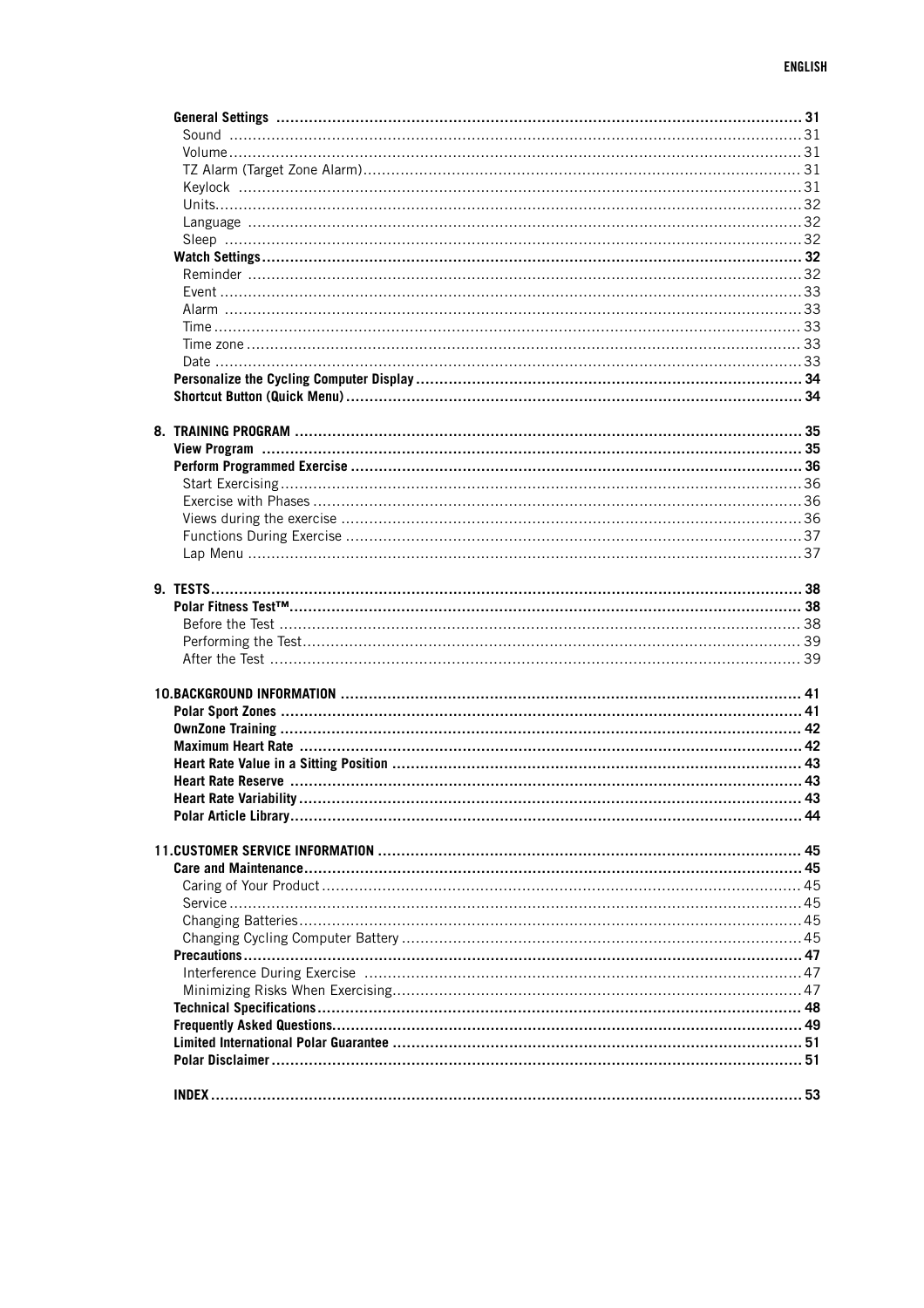# <span id="page-3-0"></span>**1. INTRODUCTION**

Congratulations! You have purchased a complete training system to tailor-fit your training needs. This user manual includes complete instructions, helping you get the most out of your cycling computer.

### **COMPLETE TRAINING SYSTEM**



The latest version of this user manual can be downloaded at www.polar.fi/support. For video tutorials, go to http://www.polar.fi/en/support/video\_tutorials.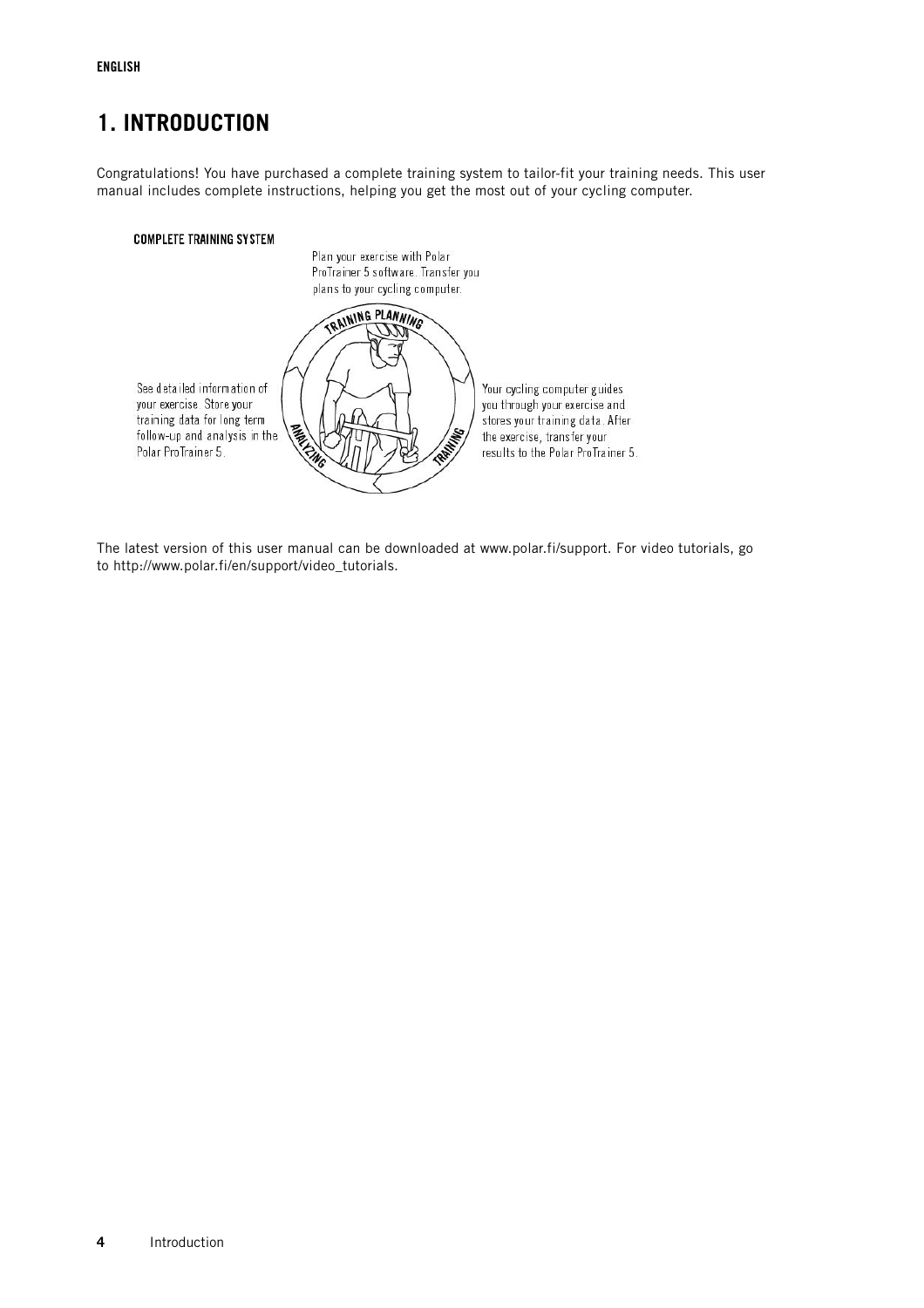# <span id="page-4-0"></span>**2. CYCLING COMPUTER COMPONENTS**



- 1. Polar CS400 Cycling Computer: Cycling and exercise data are recorded and displayed during exercise.
- 2. The WearLink®+ transmitter transmits the heart rate signal to the training computer. The transmitter consists of a connector and strap.
- 3. Polar Bike Mount™: Secure the bike mount to your bike and attach the cycling computer to it.
- 4. Polar Speed Sensor™: A wireless speed sensor measuring speed and distance during cycling.
- 5. Optional Cadence Sensor™: A wireless cadence sensor measuring the speed at which you turn the cranks of your bicycle, expressed in revolutions per minute (rpm).
- 6. CD-ROM: Including Polar ProTrainer 5™ software and a complete User Manual to help you make the most out of your cycling computer.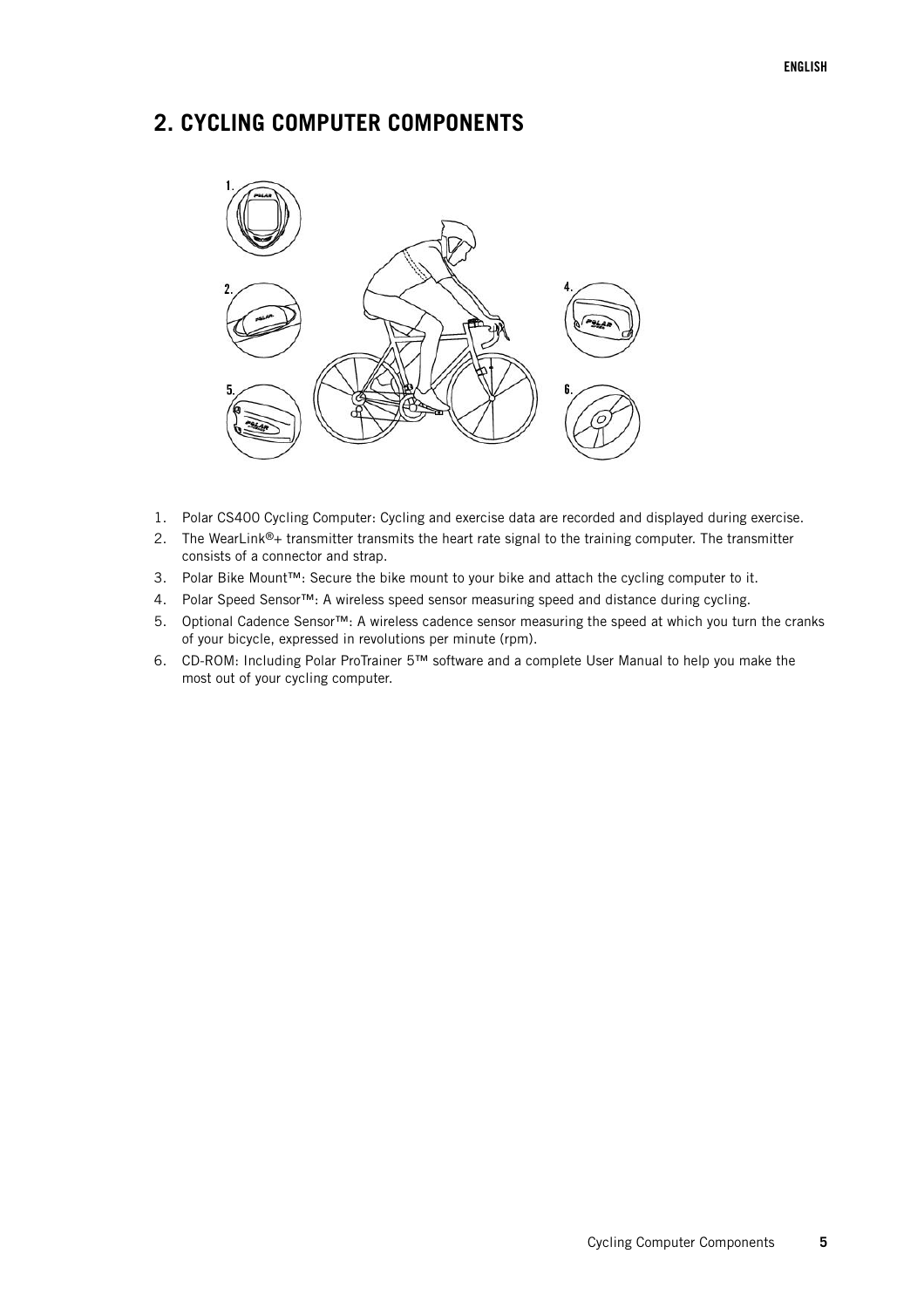# <span id="page-5-0"></span>**3. GETTING STARTED**

<span id="page-5-1"></span>Before activating your cycling computer, measure the wheel size of your bicycle.

## **Measuring Wheel Size**

Wheel size settings are a prerequisite for correct cycling information. There are two ways of determining the wheel size of your bike:

### **Method 1**

Look for the diameter in inches or in ETRTO printed on the wheel. Match it to the wheel size in millimeters in the right column of the chart.

| <b>ETRTO</b> | Wheel size diameter (inches) | Wheel size setting (mm) |
|--------------|------------------------------|-------------------------|
| 25-559       | 26 x 1.0                     | 1884                    |
| 23-571       | 650 x 23C                    | 1909                    |
| 35-559       | 26 x 1.50                    | 1947                    |
| 37-622       | 700 x 35C                    | 1958                    |
| 47-559       | 26 x 1.95                    | 2022                    |
| 20-622       | 700 x 20C                    | 2051                    |
| 52-559       | 26 x 2.0                     | 2054                    |
| 23-622       | 700 x 23C                    | 2070                    |
| 25-622       | 700 x 25C                    | 2080                    |
| 28-622       | 700 x 28                     | 2101                    |
| 32-622       | 700 x 32C                    | 2126                    |
| 42-622       | 700 x 40C                    | 2189                    |
| 47-622       | 700 x 47C                    | 2220                    |

(i) Wheel sizes on the chart are advisory as wheel size depends on the wheel type and air pressure.

### **Method 2**

Measure the wheel manually for the most accurate result.

Use the valve to mark the point where the wheel touches the ground. Draw a line on the ground to mark that point. Move your bike forward on a flat surface for one complete rotation. The tire should be perpendicular to the ground. Draw another line on the ground at the valve to mark a full rotation. Measure the distance between the two lines.

Subtract 4 mm to account for your weight on the bike to get your wheel circumference. Enter this value in the cycling computer.

## <span id="page-5-2"></span>**Basic Settings**

Before using your cycling computer for the first time, customize the basic settings. Enter as accurate data as possible to ensure correct feedback based on your performance.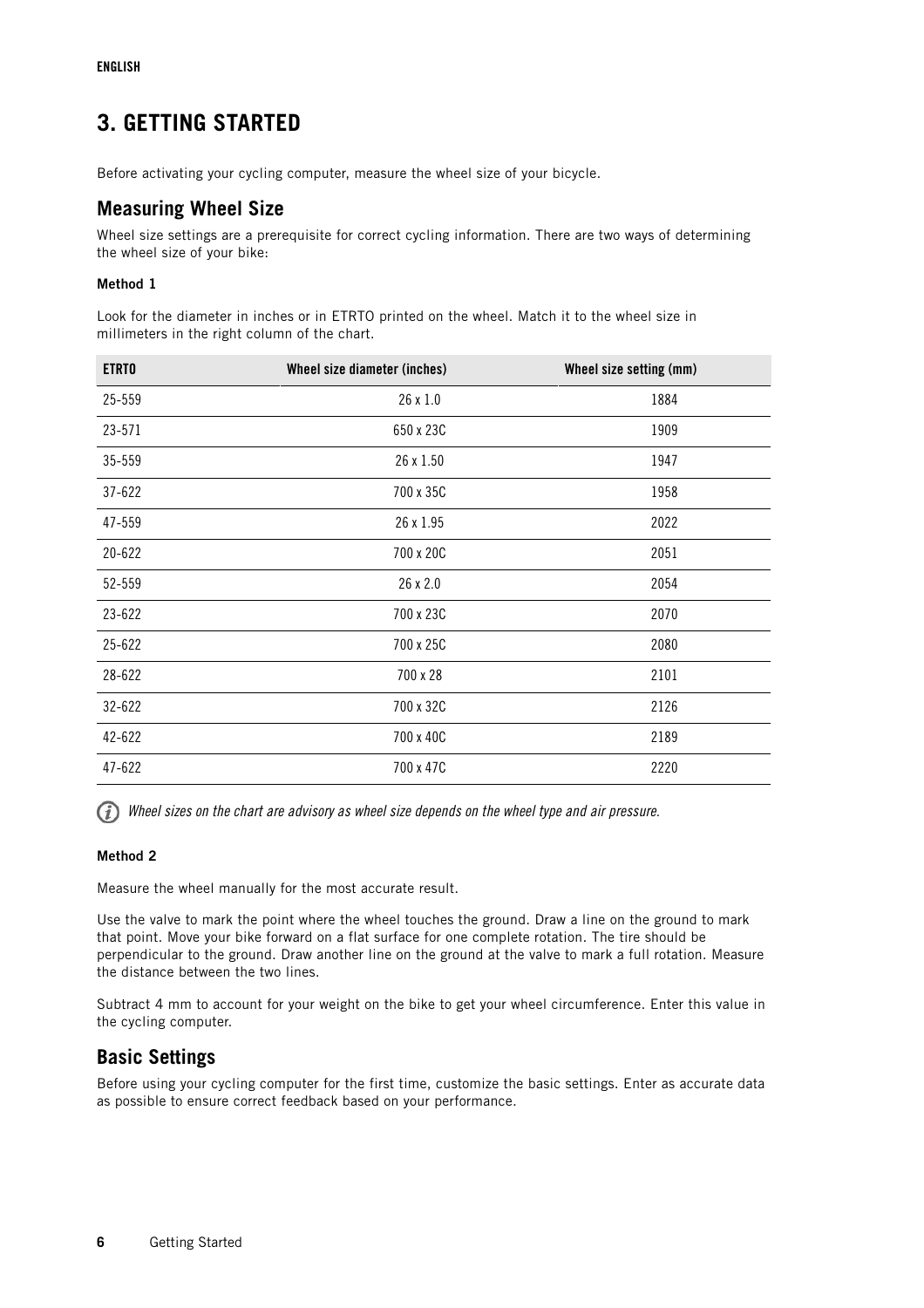

To adjust the data, use UP, DOWN and accept with OK. The values scroll faster if you press and hold UP or DOWN.

- 1. To activate your cycling computer, press OK twice. Once activated, it cannot be switched off!
- 2. **Welcome to Polar Cycling World!** is displayed. Press OK.
- 3. **Language**: Select **English**, **Deutsch**, **Español**, **Français** or **Italiano**. Press OK
- 4. **Start with bike settings** is displayed. Press OK.
- 5. Number of bikes: Select 1 or 2 depending on how many bicycles you will be using. If you only use one bicycle, settings for bike 2 can be entered later. For further information, see [Bike Settings \(page](#page-28-2) 29).
- 6. **Wheel**: Enter the wheel size **(mm)** for each of your bicycles. For further information, see [Measuring Wheel](#page-5-1) [Size \(page](#page-5-1) 6).
- 7. **Start with basic settings** is displayed. Press OK and adjust the following data:
- 8. **Time**: Select **12h** or **24h**. With **12h**, select **AM** or **PM**. Enter the local time.
- 9. **Date**: Enter current date;  $dd = day$ , mm = month,  $yy = year$ . If you use imperial units, set the date; mm = month,  $dd = day$ ,  $yy = year$ .
- 10. **Units**: Select metric (**kg/cm/km**) or imperial (**lb/ft/mi**) units.
- 11. **Weight**: Enter your weight. To change units, press and hold the LIGHT.
- 12. **Height**: Enter your height. In LB/FT format, first enter feet then inches.
- 13. **Birthday**: Enter your date of birth; dd=day, mm=month, yy=year.
- 14. **Sex**: Select **Male** or **Female**.
- 15. **Settings OK?** is displayed. Select **Yes** or **No**. Select **Yes** to accept and save settings. The cycling computer will display time of day. Select **No** if settings are incorrect and need to be changed. Press STOP to return to the data you want to change.

Use the Polar ProTrainer 5 software to enter all basic settings.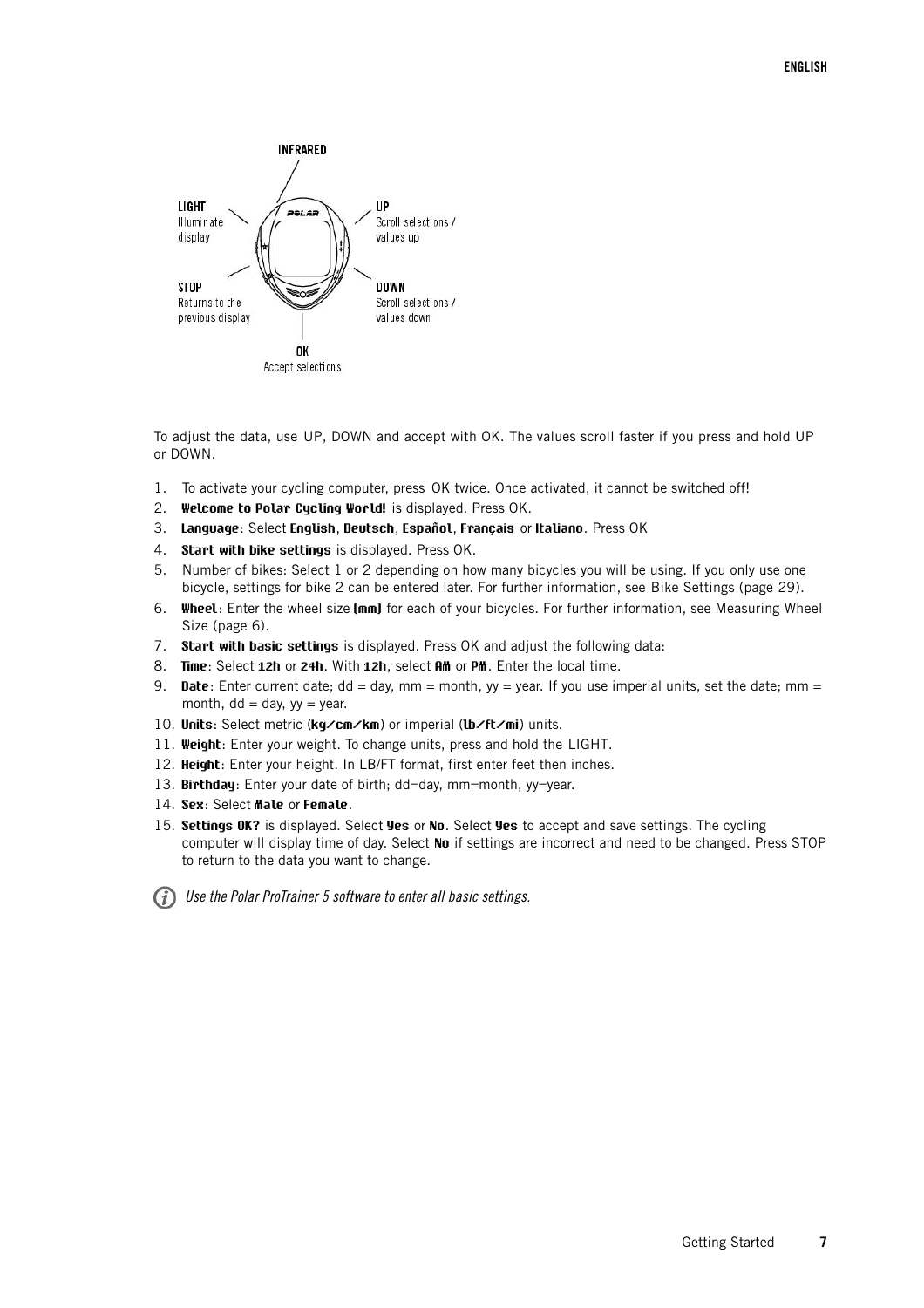### **ENGLISH**

## <span id="page-7-0"></span>**Menu Structure**

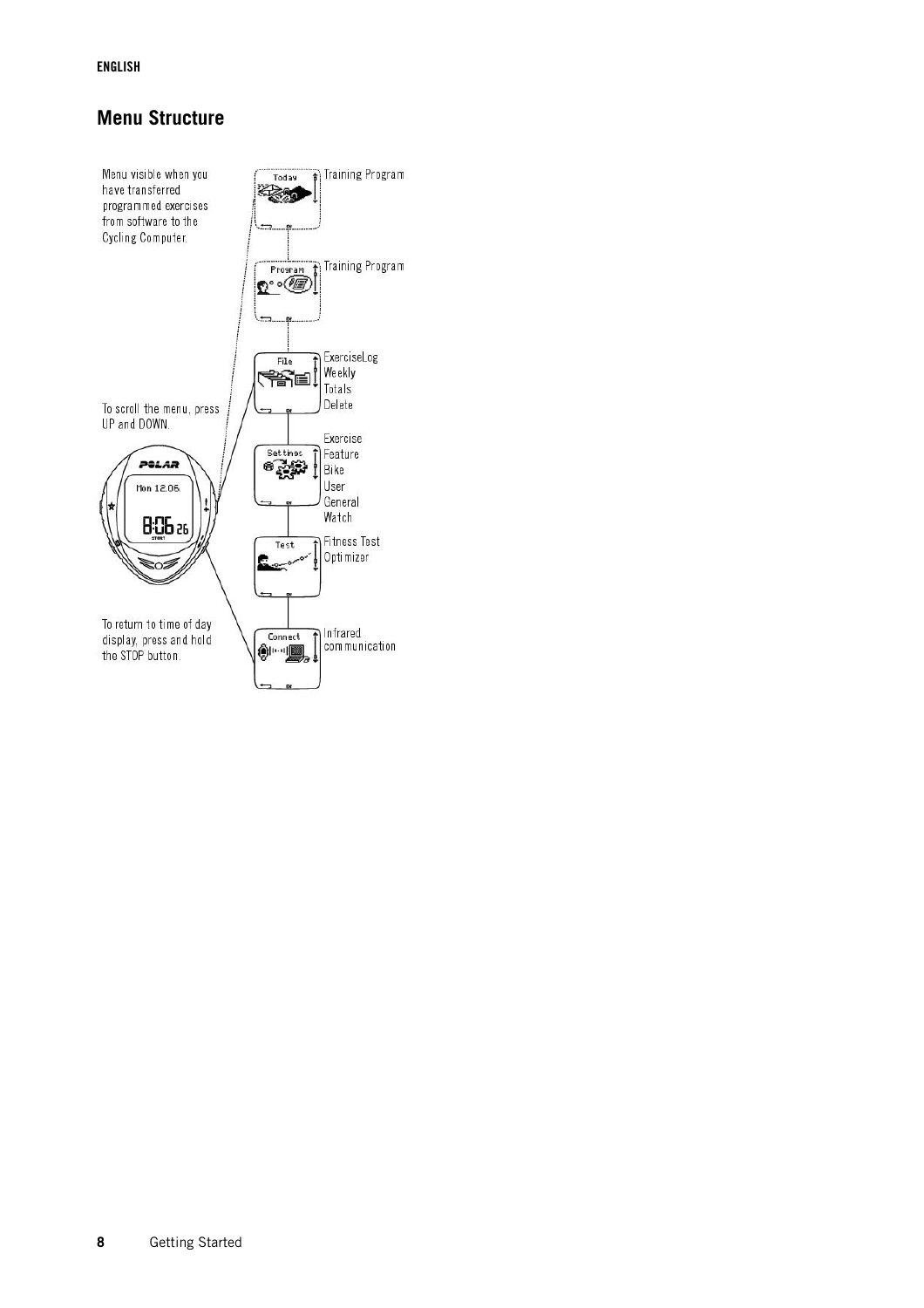# <span id="page-8-0"></span>**4. PREPARE FOR TRAINING**

### **Installation of the sensors**

### **Polar Bike Mount and CS400 Cycling Computer**

For instructions on how to install the Polar Bike Mount and the Polar CS400 Cycling Computer, consult Speed Sensor user manual.

### **Polar Speed and Cadence Sensors**

<span id="page-8-1"></span>For instructions on how to install the sensors, consult the separate Speed or Cadence user manuals.

### **Plan your training**

### <span id="page-8-2"></span>**Exercise Types**

You can utilize the installed ready-made exercises or create new ones on your cycling computer. Plan and create more versatile exercises and transfer them to your cycling computer by using the Polar ProTrainer 5 training software. For more information on how to transfer the exercises, see ???.

### Select **Settings** > **Exercise**



The **Exercises** menu shows a list of exercises.

Navigate through the options with UP or DOWN



- **Free**: Free exercise with no settings.
- **Basic**: Training with moderate intensity. Duration around 45 min.
- **OwnZone**: OwnZone-based exercise with moderate intensity. The cycling computer is able to automatically determine your individual aerobic (cardiovascular) heart rate zone during warm-up. This is called OwnZone. Suggested duration 45 minutes. For further information, see ???. For additional background information, see [OwnZone Training \(page](#page-41-0) 42)
- **Interval**: Interval training starts with a 15-minute warm-up, followed by a 5 km interval (work phase) and a 5-minute recovery period, repeated 3 times. The session ends with a 15-minute cool-down.
- **Add new**: Create and save your own exercise. Store a total of 10 exercises + 1 Free exercise in your cycling computer.

Select the desired exercise (Free, Basic, OwnZone, Interval or Add new), and press OK, the following options are displayed:

• **Select** the exercise as a default exercise.

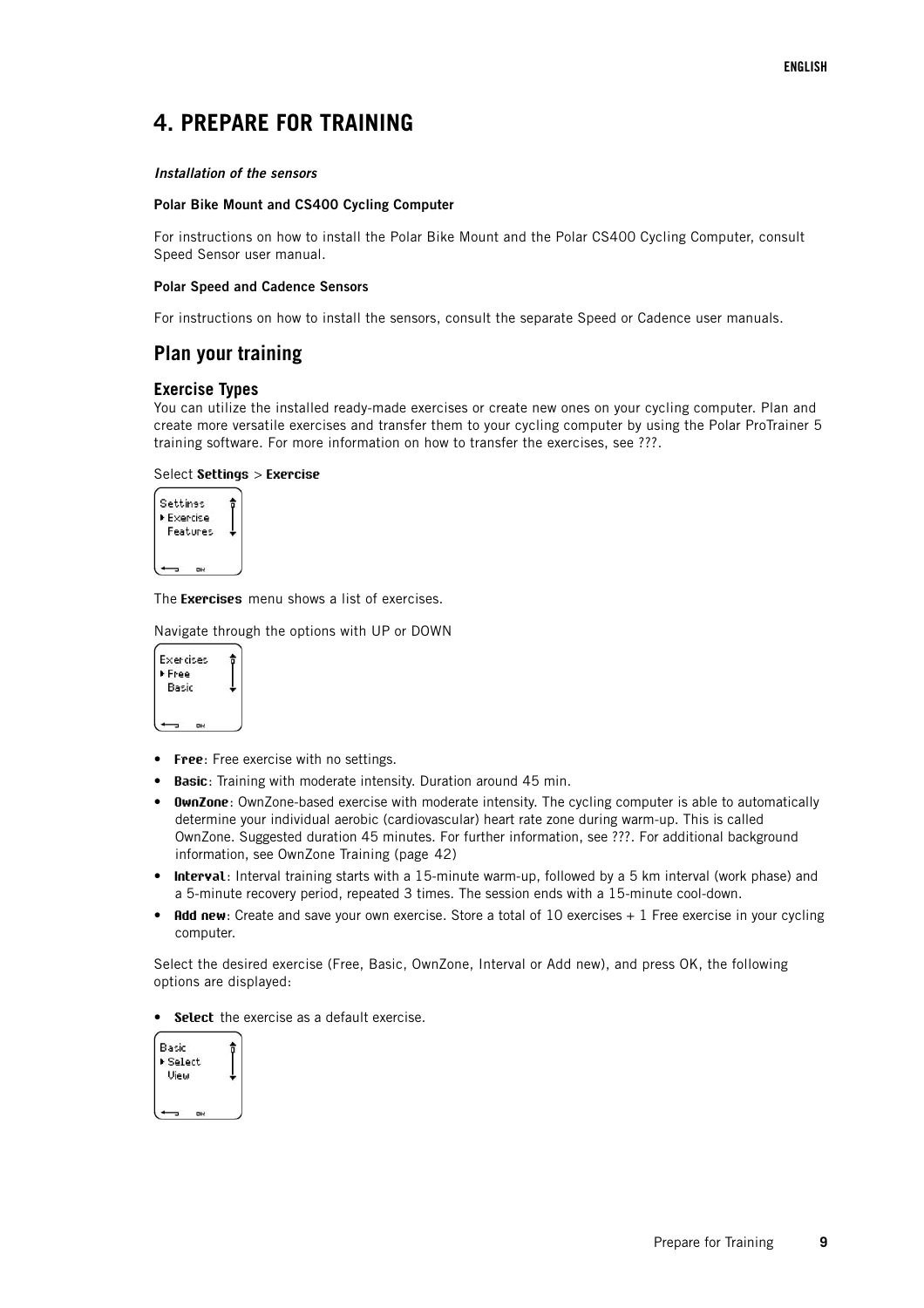The next time you train, your cycling computer will offer this exercise as default.

- **View** the exercise settings. Scroll UP or DOWN to view:
- 1. **Basic exercise** with 1-3 exercise zones: target heart rate or cadence\* limits for each zone, timer/distance for the zone, or
- 2. **Exercise with phases**: name, description, target exercise time. (Press and hold LIGHT to view the exercise phases and chosen sport profile.)
- **Edit** Basic or OwnZone exercise to fit your needs. You can also edit exercise created with the cycling computer. For further information, see [Create New Exercises With Your Cycling Computer \(page](#page-9-0) 10). If you created exercise with the Polar ProTrainer 5 software that includes phases, you cannot edit them with the cycling computer.
- **Rename** Basic, Interval or other exercise created with the cycling computer.
- **Default** Return to default settings of Basic, Interval or OwnZone exercise.
- **Delete** exercise you created using the cycling computer or the Polar ProTrainer 5 software.

<span id="page-9-0"></span>\* Optional sensor required.

### **Create New Exercises With Your Cycling Computer Create a New Exercise with Zones**

Create your own exercise with the cycling computer.

#### Select **Settings** > **Exercise** > **Add new**

1. Set the number of zones for the exercise (**0-3**) and press OK. Also see Creating a New Exercise Without Zones.

- 2. Choose zone type:
- A. Heart rate
- B. Cadence\*

Press OK.

A. For heart rate, select Sport zone, or Manual to set heart rate zone manually. Press OK.

• **Sport zone**: Select one of the sport zones (e.g. **Z1: 50-59%HR**max) for your exercise. Press OK to continue to step 3.

Polar sport zones are heart rate intensity areas expressed in percentages of your maximum heart rate. Five different sport zones are set in the cycling computer as a default: **very light** (50-59% HRmax), **light** (60-69% HR<sub>max</sub>), moderate (70-79% HR<sub>max</sub>), hard (80-89% HR<sub>max</sub>), and maximum (90-99% HR<sub>max</sub>). Default HRmax value is age-based, but if you know your exact aerobic and anaerobic thresholds, have had your maximum heart rate (HR<sub>max</sub> -p) predicted in a Polar Fitness Test™, tested your maximum heart rate yourself or in a lab, then you can define sport zones will better suit your training needs.

- **Manual**: Set the high and low zone HR limits as beats per minute (bpm) or HR% and press OK to continue to step 3.
- B. If you selected **cadence**\* **zones**, set the high and low zone limits. Press OK to continue to step 3.
- If you choose cadence as a zone type, the zones will be expressed in rounds per minute (rpm).

3. Set **Zone guide** to change zones after a specified time or distance. During your workout, the cycling computer will alert you when changing zones.

• **Timers**: Set a timer for the zone (minutes and seconds) and press OK.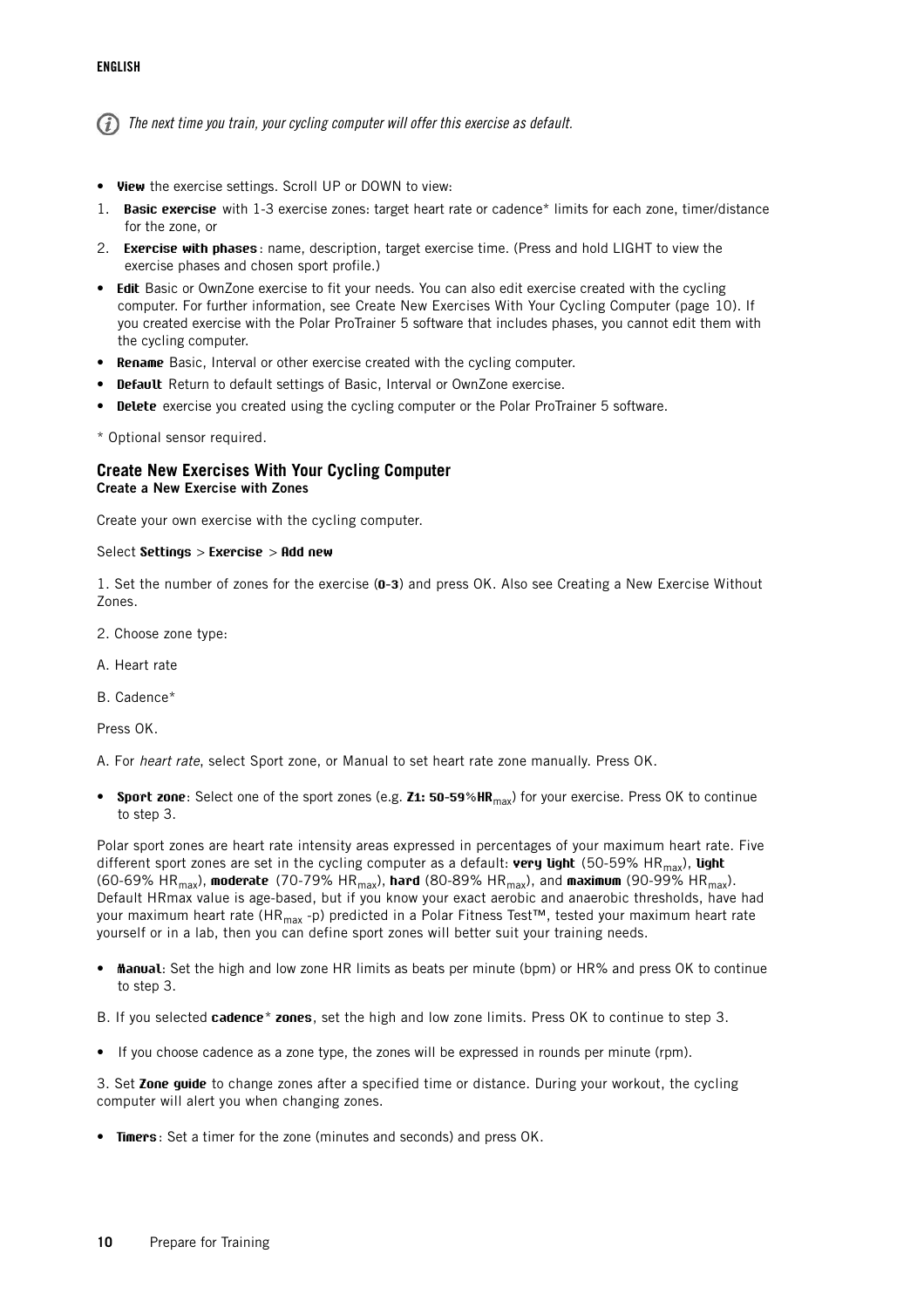- **Distances**: Set distance for the zone and press OK.
- **Off**: Deactivate timers and distances and press OK.

Once you have defined the first zone, **Zone 1 OK** is displayed. For more than one exercise zone, repeat steps 2 and 3 until all zones are defined.

When the exercise is ready, **New exercise added** is displayed. The new exercise (**NewExe**) is stored in the Exercises menu, where you can select it for your next workout. Rename the exercise by selecting **Rename** from the list.

#### **Create a New Exercise Without Zones**

To create a new exercise without zones, you can use timers or distances to guide your training.

### Select **Settings** > **Exercise** > **Add new**

- 1. **Number of zones**: Set the number of zones to 0.
- 2. **Guide type**: Choose to sound a timer during workout (reminding you to drink, for example), or set a distance (for following lap times without recording them).

#### **Timers**

- **Number of timers** : Choose the number of timers (1-3) for the session. Press OK.
- **Timer 1**: Define minutes and seconds for the timer and press OK.

### **Distances**

- **Number of distances**: Choose the number of distances (1-3) for the session. Press OK.
- **Distance 1**: Enter the distance(s) and press OK.

Repeat step 2 until you have defined timers or distances. When the exercise is ready, **New exercise added** is displayed. The new exercise (**NewExe**) is stored in the Exercises menu, where you can select it for your next exercise. Rename the exercise by selecting **Rename** from the list.

<span id="page-10-0"></span>\* Optional sensor required.

#### **Create New Exercises with Polar ProTrainer 5**

Create more diversified exercises by using Polar ProTrainer 5. For further information, consult Polar ProTrainer 5 help.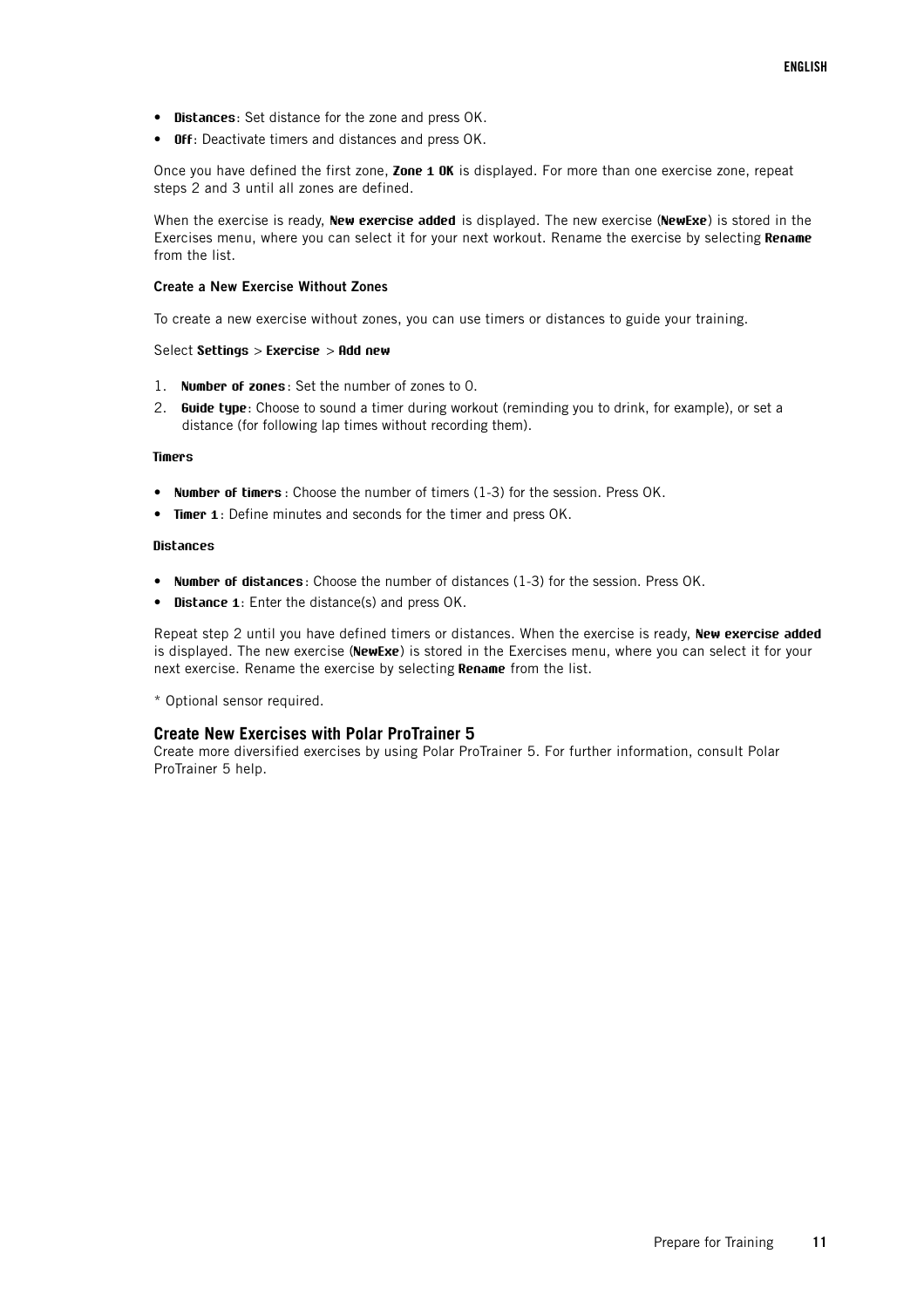# <span id="page-11-0"></span>**5. TRAINING**

# <span id="page-11-1"></span>**Wear the Transmitter**

Wear the transmitter to measure heart rate.

- 1. Wet the electrode areas of the strap under running water.
- 2. Attach the connector to the strap. Adjust the strap length to fit tightly but comfortably.
- 3. Tie the strap around your chest, just below the chest muscles, and attach the hook to the other end of the strap.
- 4. Check that the wet electrode areas are firmly against your skin and that the Polar logo of the connector is in a central and upright position.



Detach the connector from the strap after every use, to maximize the transmitter battery lifetime. Sweat and  $(i)$ moisture may keep the electrodes wet and the transmitter activated. This will reduce the transmitter battery life.

### **See detailed washing instructions in Customer Service Information chapter.**

The Polar WearLink transmitter can be used with specific apparel that has built-in soft textile electrodes. Wet the electrode areas of the apparel. Clip the connector of the transmitter straight onto the apparel without the strap so that connector's Polar logo is in an upright position.

## <span id="page-11-2"></span>**Start Training**

Wear the transmitter and attach the cycling computer to the bike mount.

- 1. Start heart rate measurement by pressing the OK button. The cycling computer goes into pause mode.
- 2. Select the bike you are going to exercise with. Bike 1 is set as a default. Select **Settings** > **Bike** > **Bike 1** > OK. Select **Other** if you only want to record heart rate.

| Select                      |  |
|-----------------------------|--|
| ▶ Bike 1 Ø<br>Bike $2 \Box$ |  |
|                             |  |
|                             |  |

Only the bikes that are switched **ON** are shown on this selection list. For further information see [Bike](#page-28-2) [Settings \(page](#page-28-2) 29).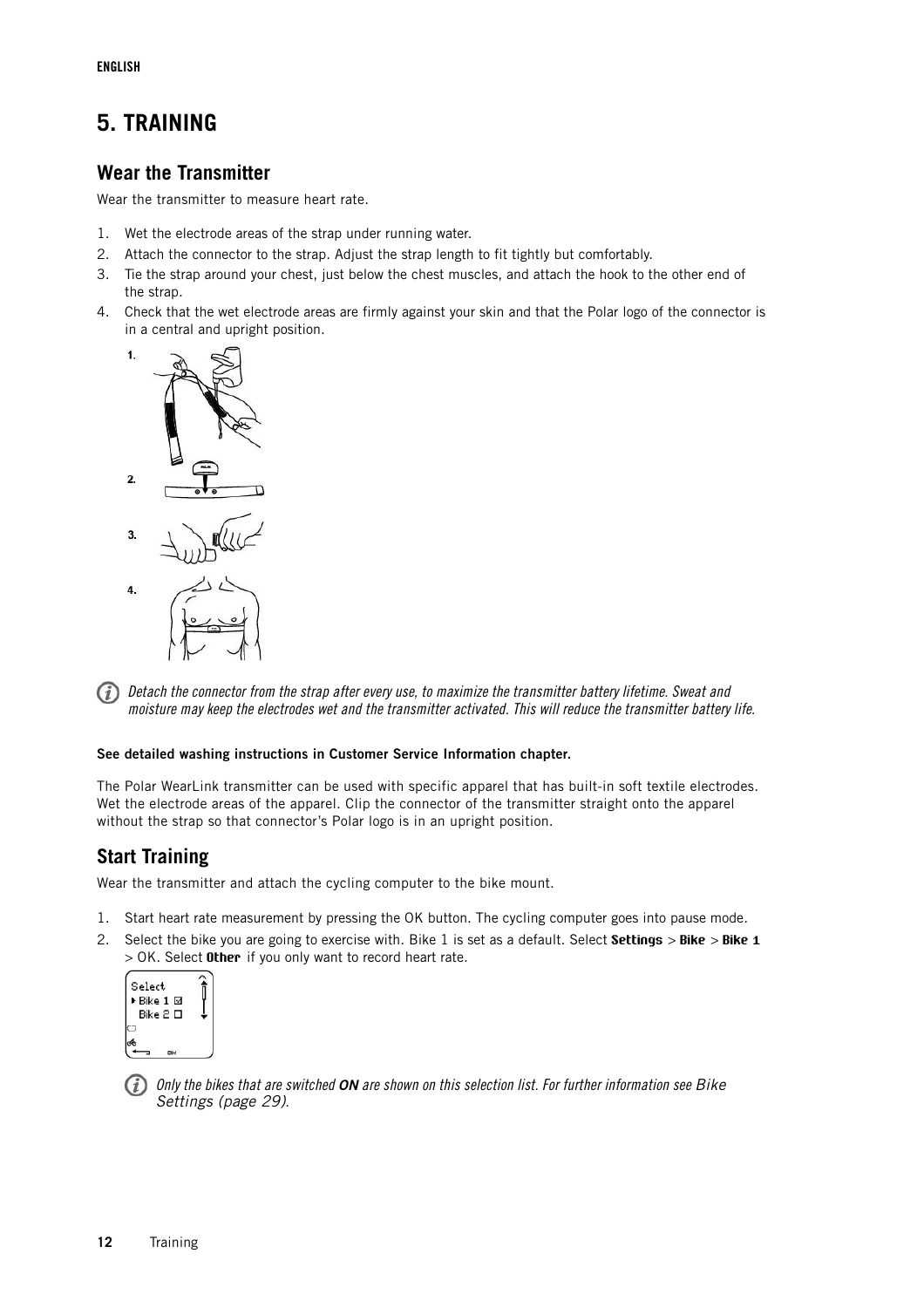The number on the bottom, right hand corner indicates the bike that is going to be used. By pressing and holding the DOWN button, you can switch the bike quickly or switch to heart rate recording only. By pressing and holding the UP button you can switch the exercise quickly.

3. Within 15 seconds, your heart rate appears on the display. The frame around the heart symbol indicates that transmission is coded. The cyclist symbol on the bottom, left hand corner indicates that bike 1 or 2 is in use.

If you want to change or view different exercise settings before you start training select **Settings** > **Exercise**. Select an exercise type or view exercise settings.

**Exercise**: Select Free, Basic, OwnZone or Interval, and press OK. (If you created new exercises, these will be listed, as well.)

**Select**: Set a default exercise to be performed the next time you train.

**View**: View exercise settings.

- **Altitude**: Calibrate altitude.
- **Rec.rate**: Set the recording rate.
- **TZ Alarm:** Switch target zone alarm sounds on or off.
- **HR view**: Choose to view heart rate in beats per minute (bpm),or as a percentage of maximum heart rate (HR%).
- **HeartTouch**: Set the HeartTouch function.
- **Bike**: Select bike 1 or 2.
- **A.Lap** (Automatic Lap): Switch the automatic lap function On/Off.
- **Arr. time**: Set the arrival time function On/Off and set the distance of your ride.
- **Display**: Modify the display. For further information, see [Personalize the Cycling Computer Display](#page-33-0) (page ? [\)](#page-33-0).

 $(i)$  Here are some shortcuts you can use, when in Exercise pause menu:

- Press and hold UP to quickly change training session type. The default training session type is **Free** exercise.
- Press and hold DOWN to quickly change the bikes.
- Press BACK to enter to Time mode.
- Press and hold LIGHT to view the **Settings** menu

 $(i)$  If you activate the AutoStart function, the cycling computer will automatically start and stop exercise recording when you start and stop cycling. For further information on AutoStart, see [Autostart: On / Off \(page](#page-28-4) 29). The cycling computer automatically chooses the bike you have used during the previous exercise.

4. Start exercising by pressing OK. The exercise type is displayed in the upper left-hand corner.

If the following message is displayed: (Exercise name) requires Speed/ Cadence\* sensor. **Turn Speed/ Cadence sensor on**, your exercise requires this sensor to display speed/ cadence\* data (e.g. you have defined speed or cadence zones for the exercise). Select **Yes** to turn the sensor function on. If **Exercise displays updated** is displayed, speed/ cadence\* data will be shown during exercise.

<span id="page-12-0"></span>\* Optional sensor required.

### **Information on the Display**

Your cycling computer offers you a simultaneous view of three different lines of exercise information. By pressing UP or DOWN, you can view different displays. The name of the display appears for a few seconds.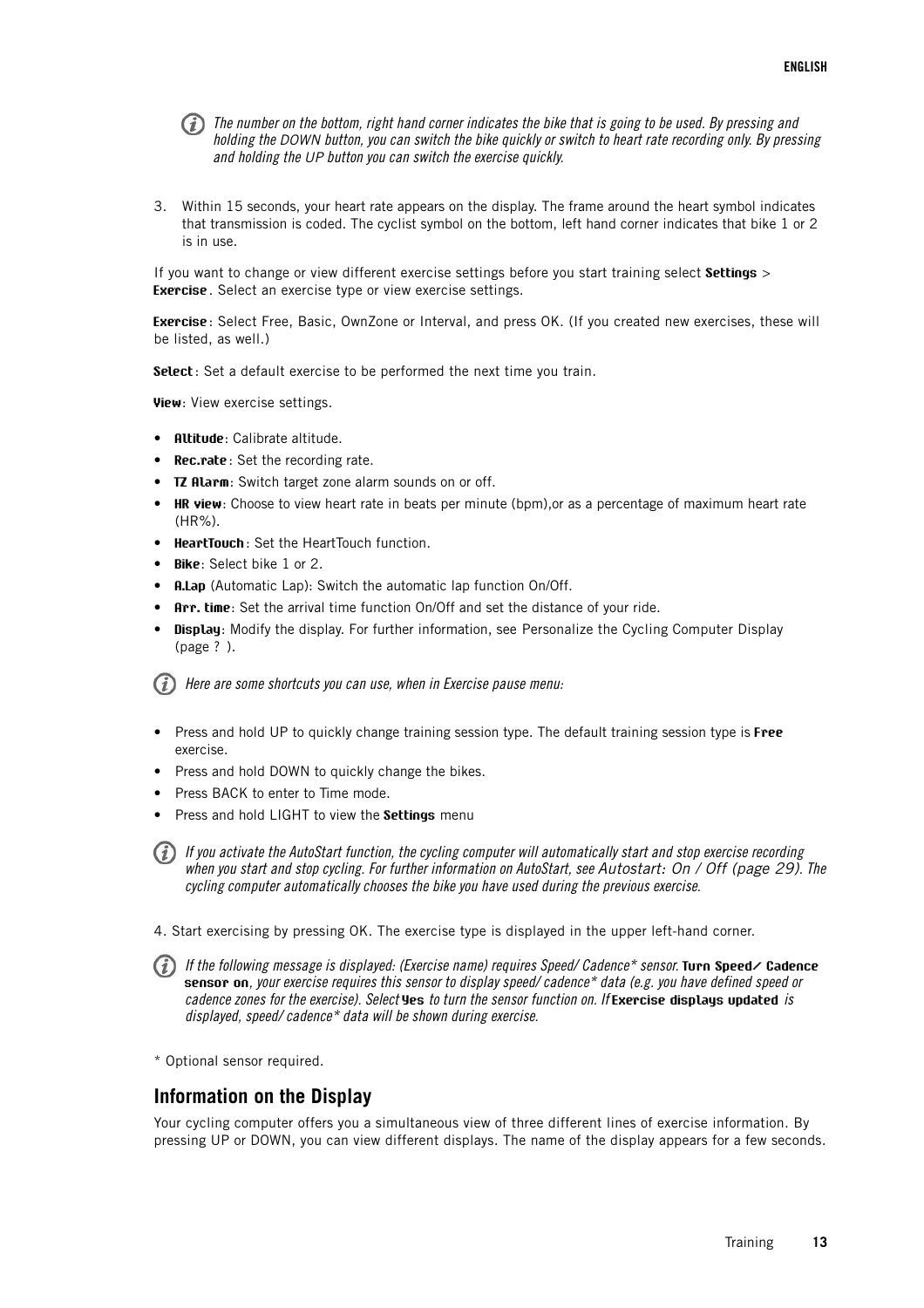### **ENGLISH**

The name indicates the lower row information. The display varies depending on the sensors you have installed, which features are set **ON** and what kind of exercise you are performing.

G) Customize the cycling computer display easily with Polar ProTrainer 5 software.

Default Views on Your Display When Using Speed Sensor



**Speed** Heart rate Trip distance Speed in km/h



**Heart Rate** Burned calories/ hour Trip distance Current heart rate



**Stopwatch** Average heart rate Average speed **Stopwatch** 



**Altitude** Time of day Incline Altitude in meters



**Graph** Heart rate graph Altitude in graph Stopwatch (Total duration of the exercise so far)



### **Zonelock** Countdown timer Zone pointer Current heart rate

Customize the cycling computer display to show information you want to see. See [Personalize the Cycling](#page-33-0) [Computer Display \(page](#page-33-0) 34).

G) If a cadence sensor is installed, you have a variety of ways to display data.

### <span id="page-13-0"></span>**Graph view**

The graph view enables comparison in graphs of two values during exercise. For example, choose a graphical overview of your heart rate and speed.

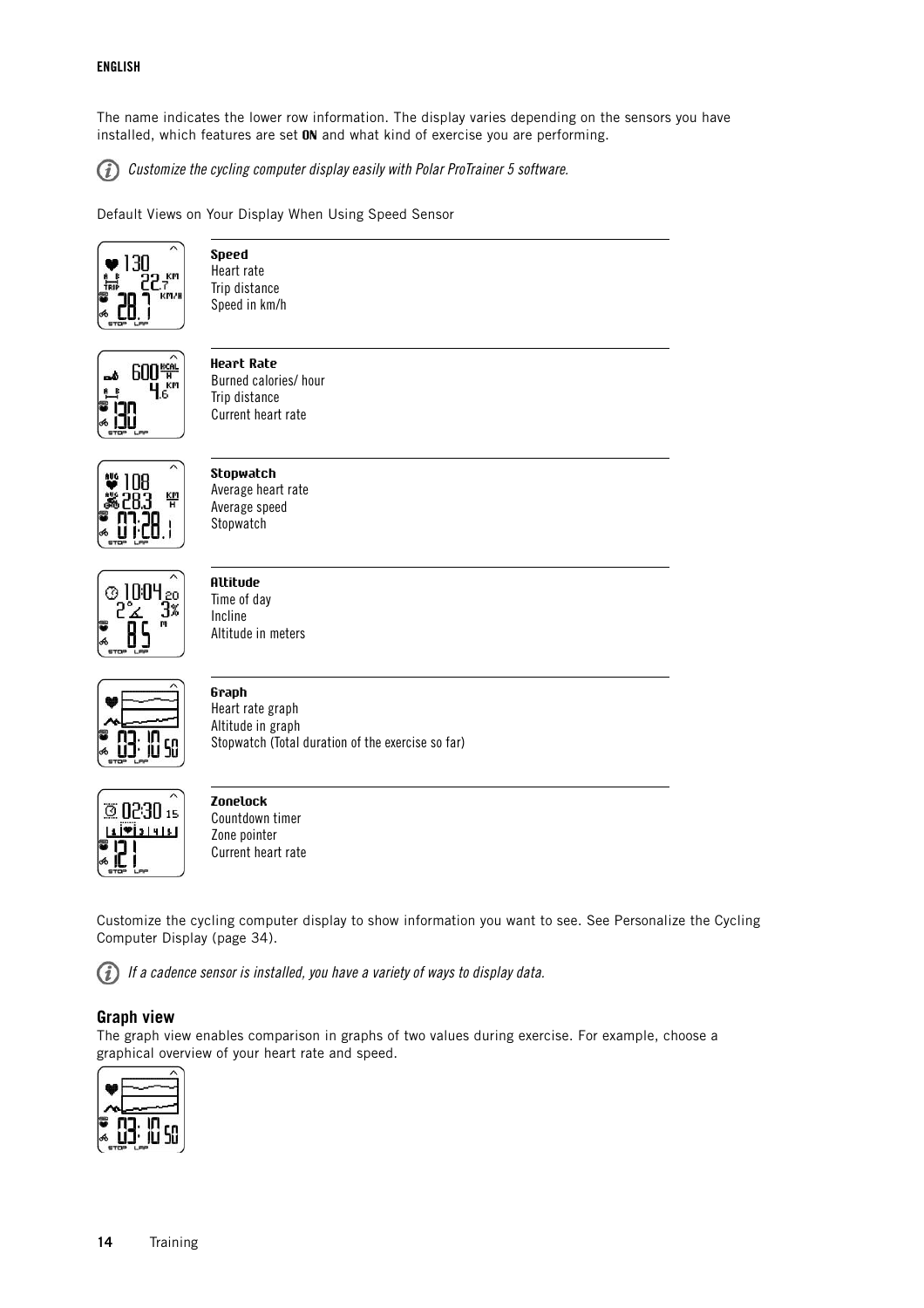The graph view can be customized. For the upper and middle rows, you can choose to view **Speed**, **Altitude** or **Heart rate** in graphs.

# <span id="page-14-0"></span>**Symbols on the Display**

| Text on the display | <b>Symbol</b>  | <b>Explanation</b>                                                                                                                                               |  |
|---------------------|----------------|------------------------------------------------------------------------------------------------------------------------------------------------------------------|--|
| Time of day         | ⊛              | Time of day                                                                                                                                                      |  |
| Cycling symbol      | ණි             | Recording mode: indicates that bike 1<br>or 2 on and bike date is recorded.                                                                                      |  |
| <b>Bike number</b>  | 5              | The number on right, bottom corner<br>indicates which bike is in use during<br>this exercise.                                                                    |  |
| Key lock on         | $\mathbf{H}^0$ | Indicates that the key lock is on.                                                                                                                               |  |
| Rec -symbol         | (REC)          | Displayed in the exercise mode when<br>stopwatch time is running and the<br>recordings are on. The symbol is<br>blinking when memory is low.                     |  |
| Interval icon       | 6h             | Indicates that Interval exercise is<br>chosen.                                                                                                                   |  |
| Countd. Timer       | 匝              | Countdown timer                                                                                                                                                  |  |
| Lap number and time | 썛              | Lap number and lap time                                                                                                                                          |  |
| Lap distance*       |                | This will show the distance of the<br>current lap.                                                                                                               |  |
|                     |                | (i)<br>If you record a lap time by<br>pressing OK, it will also reset<br>the Trip distance. This will be<br>done automatically if the<br>Autolap function is ON. |  |
| Stopwatch           | Ó              | Total duration of the exercise so far                                                                                                                            |  |
| Heart rate          |                | Current heart rate                                                                                                                                               |  |
| Heart rate          | AUG            | Average heart rate                                                                                                                                               |  |
| Calories            | ھە             | Expended calories in kcal or Cal                                                                                                                                 |  |
| Distance            | 트              | Distance cycled                                                                                                                                                  |  |
| Trip                |                | Distance between points A and B. This<br>distance is reset every time OK button is<br>pressed.                                                                   |  |
|                     | 늛              | Pressing OK will also reset the<br>(i)<br>Lap distance. This will be done<br>automatically if the Autolap<br>function is ON.                                     |  |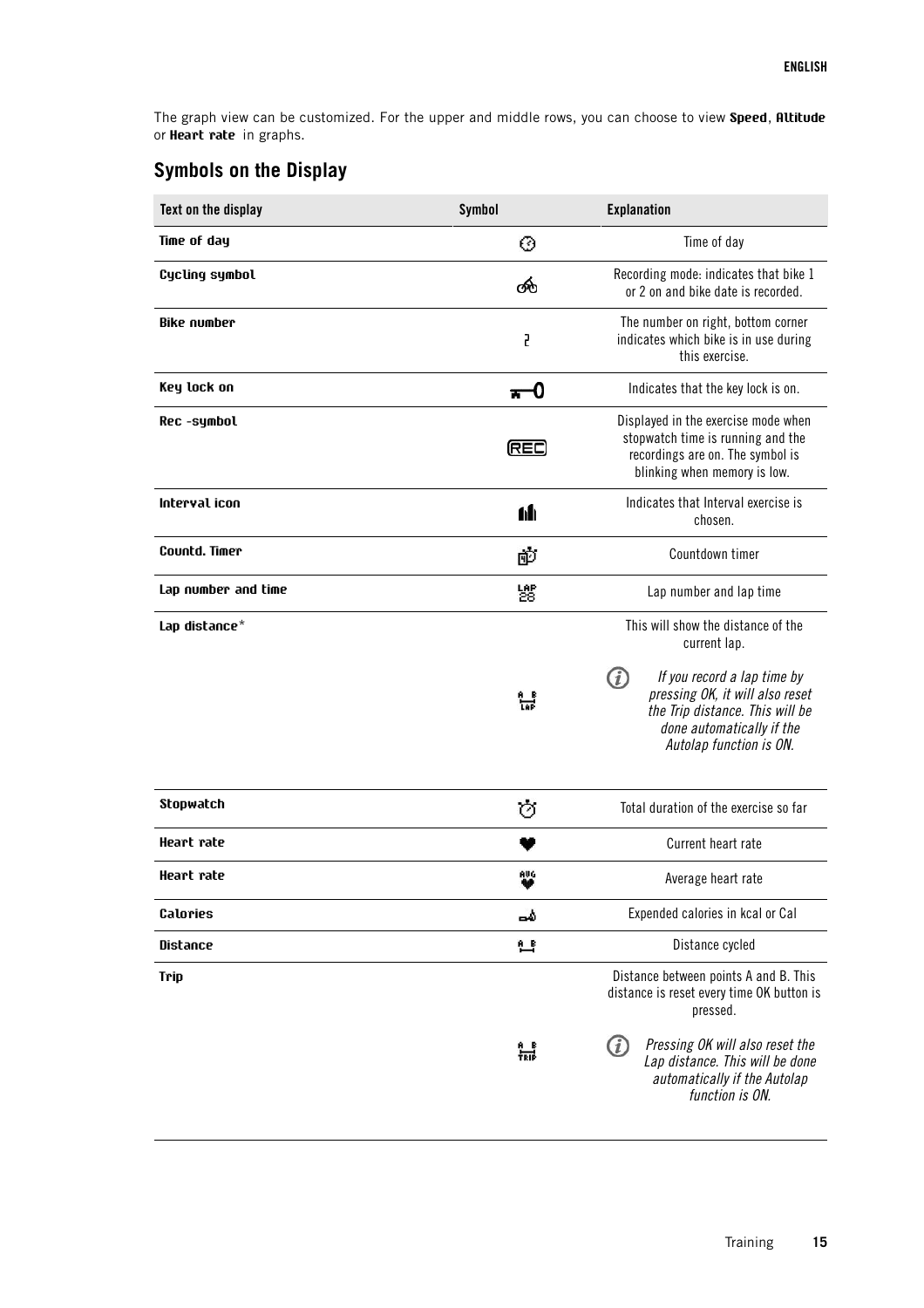### **ENGLISH**

| Text on the display       | <b>Symbol</b> | <b>Explanation</b>                                                                                                                                                                            |
|---------------------------|---------------|-----------------------------------------------------------------------------------------------------------------------------------------------------------------------------------------------|
| Arrival time              | ا⇒            | Estimated time of arrival                                                                                                                                                                     |
| Ascent                    | ◢↑            | Ascended meters/feet                                                                                                                                                                          |
| Inclinometer              | $\lambda$     | Uphill/downhill steepness in<br>percentages and grades. Estimates in<br>numerical form how steep uphill or<br>downhill you are cycling and helps you<br>to adjust cycling effort accordingly. |
| Altitude                  |               | Current altitude                                                                                                                                                                              |
| Cadence*                  | ඎ             | Measures the speed at which you turn<br>the cranks of your bicycle (i.e. cadence),<br>in revolutions per minute (rpm).                                                                        |
| Speed                     | త             | Speed you are currently cycling on                                                                                                                                                            |
| Max speed                 | ä.            | The maximum speed during you training                                                                                                                                                         |
| Avq speed                 | 諯             | The average speed you are cycling on                                                                                                                                                          |
| Zone pointer (heart rate) |               | If the heart symbol is not visible and/or<br>an alarm sounds, your heart rate is<br>outside the target zone.                                                                                  |
| Zone pointer*(cadence)    | - - 0         | If the cadence symbol is not visible<br>and/or an alarm sounds, you are outside<br>the target cadence zone limits.                                                                            |
| Time in zone              | ۊ             | Time spent on the zone                                                                                                                                                                        |

# <span id="page-15-0"></span>**Button Functions During Exercise**

### <span id="page-15-1"></span>**Take a Lap**

Press OK to record a lap. The display will show:



Lap number Average heart rate of the lap Lap time



Lap number Lap distance Average speed

### <span id="page-15-2"></span>**Lock a Zone**

When training without preset target zones (FREE exercise), you can lock your heart rate into a sport zone. For more information see [Polar Sport Zones \(page](#page-40-1) 41). This way, if you haven't had time to define preset target zones prior to exercise, you can set a target zone on the go during a session.

Press and hold **LAP** (OK) to **Lock /Unlock zone**.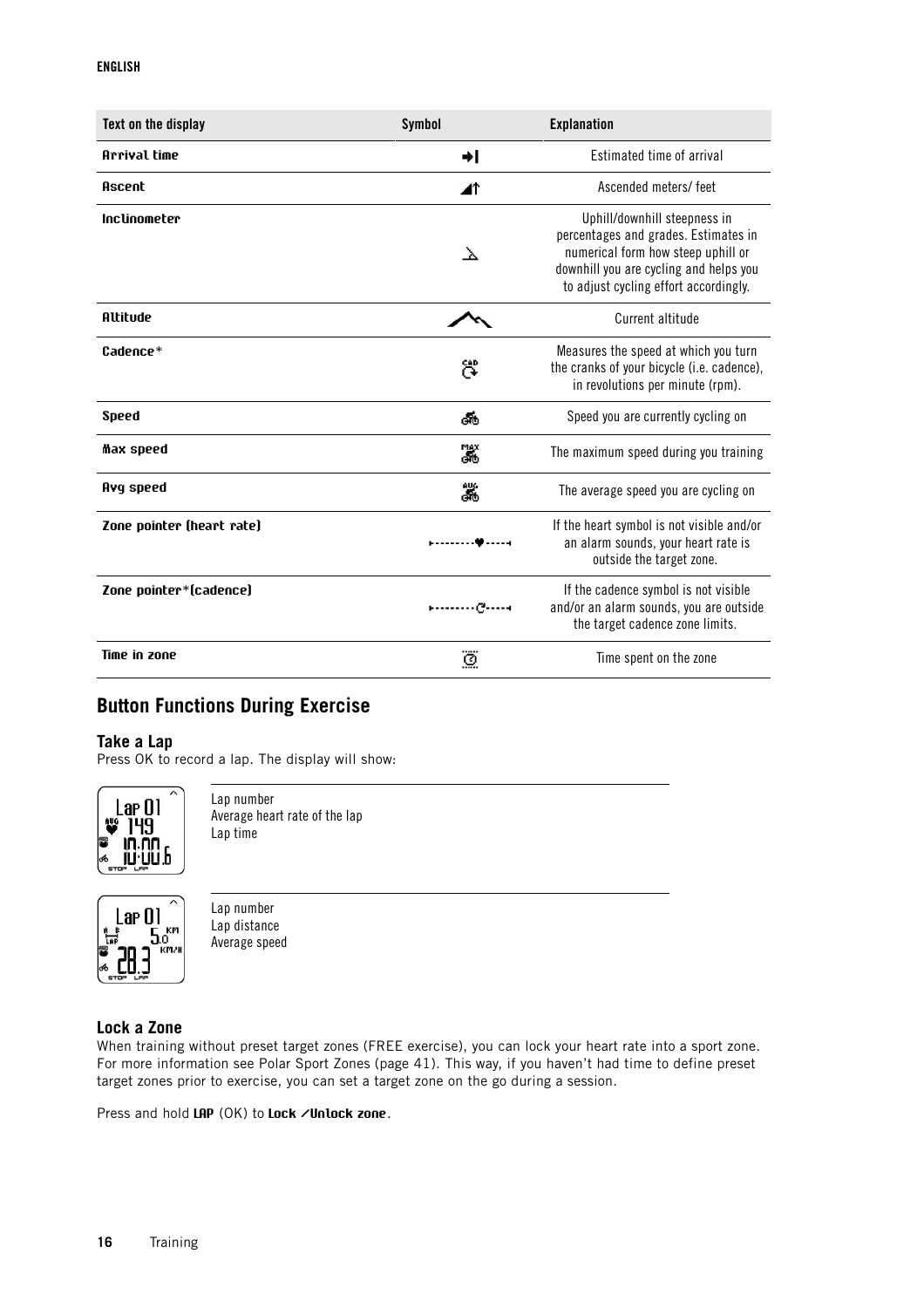

If, for example, you are cycling with a heart rate of 130 bpm which is 75% of your maximum heart rate, and matches sport zone 3, you can press and hold LAP to lock your heart rate into this zone. **Sport zone3 Locked 70-79** is displayed. An alarm sounds if you are below or above the sport zone (if the target zone alarm function is on). Unlock the sport zone by pressing and holding OK again: **Sport zone3 Unlocked** is displayed.

### <span id="page-16-0"></span>**Zoom the Display**



Press and hold UP to zoom into the upper row, and DOWN to zoom into the middle row. Return to the normal display by pressing and holding the button again.

### <span id="page-16-1"></span>**Illuminate the Display (Night mode on)**

To illuminate your display, press LIGHT during the exercise. Night mode is turned on, and the display illuminates automatically when any button is pressed or exercise phase is changed.

### <span id="page-16-2"></span>**View Settings Menu**

### Press and hold LIGHT > **Settings**

The **Settings** menu is displayed when pressing and holding LIGHT. In the settings menu you can change certain settings without pausing the exercise recording. The contents of this menu vary according to the exercise type. For further information, see ???.

- **Prev. phase**: View summary information of the previous phase or repetition (displayed when you have created an exercise with phases with the Polar ProTrainer 5 software).
- **Keylock**: Lock/unlock buttons to prevent accidental button presses.
- **Autoscr.**: Select the Auto scroll On/ Off and displays will scroll during the exercise.
- **TZ Alarm**: Turn target zone alarm sound on/off.
- **Change zone**: Switch target zones (displayed when you have defined multiple target zones, except when an exercise with phases is created with the Polar ProTrainer 5 software).
- **HR view:** Select how to view your heart rate.
- **HeartTouch**: Select HeartTouch to view data during exercise without pressing buttons, by bringing the cycling computer near the Polar logo on the transmitter.
- **A.Lap**: Switch the automatic lap function on or off.
- **Arr. time**: Set the arrival time On/Off.

<span id="page-16-3"></span>Once modify the settings, the cycling computer will return to exercise mode.

### **Pause Exercise**

Pause exercise recording by pressing STOP.

In pause mode you can:

- **Continue**: Continue exercise recording.
- **Exit:** Stop exercise recording.
- **Summary**: View a summary of functions that were activated during exercise.
- **Settings**: Change all the same settings as during exercise. Additionally, you can also change display personalization, which cannot be done during exercise.
- **Reset**: Delete recorded exercise information. Confirm with OK and press OK again to restart recording.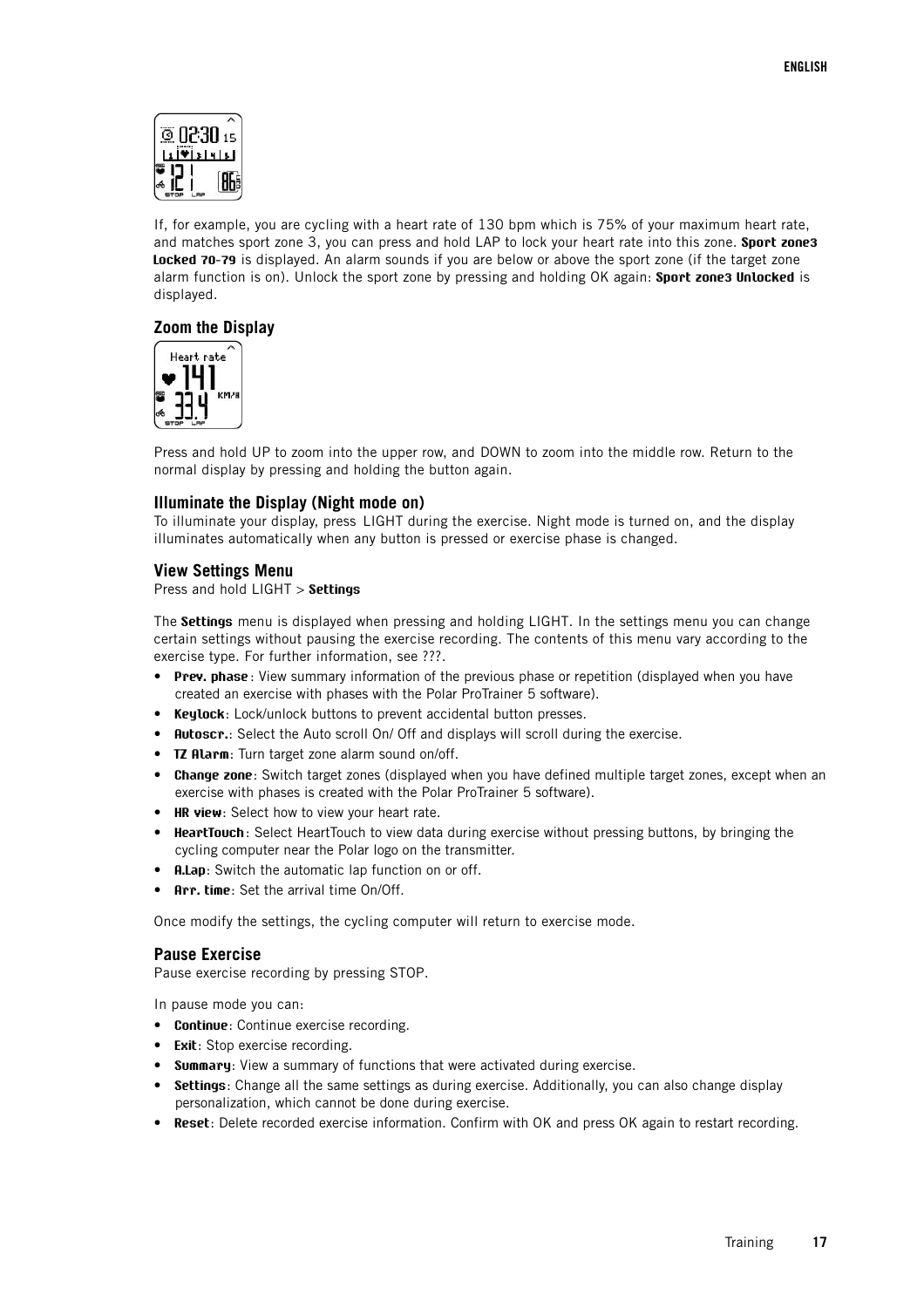### **ENGLISH**

• **Free mode**: Change your exercise profile to free exercise type. This does not delete the exercise you have performed, but will continue the exercise without settings. If you switch to **Free mode**, you can restart the original exercise by pausing the exercise again, and choosing **Restart P1**.

## <span id="page-17-0"></span>**Determine Your OwnZone**

For background information on Polar OwnZone®, see ???.

### Select **Settings** > **Exercise** > **OwnZone**

Find your OwnZone in 1-5 minutes during a warm-up period by cycling or walking/jogging. You should start exercising gently at a light intensity and gradually increase intensity to raise your heart rate.

Redefine your OwnZone:

- When changing exercise environment or exercise mode.
- When taking up exercise after more than a week's break.
- If you are not completely sure of your physical or mental state for example, if you are not recovered from previous training, not feeling well, or are stressed.
- After changing user settings.

Before you start determining your OwnZone, make sure that:

- Your user settings are correct.
- The OwnZone function is activated. The cycling computer will automatically determine OwnZone every time you start exercising if the OwnZone function is on.
- 1. Wear the transmitter as instructed. Start measurement by pressing OK twice.
- 2. When your exercise starts, **OZ** is displayed and OwnZone determination begins.

Determination of your OwnZone occurs in five stages. If the sound setting is activated, a beep will indicate the end of each stage.

**OZ** > Cycle at a slow pace for 1 min. Keep your heart rate below 100 bpm/ 50% HR<sub>max</sub> during this first stage.

**OZ** >> Cycle at a normal pace for 1 min. Slowly increase your heart rate by 10 bpm/ 5% HR<sub>max</sub>.

 $\overline{OZ}$  >>> Cycle at a brisk pace for 1 min. Increase your heart rate by 10 bpm/ 5% HR<sub>max</sub>.

**OZ** >>>> Cycle at a brisk pace for 1 min. Increase your heart rate by 10bpm/ 5% HR<sub>max</sub>.

**OZ** >>>>> Cycle brisk pace for 1 min. Increase your heart rate by approximately 10 bpm/ 5 % HR<sub>max</sub>.

- 3. Once you hear two consecutive beeps this means your OwnZone has been determined.
- 4. **OwnZone Updated** and the heart rate zone are then displayed. The zone is displayed in beats per minute (bpm) or as a percentage of maximum heart rate (HR%), depending on your settings.
- 5. If OwnZone determination was not successful, your previously determined OwnZone will be used and **OwnZone Limits** is displayed. If OwnZone has not previously been recorded, age-based limits are automatically applied.

You can now continue with your exercise. Try to keep inside the given heart rate zone to maximize exercise benefits.

Alternatively, to skip OwnZone determination and use the previously determined OwnZone, press OK at any phase of the process.

<span id="page-17-1"></span>The elapsed time used for OwnZone determination is included in your recorded exercise time.

## **Stop Exercise**

Interrupt exercise recording by pressing **STOP**. To stop recording completely, select **EXIT**.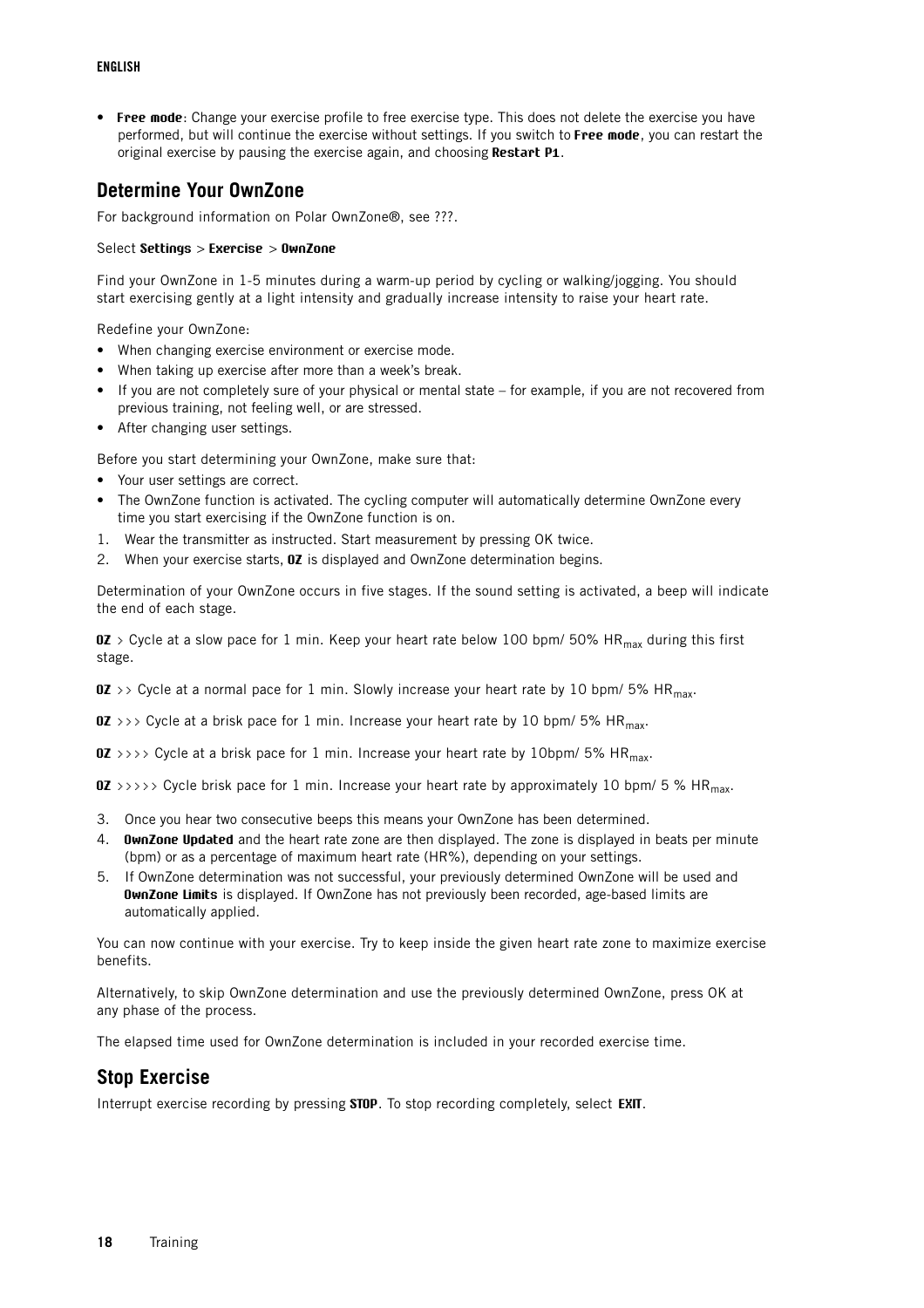# <span id="page-18-0"></span>**6. AFTER TRAINING**

Care for your transmitter after exercise. **Detach the connector from the strap after use**. Keep the transmitter dry and clean.

<span id="page-18-1"></span>For complete care and maintenance instructions, see Care and Maintenance (page ).

# **Analyze Exercise Results**



To view basic data on your performance, see **File** on your cycling computer. For more comprehensive analysis, transfer the data to Polar ProTrainer 5 software. The software offers you different additional analysis options to analyze data with.

- 1. Open Polar ProTrainer 5 software.
- 2. Select **Connect** in the cycling computer and place the device in front of the computer's infrared window.



3. Click **Transfer Data** on the software toolbar.

For more information on transferring data, consult software help.

To view file on cycling computer

Select **File** > OK for the following options:

- **Exercise log** lists a maximum of 99 exercise files.
- **Weekly** includes summaries of the past 16 weeks.
- **Totals** shows cumulative exercise information.
- <span id="page-18-2"></span>• In the **Delete** menu, you can delete exercise files.

### **Exercise Log** Select **File > Exercise log**



You can view detailed information on your exercise sessions in the **Exercise log**. The following info will appear:

- Exercise name.
- A graphic bar representing an exercise session. The height of the bar indicates exercise duration.
- Date of the exercise.

Information appearing on the display (a - e displays below) depends on the settings and exercise type and settings (e.g. if your exercise does not include phases, phase information will not appear).

Scroll the exercise bars with UP or DOWN and press OK to view: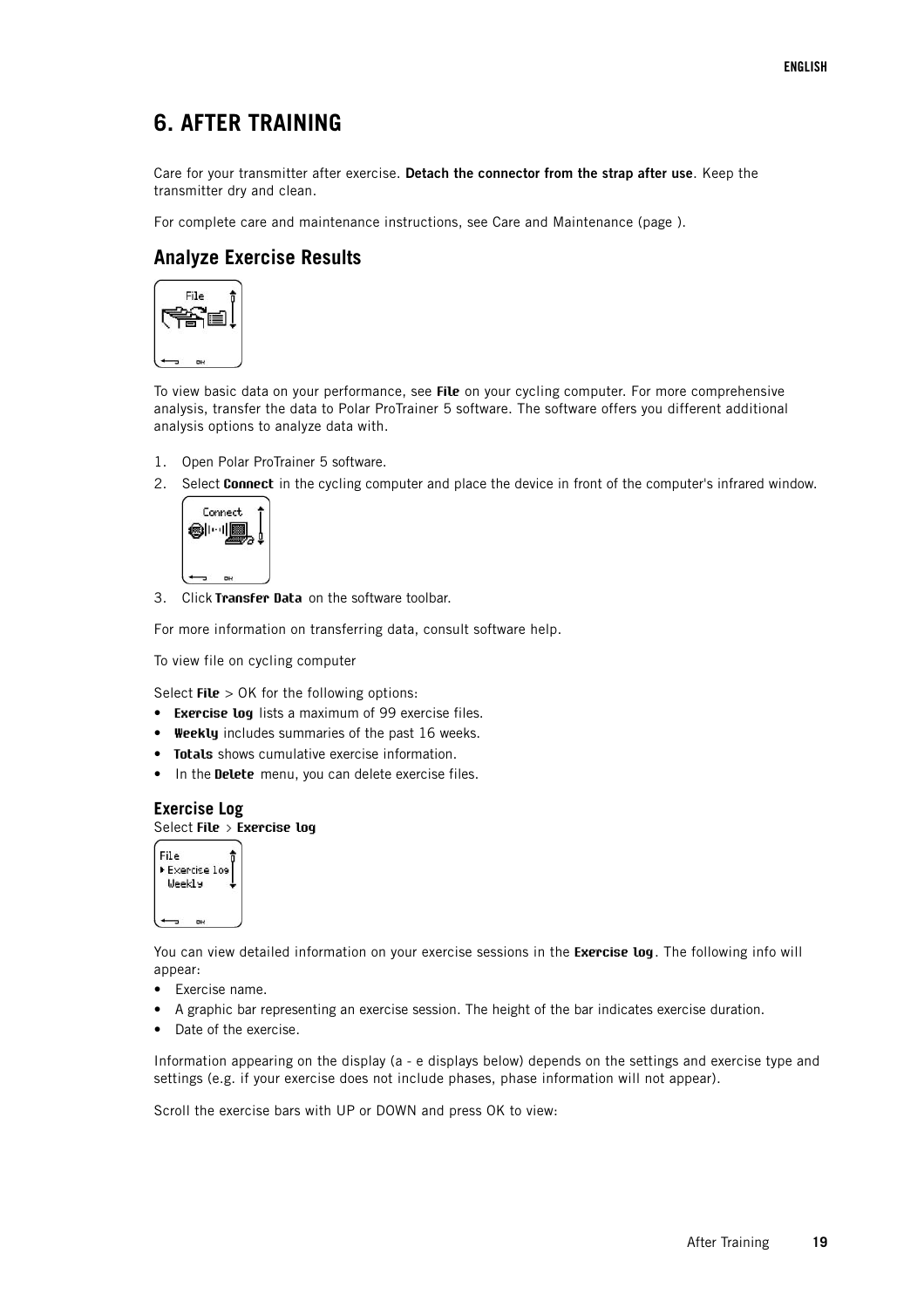

Select **File** > **Exercise log**. Scroll UP and DOWN to select the exercise and press OK. Scroll UP and DOWN to view the following information:



**Name of exercise** Time when exercise began Distance traveled Total time of exercise



**Heart rate** in beats per minute (bpm), alternating with a percentage of your maximum heart rate (HR%). Maximum heart rate Minimum heart rate Average heart rate



**Target zones (HR / cadence\*)**, alternating zone 1, zone 2, and zone 3. Upper limit Lower limit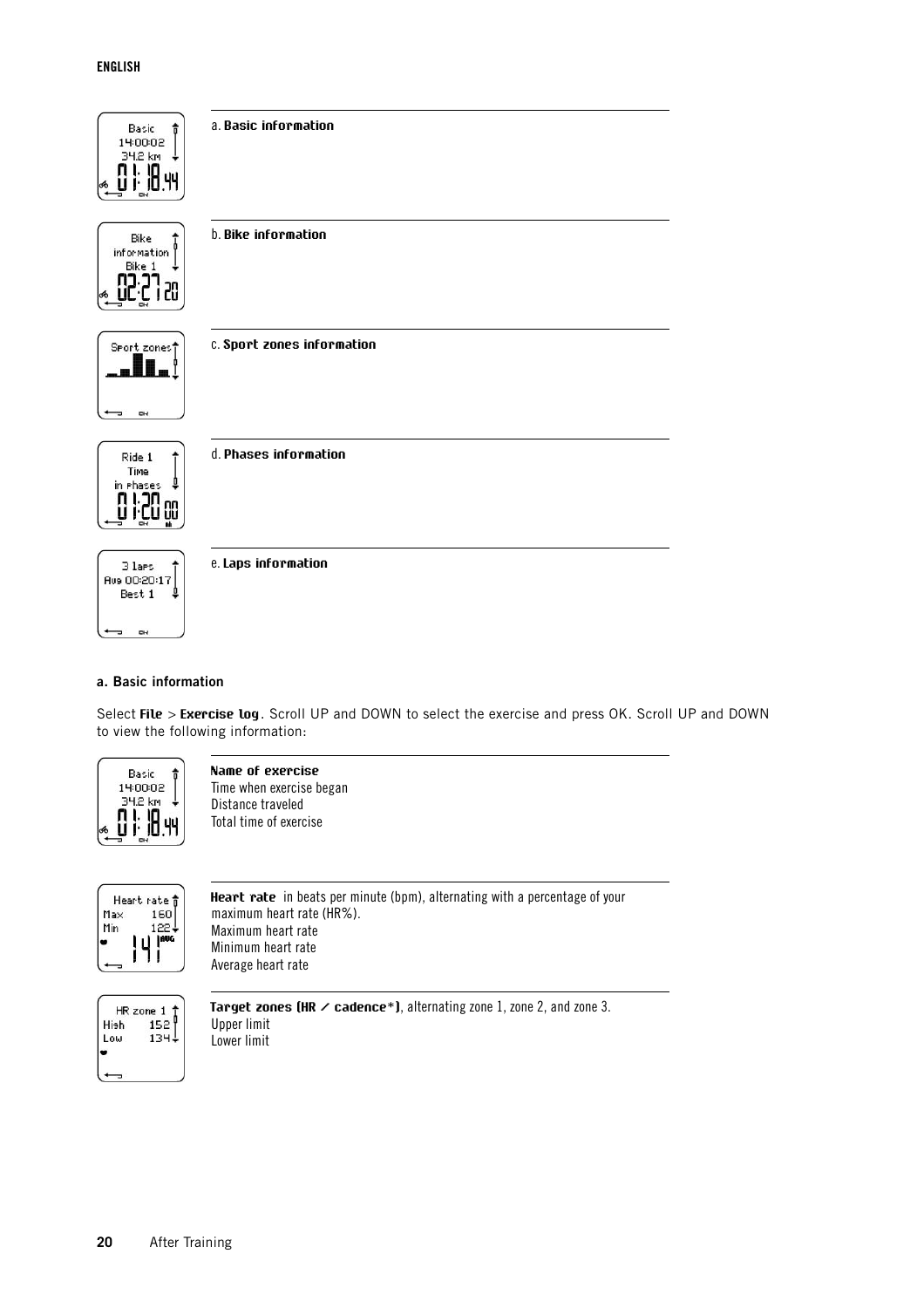

**Time in, above, and below zone 1/2/3** (phase name displayed in programmed exercise). Time above zone Time below zone Time in zone



**Calories** expended during exercise. Energy expenditure indicates overall exertion during exercise.

Press BACK to return to the basic information view.

### **Additional Basic Information**

To add your own exercise information or delete the exercise from **File**, press and hold LIGHT in basic information view.

Select **File > OK > Exercise log > OK > Basic > OK**, press and hold LIGHT**> Add info > OK**

- **Rank**: Grade your exercise.
- **Feeling**: Evaluate your subjective feeling during the exercise.
- **Temperat.** : Set the temperature with UP or DOWN.
- **Distance**: Set the distance for Bike 1, Bike 2 or Other.

 $(i)$  If you change the distance, it will effect also on the Totals distance

### **b. Bike information**

Select **File** > **Exercise log** > **Bike information**.



Press OK and scroll UP and DOWN to view the bike information:







**Speed** Maximum speed Average speed **Distance** 

**Cadence** Maximum cadence Average cadence

**Calories per kilometer**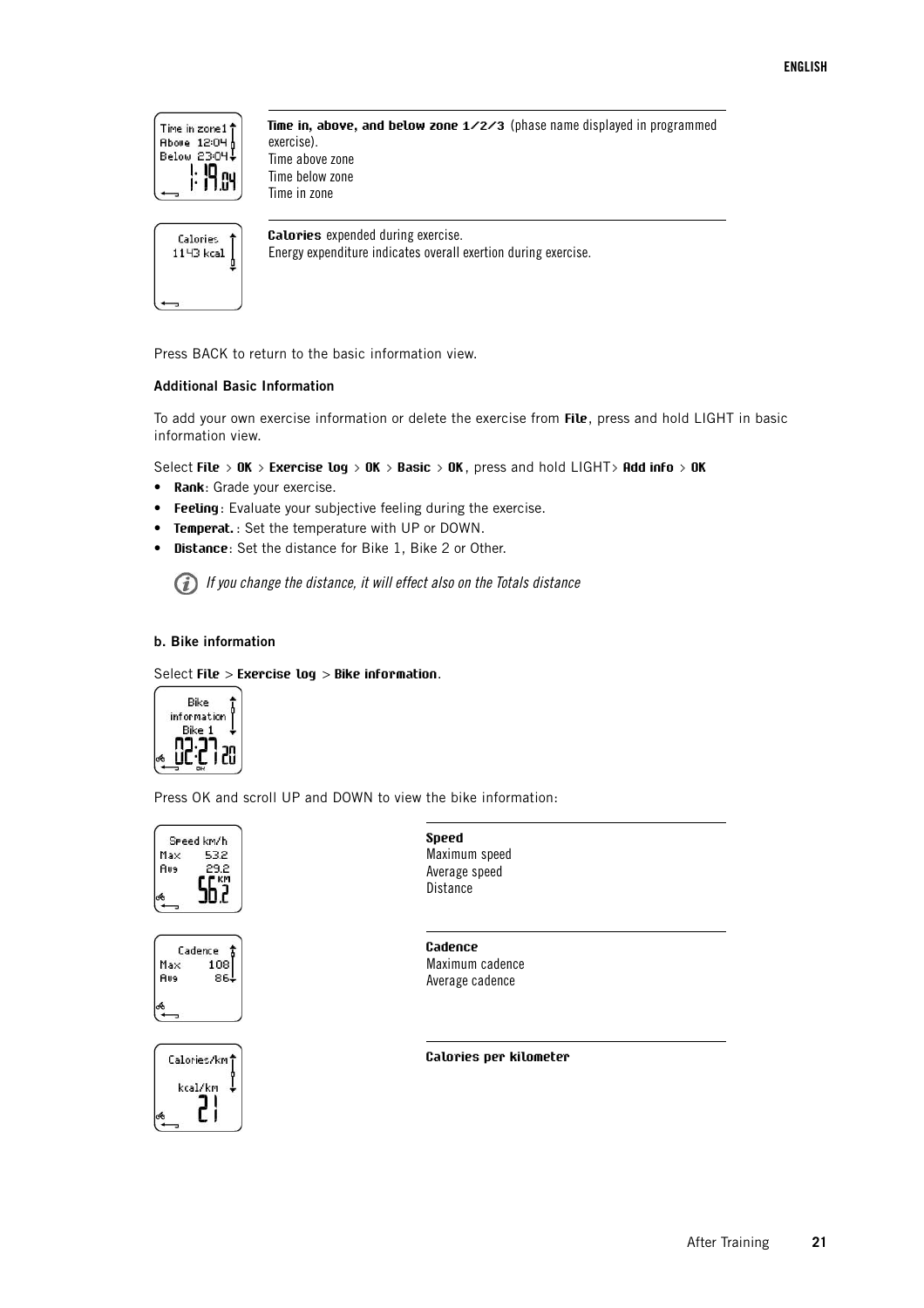### **ENGLISH**



### **c. Sport Zones**

Select **File > Exercise log > Basic > OK**



In the basic information view, press DOWN to see **Sport zones** information.



Press OK and scroll UP or DOWN to view time spent in each sport zone. Here, the variation of your sessions is presented in graphical format.

Press BACK to return to the **Sport zones** information view.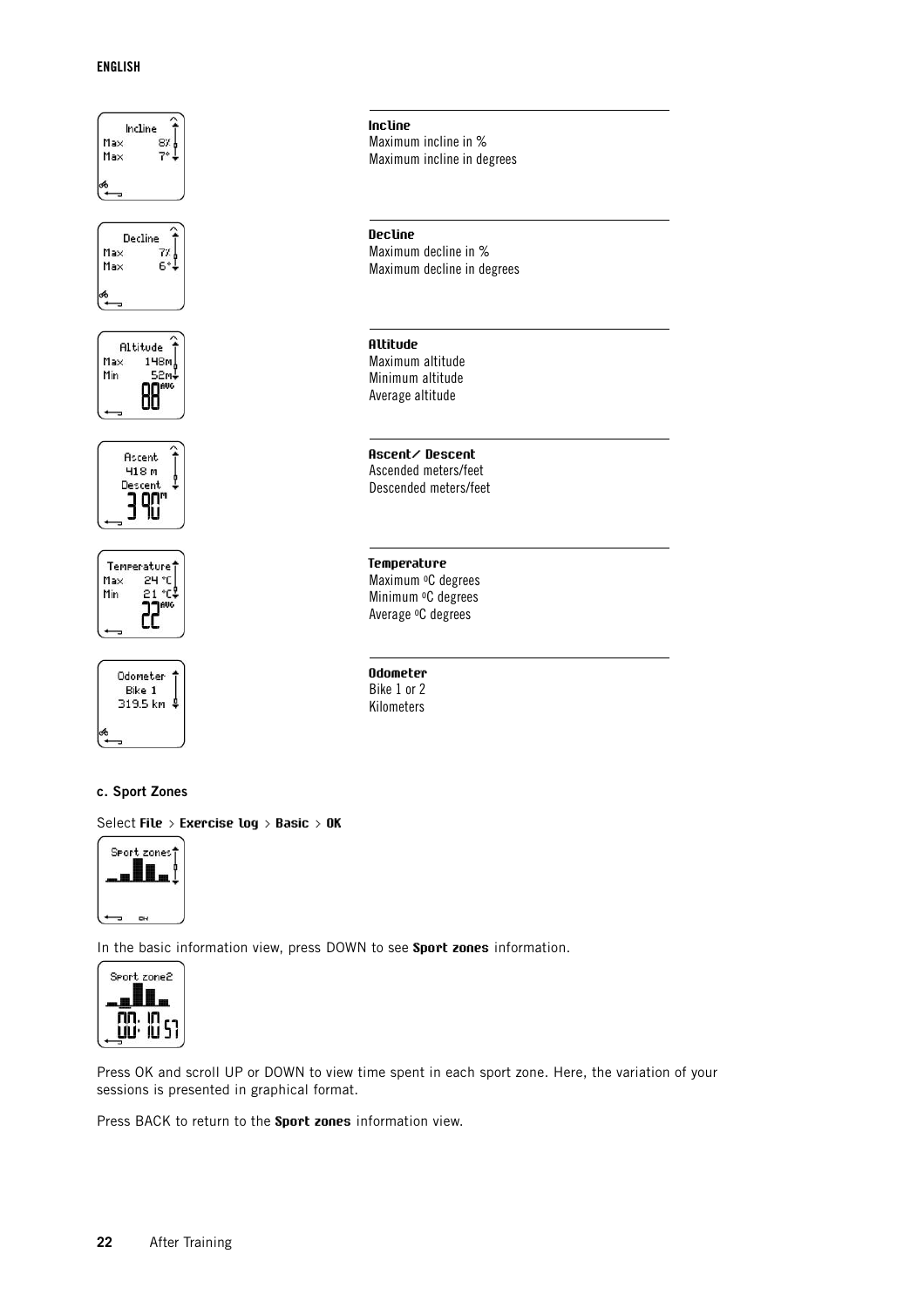### **d. Phases**

#### Select **File > Exercise log > Phases**

The **Phases** menu is displayed only if the exercise is created with the Polar ProTrainer 5 software and includes phases.



In the **Sport zones** information view, press DOWN to view **Phases** information. Each phase can be viewed separately.

Scroll data of an individual phase by pressing OK. Compare phases by pressing UP or DOWN.



**Phase name** Split time Duration of current phase



**Heart rate** in beats per minute (bpm), alternating with a percentage of maximum heart rate (HR%). Maximum heart rate Average heart rate



#### **Increased HR / Recovery HR / HR differ.**

The difference between heart rate at the beginning and end of the phase. Current heart rate in beats per minute (bpm), alternating with a percentage of your maximum heart rate (HR%).

**Increased HR:** If heart rate was lower in the beginning of the phase than it was at the end, the cycling computer will show the difference in heart rate (heart rate at the end minus heart rate in the beginning). During the working phase, the cycling computer will show the increased heart rate value.

**Recovery HR:** If the heart rate was higher in the beginning of the phase than it was at the end, the cycling computer will show the difference in heart rate (heart rate in the beginning minus heart rate at the end). During the recovery phase, the cycling computer will show the recovery heart rate value.

**HR differ:** If the heart rate value was the same at the beginning and end of the phase, the cycling computer will show an HR difference value of 0.



**Speed**

Maximum speed Average speed



**Distance** Split distance Distance of current phase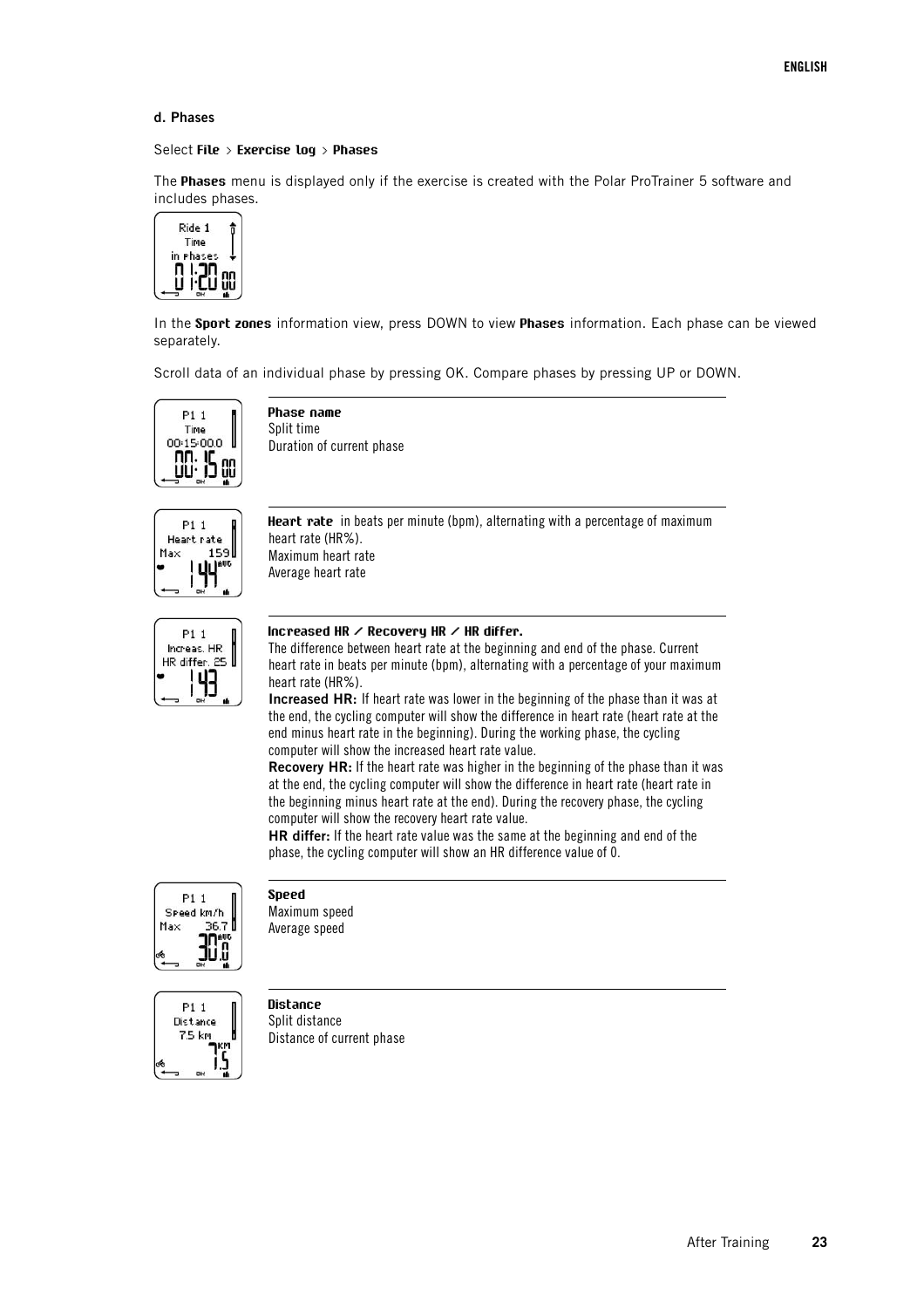

**Cadence**\* Maximum cadence Average cadence of the current phase

Press BACK to return to **Phases**.

\* Optional sensor required.

### **e. Laps**

### Select **File > Exercise log > Basic > Laps**

In the Phases information view, see Laps information by pressing DOWN. Laps are shown only if more than one lap is stored in the memory.



**Number of recorded laps** Average lap time Best (fastest) lap number alternating with its time

The last lap is never shown as the best lap, even if it is the fastest lap. If you are in a cycling event and wish to include your last lap, press OK on the finishing line instead of STOP. You can then stop recording after the finishing line.

Scroll lap information by pressing OK.

Compare information on different laps by pressing UP or DOWN.

For easy view of lap information, transfer the exercise file to the Polar ProTrainer 5 software and analyze the exercise in the Curve view.



**Time** Split time Lap time



**Heart rate** in beats per minute (bpm) alternating with percentage of maximum heart rate (HR%). Maximum heart rate Average heart rate End heart rate of lap



**Speed min/km** Average speed End speed of lap Press and hold LIGHT to switch speed.



**Distance** Lap distance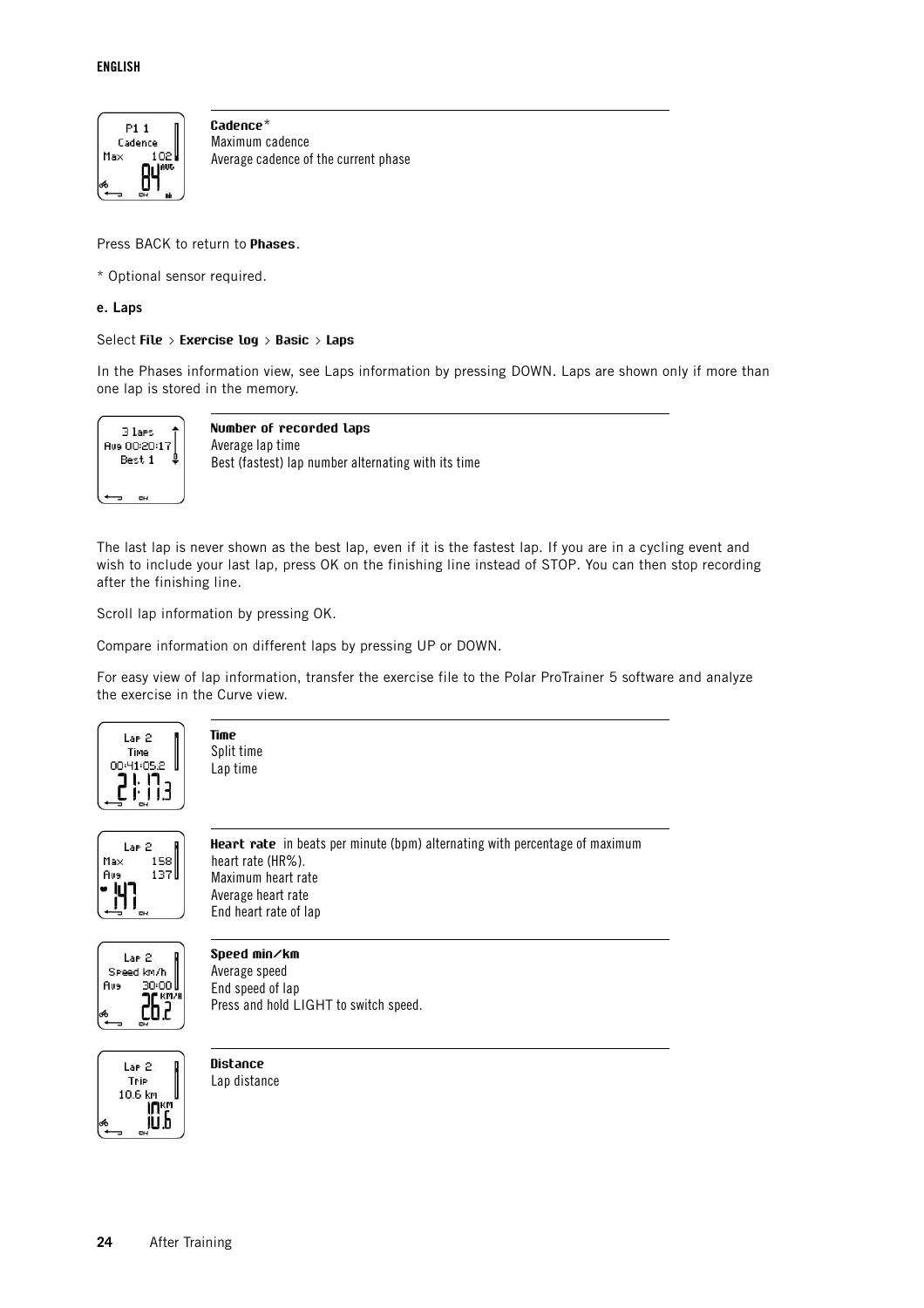

**Cadence**\* Maximum Average cadence of the lap



**Incline** Incline in % Incline in degrees



**Altitude** Ascent Altitude



**Altitude** Descent Altitude



**Temperature**

Press BACK to return to Laps information view.

<span id="page-24-0"></span>\*Optional sensor required.

### **Weekly Summary** Select **File > Weekly**

In **Weekly** summary, you can view the accumulated data on 16 weeks of exercise. The bar on the far right named **This week** displays exercise summary for the current week. The previous bars are dated the Sunday of the week in question. Scroll the displayed weeks with UP or DOWN, and view total exercise duration on the lower row.



Select the week with OK to see the week's total calories, distance, and exercise time.



Press DOWN to see week's sport zones.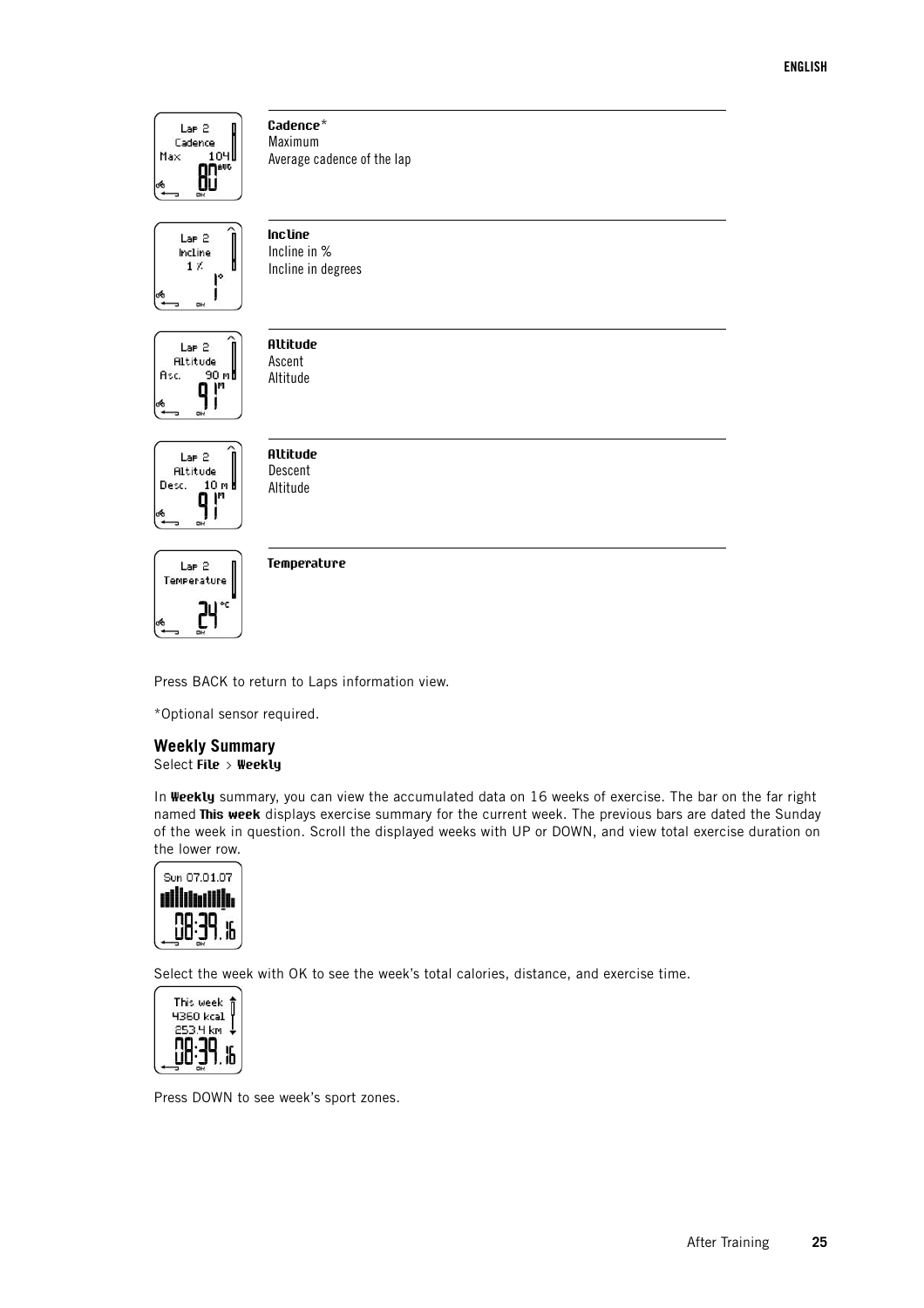### **ENGLISH**



<span id="page-25-0"></span>To see time spent in each sport zone, press OK and scroll the sport zones UP or DOWN.

### **Totals**

Select **File > Totals**

**Totals** includes cumulative information recorded during training sessions since the last reset. Use the Total values file as a seasonal or monthly counter of training data. The values are updated automatically when exercise recording is stopped.

Use UP or DOWN to scroll through the following information:

- **Bike 1 distance** (Cumulative distance with bike 1; can be reset)
- **Bike 2 distance**
- **Total distance** (Cumulative distance; can be reset)
- **Total duration**
- **Total calories**
- **Total exerc. count**
- **Total ascent**
- **Total odometer** (Cumulative distance; cannot be reset)
- **Reset totals**

To reset total values

### Select **File > Totals > Reset totals**

Select the value you wish to reset in the menu and confirm with OK. Select **Yes** to confirm resetting. **The deleted information cannot be retrieved.** Select **No** to return to the **Reset** menu.

### <span id="page-25-1"></span>**Delete Files**

### Select **File > Delete > Exercise**

In **Delete**, you can delete previous exercises one by one, all exercises at the same time, or total values.

Scroll through the following information with UP or DOWN:

- **Exercise**: Select a single exercise to delete.
- **All exerc.** : Delete all exercises.
- **Totals**: Delete the total values one by one or all totals at the same time.

Confirm by selecting **Yes**.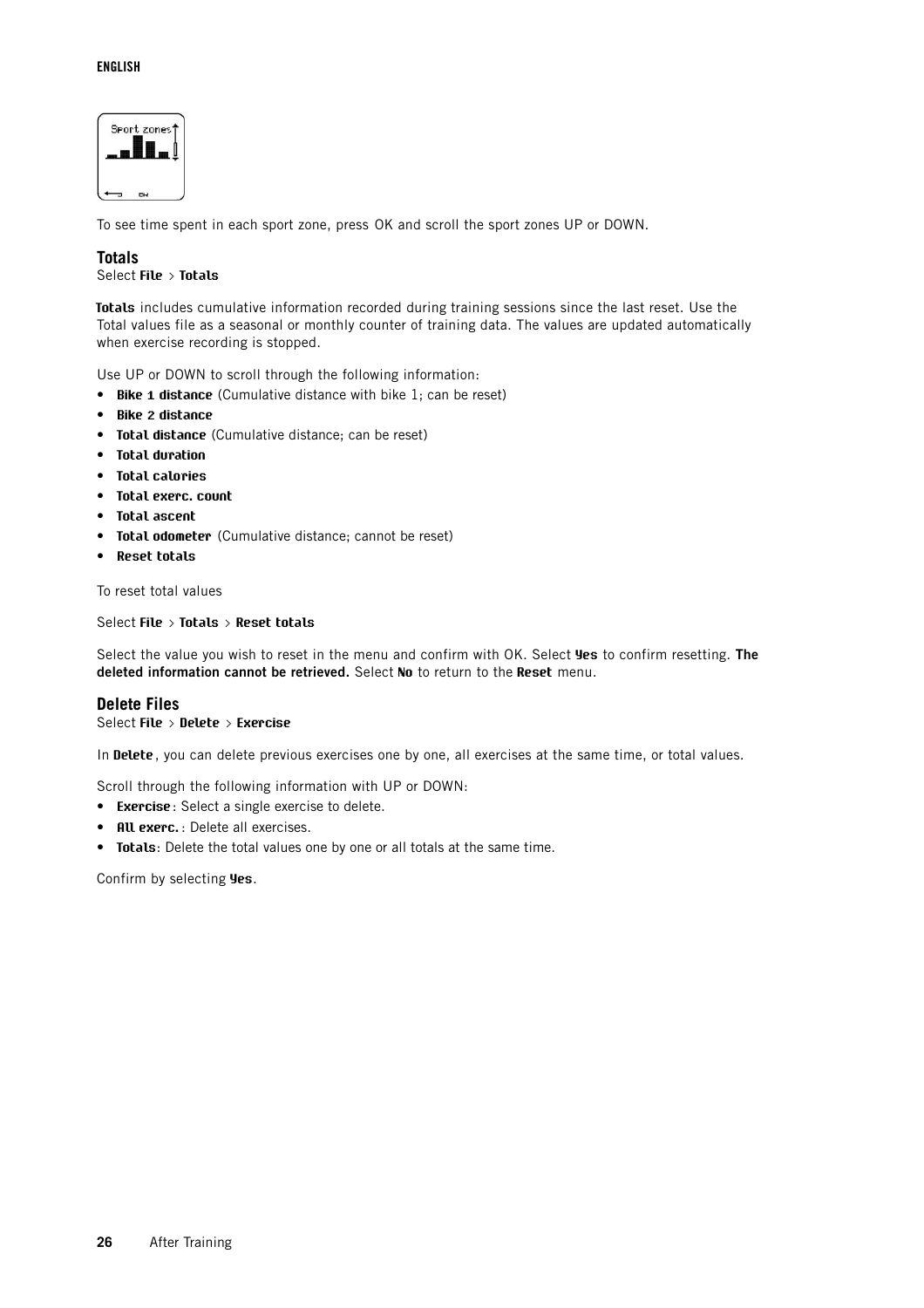# <span id="page-26-0"></span>**7. SETTINGS**

Change settings easily by using the Polar ProTrainer 5 software. For further information, consult software help.

# <span id="page-26-1"></span>**Exercise types**

Select **Settings > Exercise**

<span id="page-26-2"></span>For more information on Exercises, see Exercise Types (page )

## **Feature Settings**

Select **Settings > Features**.

| Settinss |          |  |
|----------|----------|--|
|          | Exercise |  |
|          | Features |  |
|          |          |  |
|          |          |  |

### <span id="page-26-3"></span>**Altitude**

The cycling computer measures and displays altitude. Change the settings of the altimeter in the **Altitude** menu. You can calibrate the altimeter manually or automatically.

### **Calibrating the Altitude Manually**

### Select **Settings > Features > Altitude > Calibrate > set the altitude of current location**

If the altitude of your location differs significantly from the displayed altitude value **Calibrate to xx?** is displayed.

**Yes**: **Altitude calibrated to xx** is displayed.

### **No**: **Altitude calibration canceled** is displayed.

Calibrate the altitude to ensure it remains accurate. Set the reference altitude whenever a reliable reference, such as a peak or a topographic map, is available or when at sea level.

### **Calibrating the Altitude Automatically**

### Select **Settings > Features > Altitude > AutoCalib > On / Off**

By using the altitude Automatic Calibration option, you can adjust the starting elevation to be set always the same in the beginning of the exercise. Calibrate the elevation manually and turn the Automatic Calibration (**AutoCalib**) on. From now on, this elevation will be always used as the base elevation in the beginning or the exercise, when automatic altitude calibration is in use. Also, if the Automatic Calibration is turned on and you calibrate the cycling computer manually, this new value will be used as a new starting elevation for the Automatic Calibration option.

If the elevation or air pressure changes significantly, you are prompted to confirm the change. If you change the elevation, **Altitude calibrated to xx m/ft** indicates that calibration has succeeded. If **Altitude calibration failed** is displayed, re-calibrate the altitude.

You can also set the elevation for the Automatic Calibration also by using the Polar ProTrainer 5 software. For more information see software help.

 $\binom{a}{k}$  Elect this option if you train in the same environment. This way, altitude values are always correct. If the sport profile of the exercise includes automatic calibration, altitude measurement always begins at this elevation regardless of the general elevation settings.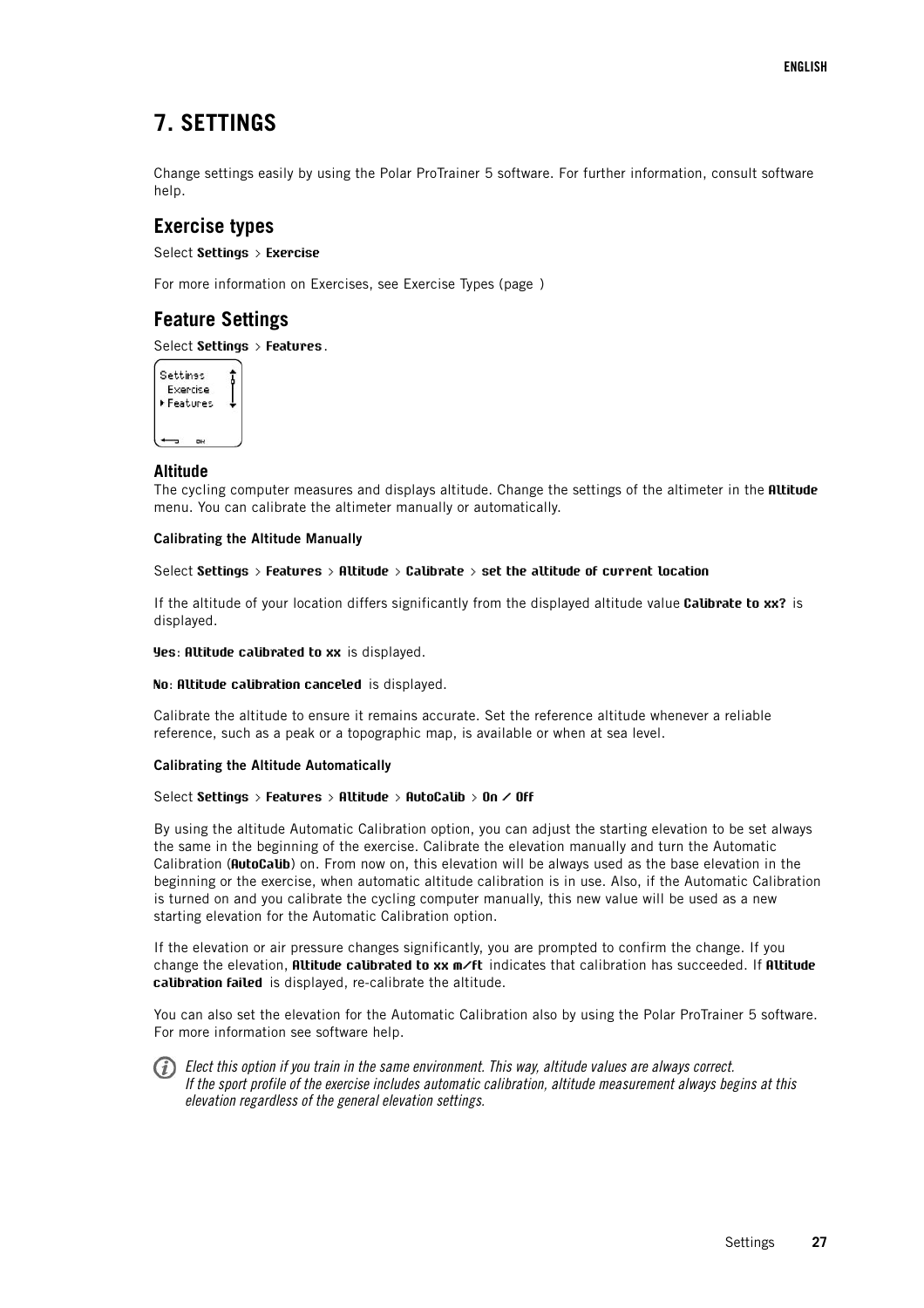### <span id="page-27-0"></span>**Recording Rate**

Select **Settings > Features > Rec.rate > 1 / 5 / 15 / 60 sec**

The cycling computer can store your heart rate, speed, cadence, power and altitude in 1, 5, 15 or 60 second intervals. A longer interval gives you more recording time, while a shorter interval allows you to record more heart and other data. This enables accurate data analysis using the Polar ProTrainer 5 software.

A shorter recording rate consumes the memory of the cycling computer more rapidly. The remaining recording time is displayed on the lower row when setting the rate. Default recording rate is 5 seconds.

When less than 30 minutes of maximum recording time is left, the recording rate changes automatically to longer recording time ( $1s > 5s > 15s > 60s$ ). This will maximize recording time to record exercise data. When the session ends, the current recording rate will be used in the next training session.

The following table shows the maximum recording times for each recording rate. The maximum recording time can be shorter, if you record a large number of short exercises.



Recording rate will change when less than 30 minutes of recording time is left. **Memory low** is displayed 60 minutes before the memory runs out.

### **Recording Rates for Speed and Cadence**

| <b>Speed</b> | Cadence | <b>Rec Rate 1s</b> | Rec Rate 5s    | Rec Rate 15s | <b>Rec Rate 60s</b> |
|--------------|---------|--------------------|----------------|--------------|---------------------|
| 0ff          | 0ff     | $10h$ 30 $min$     | 52h 40min      | 158h         | 633h                |
| 0ff          | 0n      | 7h 50 min          | 39h 30min      | 118h         | 474h                |
| 0n           | 0ff     | 5h10min            | $26h$ $20min$  | 67h 50min    | 271h                |
| 0n           | 0n      | $4h$ 30 $min$      | $22h$ 30 $min$ | 59h 20min    | 237h                |

### <span id="page-27-1"></span>**Automatic Lap Recording**

Set the automatic lap recording

### Select **Settings > Features > A.Lap > On > set the lap distance**

<span id="page-27-2"></span>The cycling computer will automatically record laps. Choose **Off** to deactivate.

### **Using the HeartTouch Function CS400**

Setting the HeartTouch Function

### Select **Settings > Features > HeartTouch**

HeartTouch enables you to view information during training without pressing buttons. By bringing the cycling computer near the transmitter, your target heart rate zone will appear on the display.

It is not recommended to use the HeartTouch function when the Polar CS400 Cycling Computer is attached to the bike.

Options for the HeartTouch function include:

- **Show limits**
- **Take lap**
- **Change view**
- **Light**
- **Off**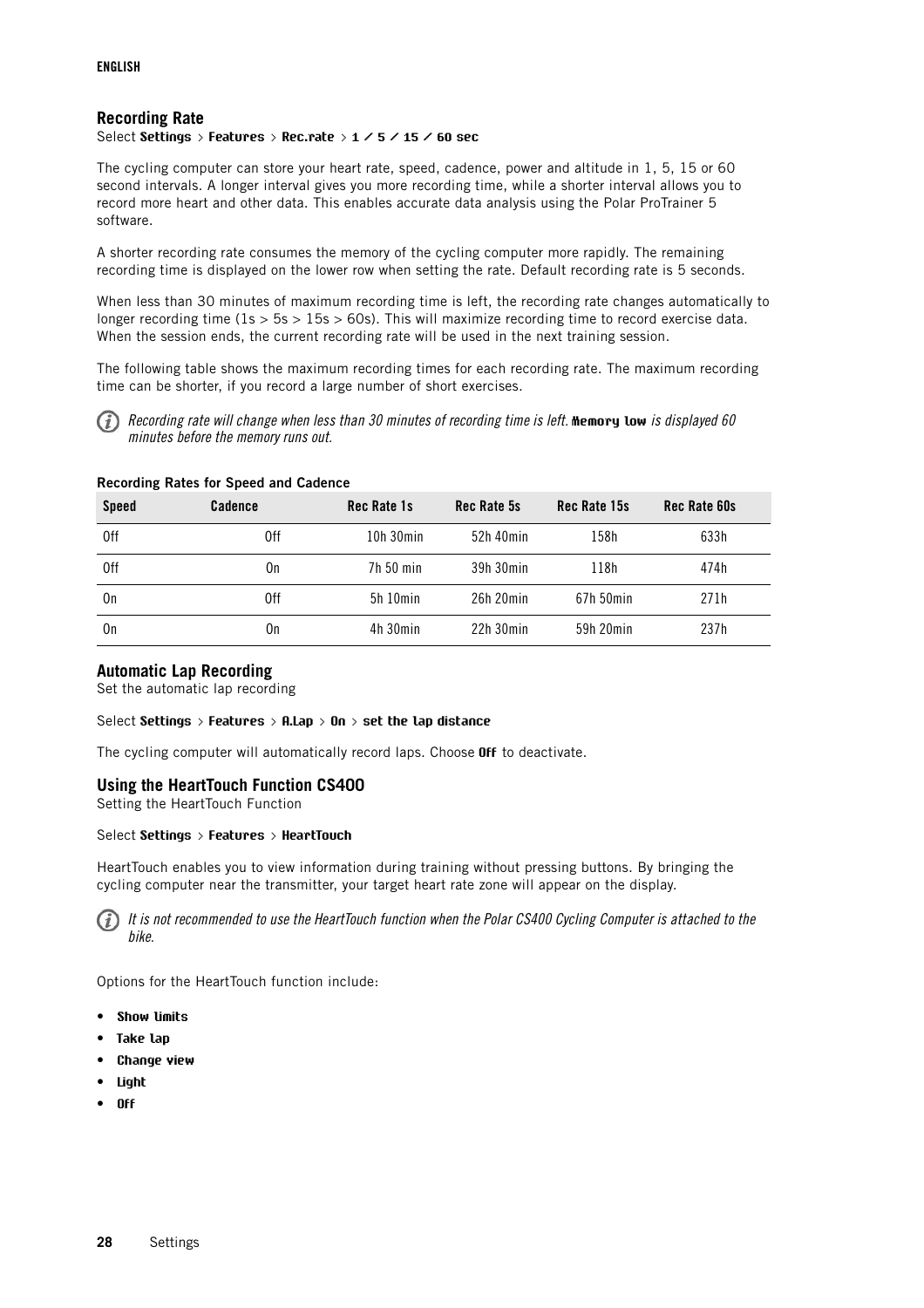### <span id="page-28-0"></span>**Heart Rate View**

Choose a format to view your heart rate

<span id="page-28-1"></span>Select **Settings > Features > HR view > HR / HR%**

### **Sport Zones**

Define [Polar Sport Zones \(page](#page-40-1) 41) in the cycling computer

#### Select **Settings > Features > Sport zones > Sport zone low limit**

Set the lower limit of sport zone 1 by pressing UP or DOWN. Then press OK. Set the lower limits of each sport zone in the same way. When setting the lower limit, the upper limit of the previous zone is set automatically.

Press and hold LIGHT to switch between sport zone views: **HR%** (percentage of maximum heart rate) or **BPM** (beats per minute).

You can change settings easily by using the Polar ProTrainer 5 software. For further information, consult software help.

You can lock/unlock sport zone by pressing and holding the LAP button during your ride.

### <span id="page-28-2"></span>**Bike Settings**

### Select **Settings > Bike**

You can set three bike preferences for the cycling computer. Prepare the settings for the bikes and when you start training, select bike 1 or 2. Bike 1 is set as a default.

| <b>Settinss</b><br>Features |  |  |
|-----------------------------|--|--|
| ▶ Bike                      |  |  |
|                             |  |  |

Select **Settings > Bike > Bike 1, Bike 2,** or **Other**. Bike 2 and Bike 3 can be turned on or off. Select **Other** to deactivate speed and cadence sensors, and to measure heart rate, altitude, and temperature data only.

### <span id="page-28-3"></span>**Wheel Size**

Select **Bike > Bike 1 > Wheel**

Wheel size settings are a prerequisite for correct cycling information. For more information on measuring the wheel size, see [Measuring Wheel Size \(page](#page-5-1) 6).

#### <span id="page-28-4"></span>**Autostart: On / Off**

Select **Settings > Bike > Bike1 > Autostrt**

The Autostart function starts or stops automatically the exercise recording when you start or stop cycling. The Autostart function requires Polar Speed Sensor.

### <span id="page-28-5"></span>**Arrival time**

Select **Settings > Bike > Bike 1 > Arr. time**

Set the distance you are going to ride, and the cycling computer will calculate and display the estimated time of arrival based on cycling speed. Install the Polar Speed Sensor on your bike to measure speed and distance. For further information on installing the speed sensor, consult Polar Speed Sensor user manual.

Bre time D  $On/Off$ Set dist.  $\overline{a}$ 

- Select by pressing OK
- Select **On/Off** to set the feature on or off.
- Select **Set dist.** to set the distance you are going to ride.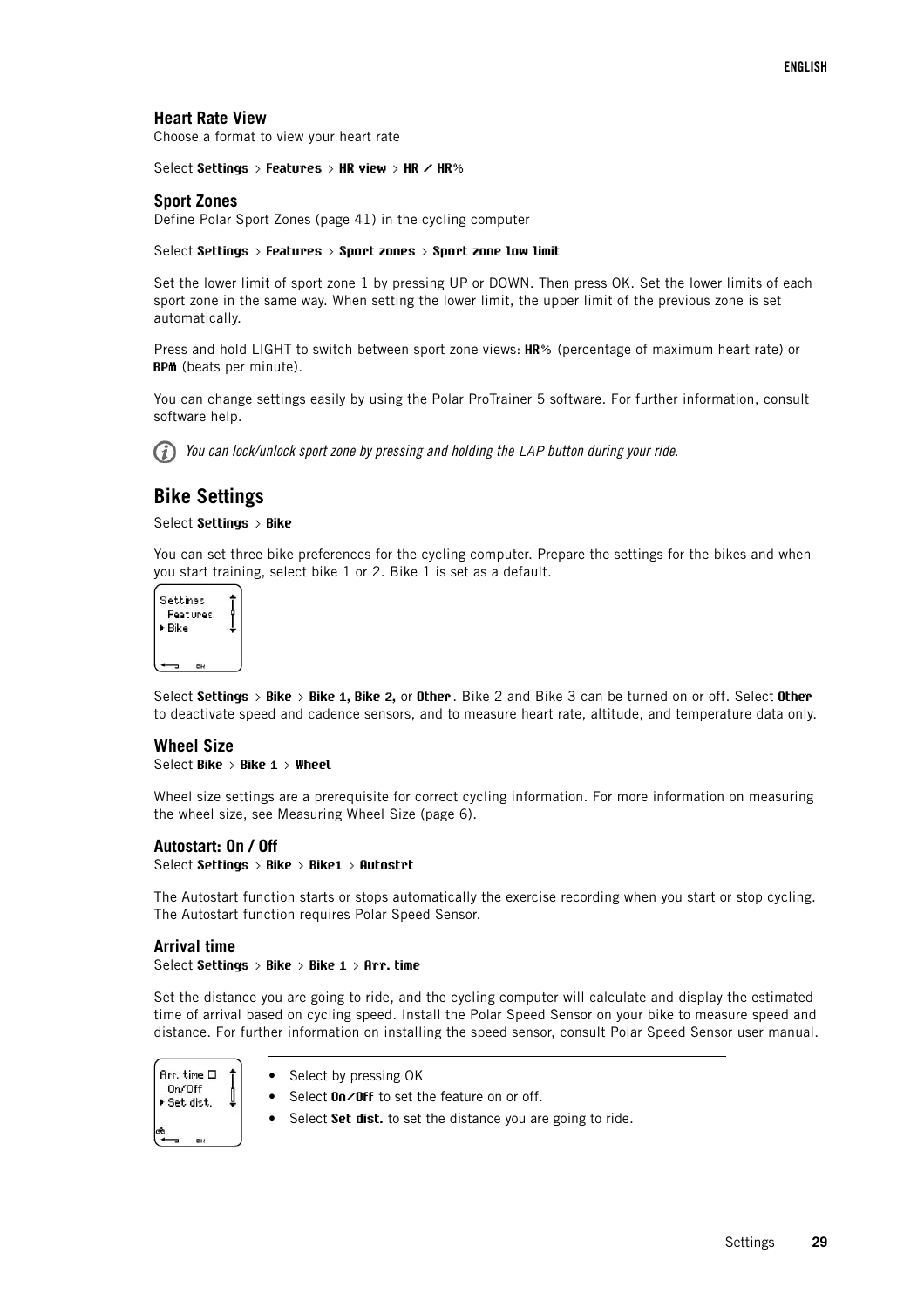### <span id="page-29-0"></span>**Speed: On / Off**

Select **Settings > Bike > Bike 1 > Speed > On/Off**

As default the speed is **Off** for bike 1.

Select **On** and **Add speed?** is displayed.

Select **Yes** to activate the feature. **Exercise displays updated** is displayed.

Select **Off** and **Exercise Displays Updated** is displayed. All speed information will be removed from the displays.

Speed settings are either done manually or with the Polar ProTrainer 5 software.

### <span id="page-29-1"></span>**Cadence\*: On / Off**

You can install an optional Polar Cadence Sensor to your bicycle.

Select **Settings > Bike > Bike 1 > Cadence > On/Off**

Select On **andAdd cadence?** is displayed. Select **Yes** to activate the feature. **Exercise displays updated** is displayed i.e. cadence information is added to displays.

Select **Off** will remove the cadence information from all displays.

<span id="page-29-2"></span>\*Optional sensor required.

## **User Settings**

Enter accurate user information in the cycling computer to receive the correct feedback on your performance.

To set user information in the cycling computer, select **Settings > User**



- **Weight**: To change units, press and hold LIGHT
- **Height**: To change units, press and hold LIGHT
- **Birthday**: dd=day, mm=month, yy=year
- **Sex**: Male/Female
- **Activity**: Top/High/Moderate/Low
- **Heart Rate**: HR<sub>max</sub>, HR<sub>sit</sub>
- **VO**2max: Maximal oxygen intake

### **Activity Level**

Activity level is an assessment of your level of long-term physical activity. Select the alternative that best describes the overall amount and intensity of your physical activity during the past three months.

- **Top:** You participate in heavy physical exercise at least 5 times a week, or you exercise to improve performance for competitive purposes.
- **High:** You participate at least 3 times a week in heavy physical exercise, e.g. you cycle 2-4 hours (40-120 km / 25-75 miles) per week or spend that time in comparable physical activity.
- **Moderate:** You participate regularly in recreational sports, e.g. you cycle 1/2-2 hours (15-40 km / 3-25 miles) per week or spend that time in comparable physical activity, or your work requires modest physical activity.
- **Low:** You do not participate regularly in recreational sport or heavy physical activity, e.g. you exercise hard enough to cause heavy breathing or perspiration only occasionally.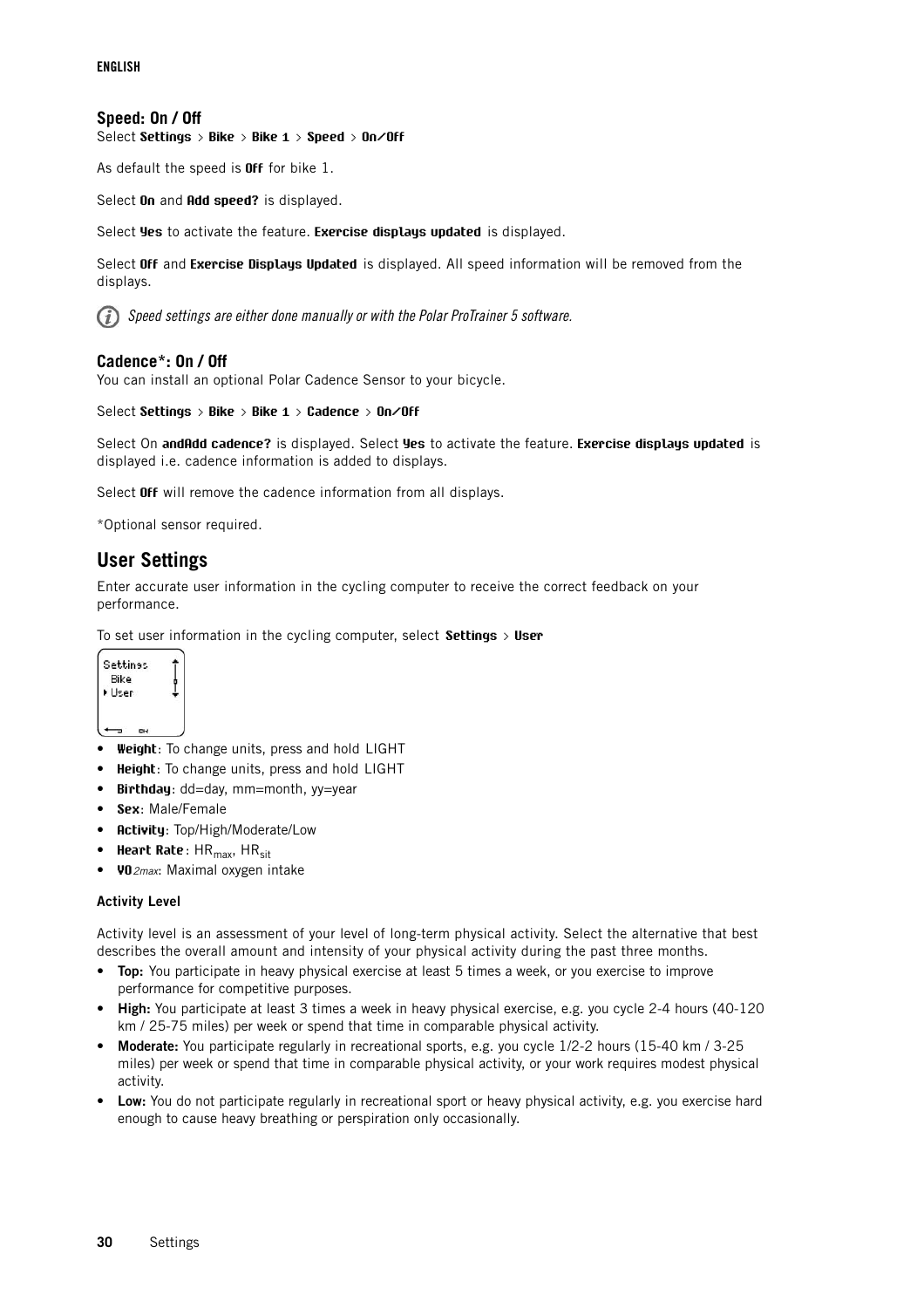<span id="page-30-0"></span>In the cycling computer, these values are used to calculate your energy expenditure.

### **Heart Rate: HRmax, HRsit**

 $HR<sub>max</sub>$  (Maximum heart rate): Your age-predicted  $HR<sub>max</sub>$  value (220 - age) is used as a default. Set your  $HR<sub>max</sub>$  manually if your maximum heart rate has been determined in a lab, if you have performed the Fitness test with the Polar CS400 cycling computer, or if you have tested your maximum heart rate in the field yourself.

HR<sub>sit</sub> (Heart rate value in a sitting position): Your age-predicted HR<sub>sit</sub> value is used as a default. Set your  $HR_{\text{cir}}$  value if you have determined it according to the instructions. For instructions, see [Heart Rate Value](#page-42-0) [in a Sitting Position \(page](#page-42-0) 43)in Background Information.

# <span id="page-30-1"></span>**Maximal Oxygen Intake: VO2max**

 $VO<sub>2max</sub>$  is your body's maximum capacity for oxygen consumption during maximum exertion. The most accurate way of determining VO<sub>2max</sub> is to perform a maximal stress test in a laboratory. If you know your exact clinically-tested VO<sub>2max</sub>, set the value in the cycling computer. Otherwise, measure a comparable value, OwnIndex, by taking the Polar Fitness Test. For further information, see [Polar Fitness Test™](#page-37-1) (page ? [\).](#page-37-1)

If changes are made to the user settings, **User settings updated** is displayed.

You can enter and edit user settings by using the Polar ProTrainer 5 software. For further information, consult software help.

### <span id="page-30-2"></span>**General Settings**



<span id="page-30-3"></span>**Sound** Select **Settings > General > Sound**

### <span id="page-30-4"></span>**Volume**

Select **Settings > General > Sound > Volume > On / Off**

Volume settings control button sounds and activity sounds during exercise. This does not affect the watch or target zone alarms (TZ Alarm).

### <span id="page-30-5"></span>**TZ Alarm (Target Zone Alarm)**

You can set the TZ Alarm On/ Off:

#### Select **Settings > General > Sound > TZ Alarm > On /Off**

If the target zone alarm is deactivated, the heart rate reading will flash when you are outside the target zone.

### <span id="page-30-6"></span>**Keylock**

To define keylock settings

#### Select **Settings > General > Keylock > Manual / Automatic**

Keylock prevents accidental button presses.

**Manual**: Activate the manual keylock.

**Automatic**: Keylock is activated in time mode when buttons have not been pressed for one minute.

To turn the keylock **On/Off**, press and hold the LIGHT for at least a second.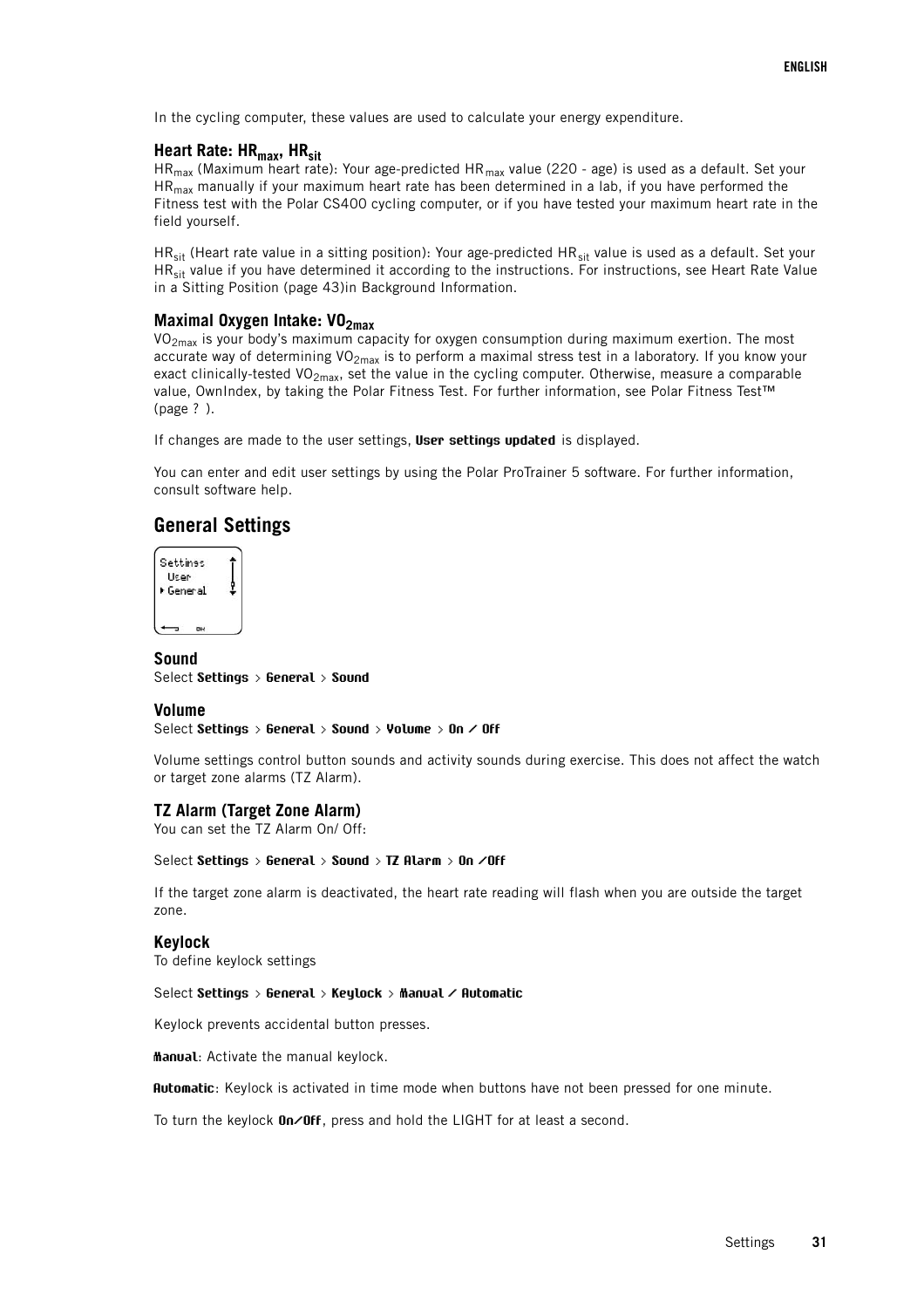### **ENGLISH**

### <span id="page-31-0"></span>**Units**

Set preferred units in the cycling computer

<span id="page-31-1"></span>Select **Settings > General > Units > kg/cm/km or lb/ft/mi**

### **Language**

Select language

#### <span id="page-31-2"></span>Select **Settings > General > Language > English / Deutsch / Español / Français / Italiano**

### **Sleep**

Activate the sleep function

#### Select **Settings > General > Sleep > Activate sleep mode? > Yes**

Activating the sleep mode will help save the battery when the cycling computer is not in use for a long period of time. The watch alarm will still function in sleep mode.

To reawaken the cycling computer

Press any button > **Turn display on? > Yes / No**

**Yes**: the cycling computer is activated.

<span id="page-31-3"></span>**No**: the cycling computer returns to sleep mode.

### **Watch Settings**

| <b>Settinss</b><br>General |  |
|----------------------------|--|
| ▶ Watch                    |  |
|                            |  |

### <span id="page-31-4"></span>**Reminder**

Set a reminder for different tasks or exercises

Select **Settings > Watch > Reminders > Add new**

**Date**: Enter the date of the task, dd=day, mm=month, yy=year.

**Reminder time**: Enter the time for the reminder.

**Alarm**: Set alarm to sound on time, or 10 min / 30 min / 1 hour prior to the task.

**Sound**: Select alarm sound Silent / Beep / Normal.

**Repeat**: Select reminder to repeat Once / Hourly / Daily / Weekly / Monthly / Yearly.

**Exercise**: Select an exercise to link to the reminder. When the reminder goes off, the cycling computer will present this exercise as default. Select NONE if you do not want to link the reminder to an exercise session.

**Rename**: To rename the reminder, select letters with UP or DOWN, and accept with OK.

You can program seven reminders in the cycling computer.

To see active reminders and modify them:

Select **Settings > Watch > Reminders**

Select a reminder to view, edit, rename or delete.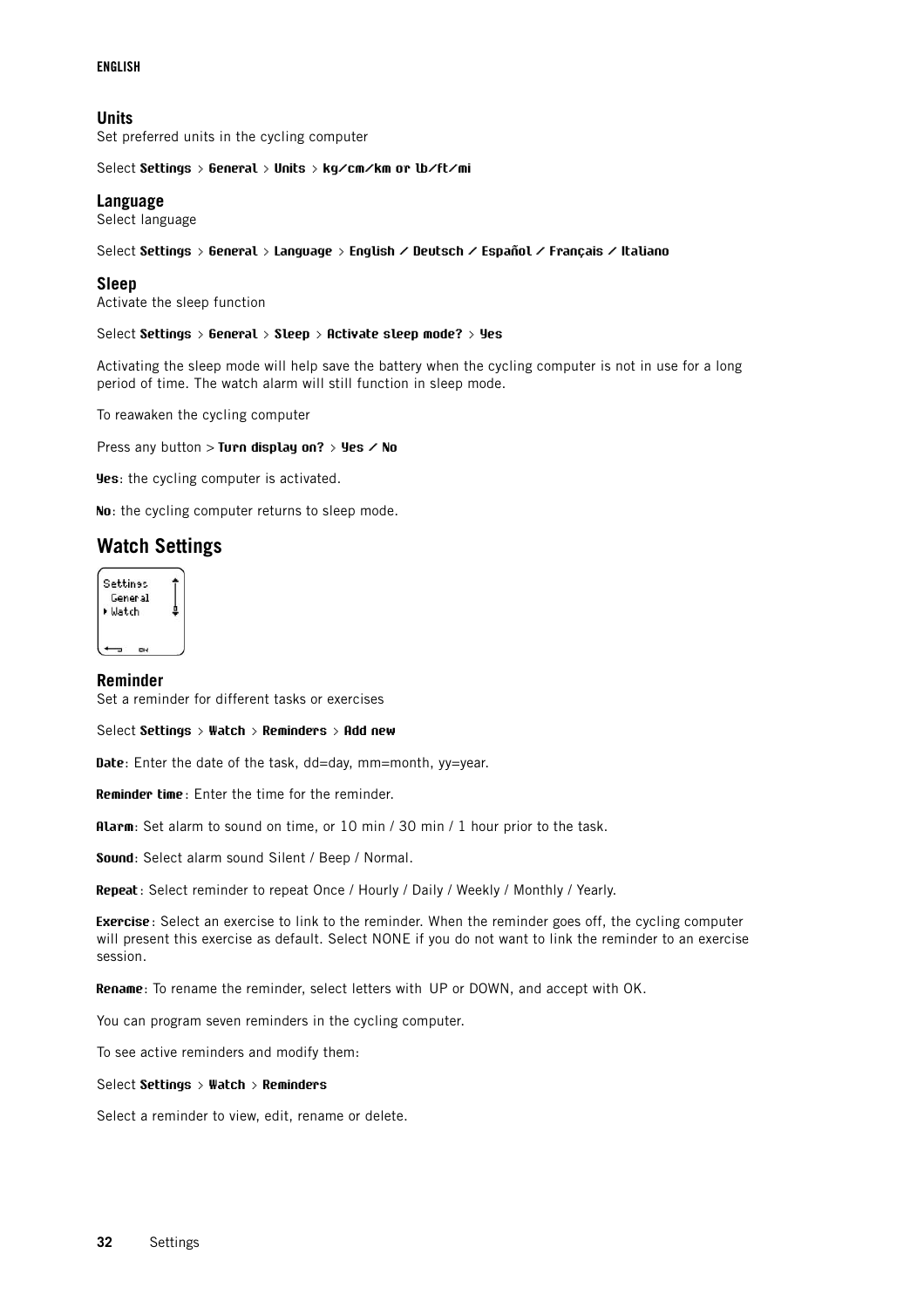### <span id="page-32-0"></span>**Event**

To set an event countdown in the cycling computer

Select **Settings > Watch > Event**

**Event day**: dd=day, mm=month.

**Rename**: To rename the event, select letters with UP or DOWN, and accept with OK.

To modify the event countdown

#### Select **Settings > Watch > Event**

You can view the event countdown, set a new date, rename or delete it.

<span id="page-32-1"></span>In time mode, hide or view the event countdown again by pressing and holding UP.

#### **Alarm**

Set an alarm on your cycling computer

#### Select **Settings > Watch > Alarm > Off / Once / Mon-Fri / Daily**

You can set the alarm to go off either once (**Once**), everyday between Monday and Friday (**Mon-Fri**), daily (**Daily**) or you can set if **Off**. The alarm sounds in all modes except in exercise mode, and will do so for a minute unless you press STOP. The watch alarm also functions in sleep mode and even if you have turned the sound off in the **General** settings.

To snooze the alarm an extra 10 minutes, press UP or DOWN buttons or OK: **Snooze** is displayed and the snooze time starts counting. To exit the snooze alarm, press STOP.

<span id="page-32-2"></span>If a battery symbol appears in the display, the alarm cannot be activated.

#### **Time**

Set time 1 in the cycling computer

Select **Settings > Watch > Time 1 > 24h / 12h**

Set time 2 in the cycling computer

Select **Settings > Watch > Time 2**

<span id="page-32-3"></span>Set the desired time difference between time 1 and time 2 in hours with UP/ DOWN buttons.

### **Time zone**

Switch between time zones

### Select **Settings > Watch > Time zone > Time 1 / Time 2**

Select a time zone

In time mode, change the time zone by pressing and holding DOWN. Number 2 on the lower right corner of the display indicates that Time 2 is in use.

### <span id="page-32-4"></span>**Date**

To set the date in the cycling computer

### Select **Settings > Watch > Date**

dd=day, mm=month, yy=year

Change settings easily by using the Polar ProTrainer 5 software. For further information, see software help.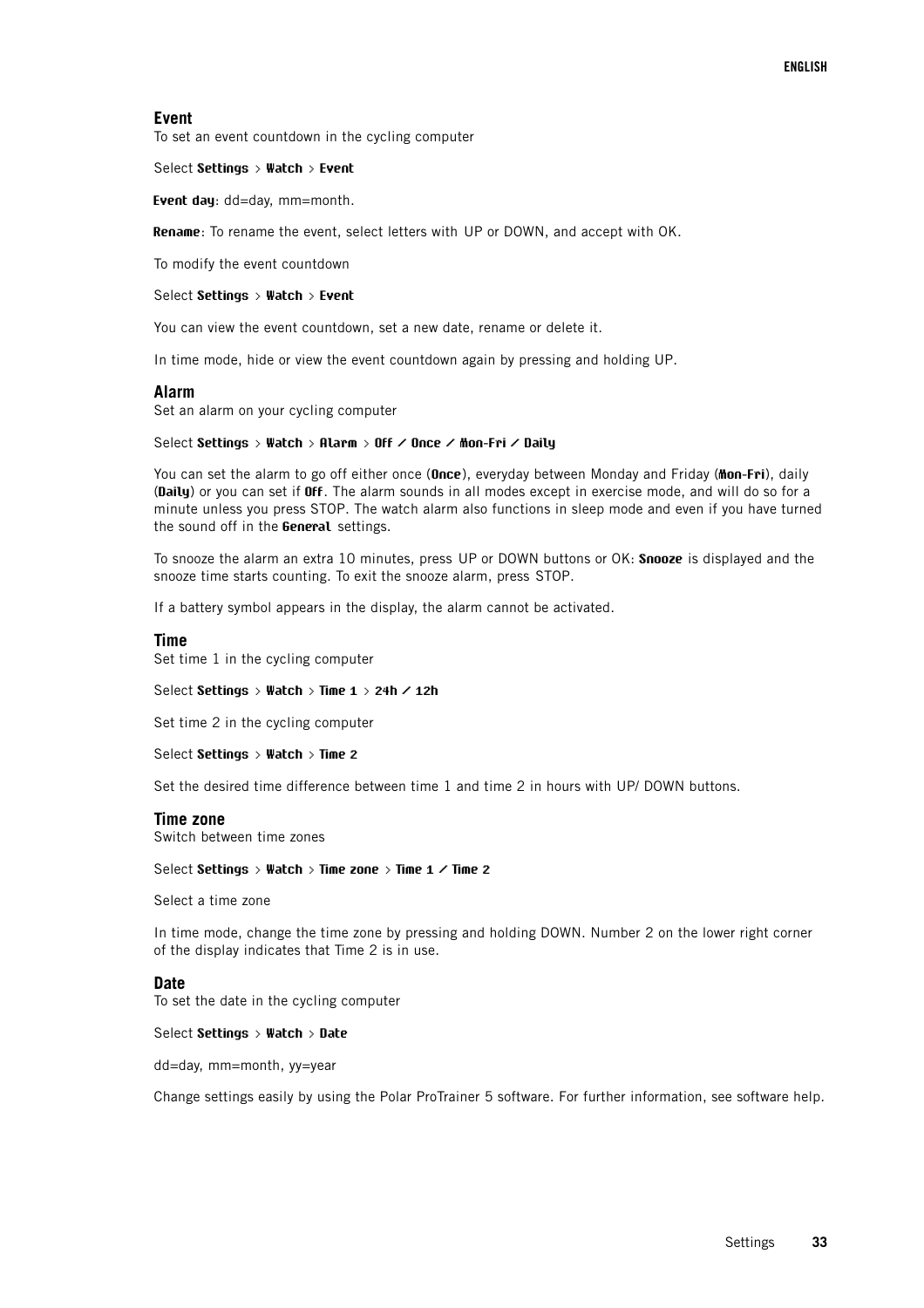# <span id="page-33-0"></span>**Personalize the Cycling Computer Display**

In time mode, select OK > **Settings > Display > Edit**

Personalize your cycling computer display to show information you want to see during training. Adjust the displays also by using the Polar ProTrainer 5 software. An exercise attached to the training program has its own display settings that cannot be modified. The information on the display depends on the features that are activated. For example, if speed measurement is not activated, speed information can not be shown in the display.

For further information on display symbols, see [Symbols on the Display \(page](#page-14-0) 15).

Select the display you want to change by pressing UP or DOWN, and press OK. Set the information for the blinking upper row with UP or DOWN, and press OK. The information on the display depends on the features that are activated. For further information, see [Feature Settings \(page](#page-26-2) 27).

Repeat the same for the middle and lowest rows. Each display is named after the information shown on the lower row. To return the default settings of the display, press and hold LIGHT when the rows are blinking.

Activate **Titles** to view the name of the display while changing displays during exercise: In time mode, select OK > **Settings > Display > Titles**

The display settings are separate for each bike (bike 1, 2, 3). If you change the displays for one bike, the changes do not affect the other bike displays. The display views depend on the features that are activated. For further information see [Feature Settings \(page](#page-26-2) 27) and [Bike Settings \(page](#page-28-2) 29).

# <span id="page-33-1"></span>**Shortcut Button (Quick Menu)**

Some settings can be changed with a shortcut button in time mode.

Press and hold **LIGHT > Quick menu**

- **Keylock**
- **Reminders**
- **Alarm**
- **Time zone**
- **Sleep**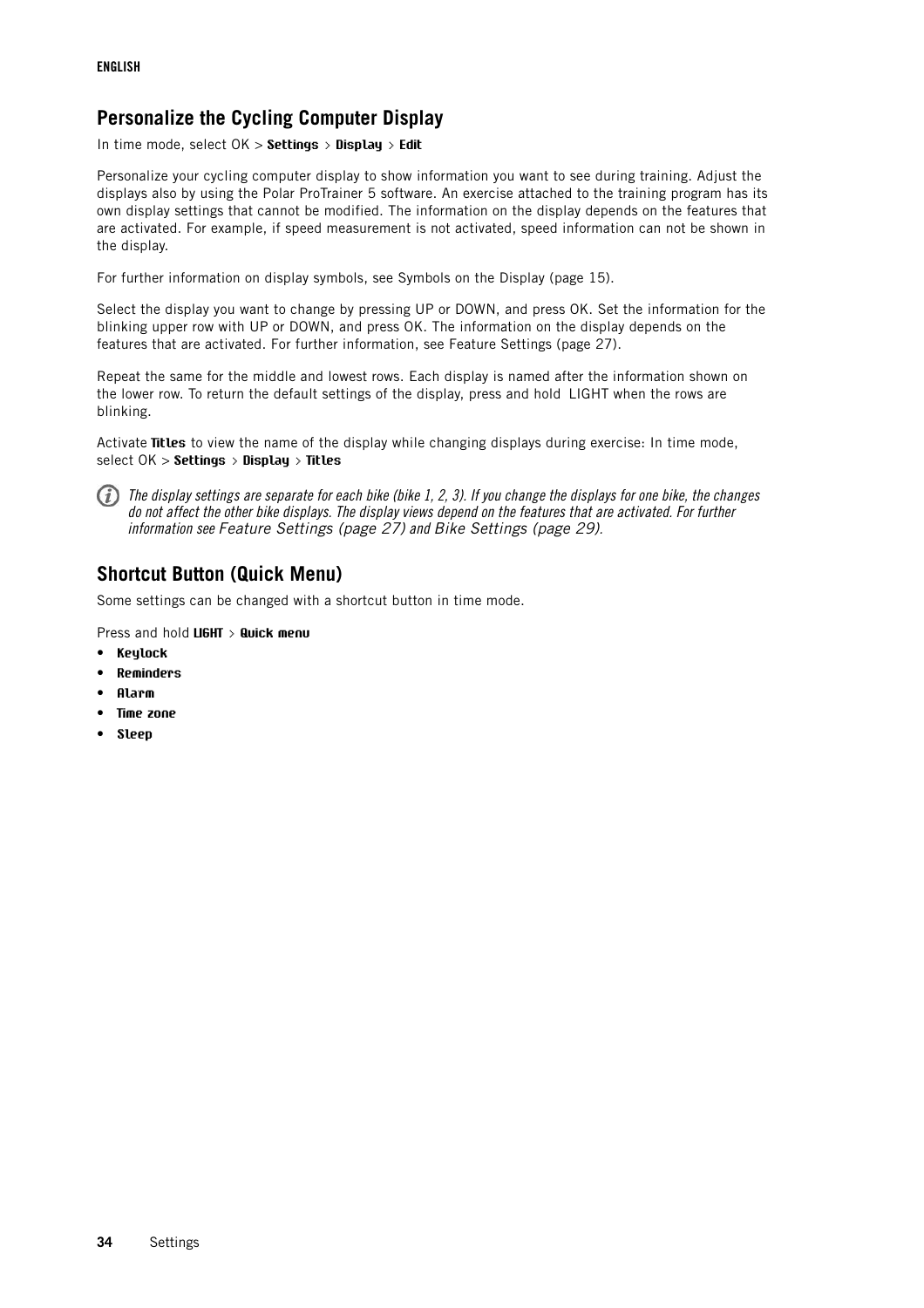# <span id="page-34-0"></span>**8. TRAINING PROGRAM**

### <span id="page-34-1"></span>**View Program**

Create and download a personalized training program to your cycling computer by using Polar ProTrainer 5 software. This chapter includes the basic instructions on how to navigate and manage the program once you have downloaded it to your cycling computer. For further information on creating programmed exercises with the software, transferring them to your cycling computer, and analyzing your performance after training, consult Polar ProTrainer 5 help.

After downloading the training program, two additional menus are shown in your cycling computer where you can view your program and check your daily schedule. Scroll weeks, days, and exercises with UP or DOWN. Select week and day with OK.



### **To view your weekly program**

### Select **Program > Week view**

The week view offers an overview of your weekly exercises. The white bar represents planned exercise time and the black bar represents performed exercise time. Weekly target exercise time is shown below the bars.

Press and hold LIGHT to view the following information on the week:

- **Week info**: Week name and description.
- **Targets**: Summary of targets for the week. Calories, distance, and duration. Planned time for sport zones: press OK and scroll between sport zones with UP or DOWN.
- **Results**: Summary of results for the week. Calories, distance and duration. Performed time in sport zones: press OK and scroll between sport zones with UP or DOWN.
- **Reminder**: Set alarm (on time, 10 min, 30 min or 1 hour before the exercise) and define sound type (Silent, Beep, Normal).
- **Program off**: Remove the program from your cycling computer.

### **To view your daily program**

### Select **Program > Week view > Day view**

### Select **Today > Exercise view**

The day view offers an overview of your daily exercises. The white bar represents planned exercise time and the black bar represents performed exercise time. Daily target exercise time is shown below the bars.

Press and hold LIGHT to view additional information on the day:

- **Targets**: Summary of targets for the day. Calories, distance, and duration. Planned time for sport zones: press OK and scroll between sport zones with UP or DOWN.
- **Results**: Summary of results for the day. Calories, distance, and duration. Performed time in sport zones: press OK and scroll between sport zones with UP or DOWN.

### **View your daily exercise**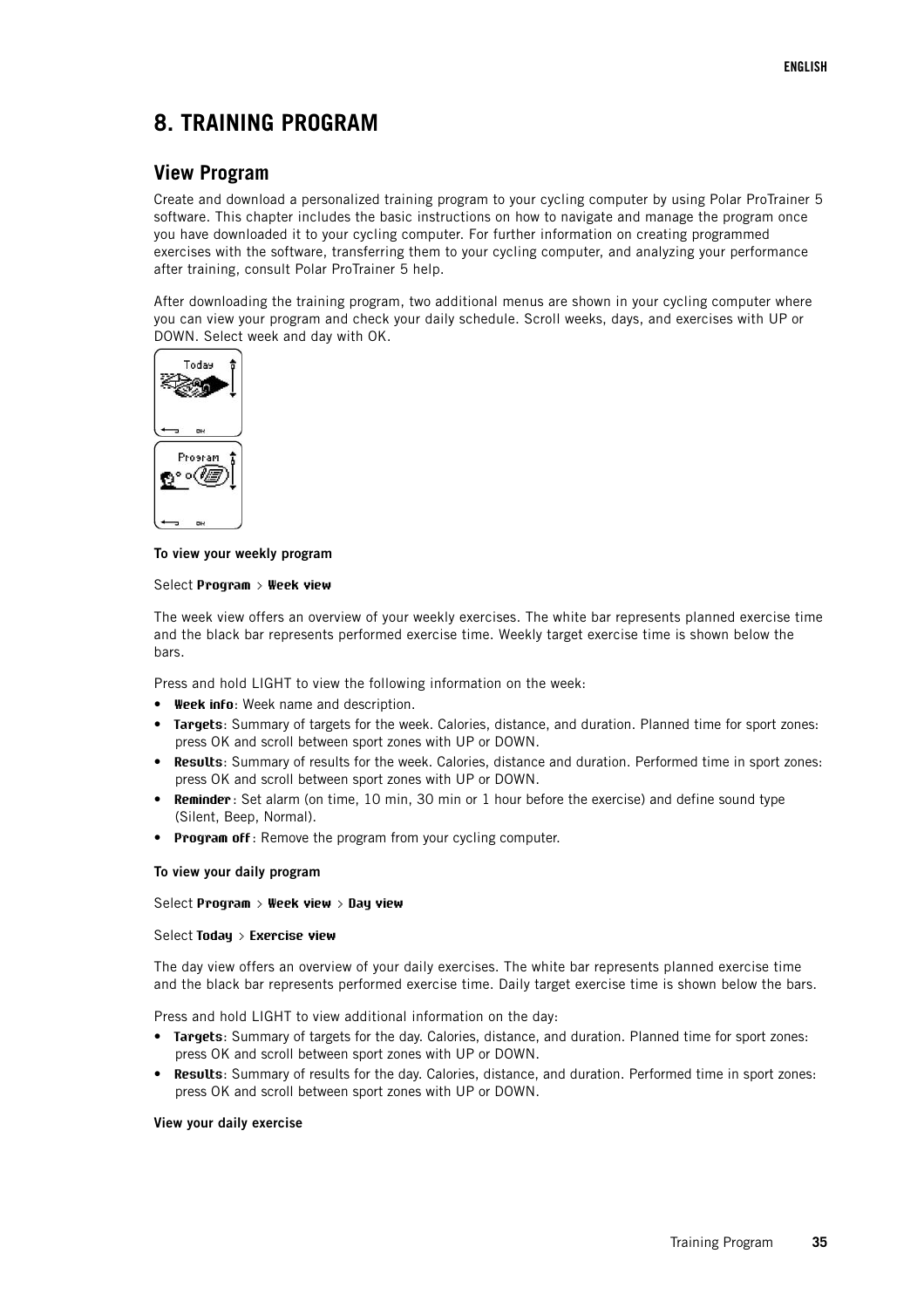### Select **Program > Week view > Day view > Exercise view**

The exercise view shows the following information: exercise name, description, and target duration.

Press and hold LIGHT to view following information:

- **Targets**: Summary of targets for the training session. Calories, distance and duration. Planned time for sport zones: press OK and scroll between sport zones with UP or DOWN.
- **Phases**: Summary of phases for the training session.
- **Sport profile**: View the name of chosen sport profile. For further information, consult Polar ProTrainer 5 software help.
- <span id="page-35-0"></span>• **Reminder**: Set the reminder time.

## **Perform Programmed Exercise**

### <span id="page-35-1"></span>**Start Exercising**

If you set a reminder, your cycling computer will remind you to train according to plan on the scheduled date. View the planned exercise information by pressing OK when the reminder has gone off.

Start Daily Exercise

```
Select Today > Exercise view (name of the exercise) > OK
```

```
Select Program > Week view > Day view > Exercise view > OK > OK
```
For further information on exercise recording, see [Start Training \(page](#page-11-2) 12). Your cycling computer will guide you through the session.

### <span id="page-35-2"></span>**Exercise with Phases**

Below is an example of an interval exercise, which is divided into four phases:

**Warm up / P1:** Cycle 15 minutes at a heart rate between 60-70% of your maximum heart rate.

**Interval / P2:** Cycle 5 km at a heart rate between 80-90% of your maximum heart rate.

**Recovery / P3:** Cycle 5 min at heart rate between 55-65% of your maximum heart rate. Repeat phases 2 and 3 for three times each.

<span id="page-35-3"></span>**Cool down / P4:** Cycle 15 minutes at a heart rate between 55-65% of your maximum heart rate.

### **Views during the exercise**

During the exercise you will see the following display types:



Every phase starts with a display showing: Phase name Zone type Zone limits



During exercise the phase display shows: Countdown timer/distance, count up timer, number of current phase Target zone in graphical format (updated every 10 seconds, showing the last 8 minutes on the display) Heart rate Number of phase repeats left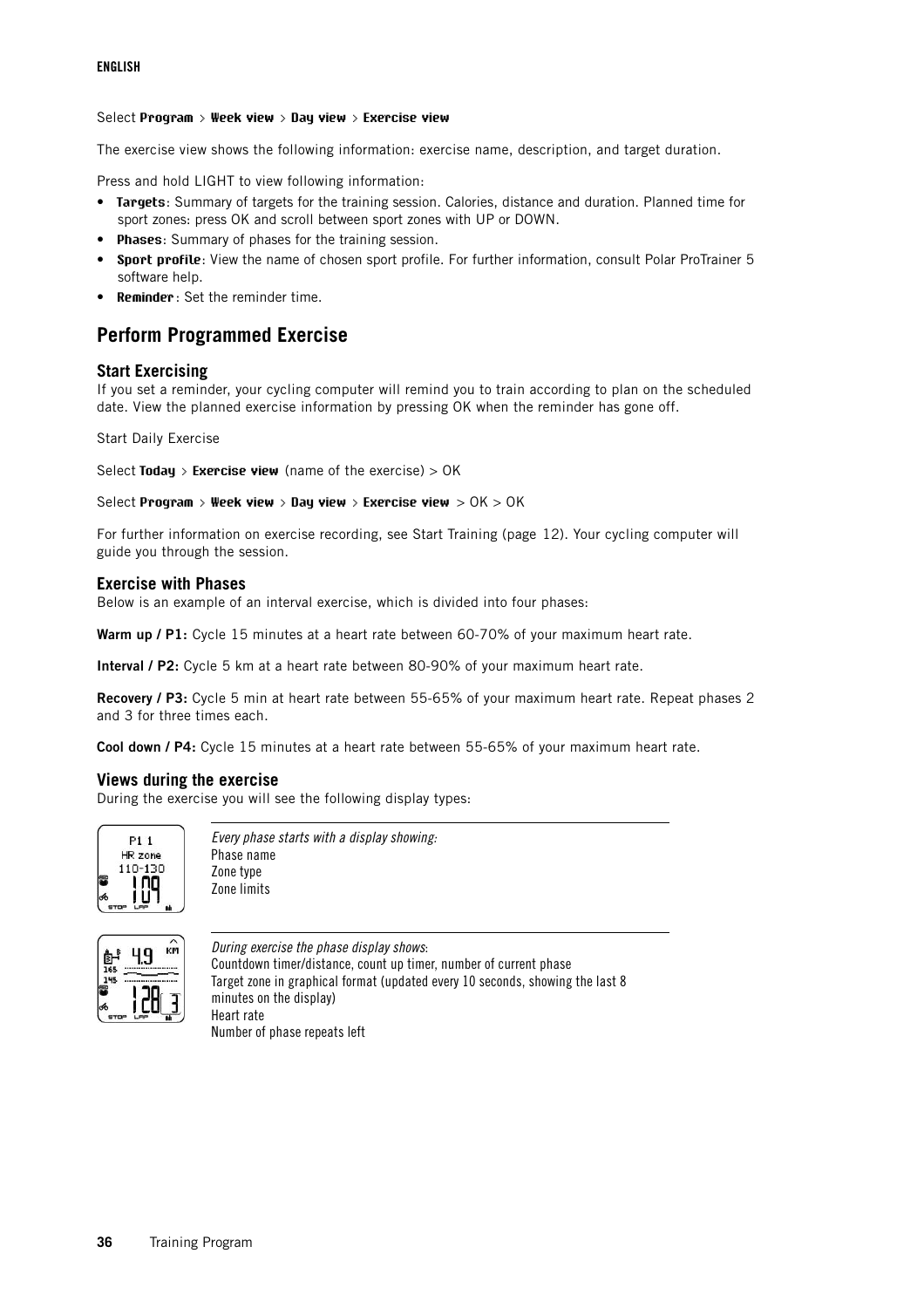

Every phase ends with a phase-end display showing: Phase duration or distance Heart rate difference (how much you have increased or decreased your heart rate during the phase) or average speed Average heart rate Number of ended phase



Once a programmed exercise is over, this display shows that the exercise is completed, **Ride 1 completed** will appear. The cycling computer enters Free exercise mode, and you can continue exercising without settings. The exercise is recorded and filed.

For further information on planning the sessions and transferring them to your cycling computer with the Polar ProTrainer 5 software, consult software help.

### <span id="page-36-0"></span>**Functions During Exercise**

Change the same settings in a programmed exercise as with any other exercise type. For further information on different functions during exercise, see [Button Functions During Exercise \(page](#page-15-0) 16).

The programmed exercise uses the sport profile settings set in the Polar ProTrainer 5 software. If you change the cycling computer settings during exercise (e.g. calibration factor), the changes will only apply to the current exercise. Next time you start the same exercise, the cycling computer will use the sport profile settings defined in the software.

### <span id="page-36-1"></span>**Lap Menu**

To see the lap menu during programmed exercise, press and hold OK. Scroll between options with UP or DOWN and select with OK. The contents of the lap menu depend on your exercise.

- **End Phase**: End current phase and move to the next phase in the exercise.
- **Jump to**: Move to any other phase in your exercise.

To view exercise results, Select **File > Exercise log**.

After completing a programmed exercise, your training data will be saved under **File**. For further information, see [Analyze Exercise Results \(page](#page-18-1) 19).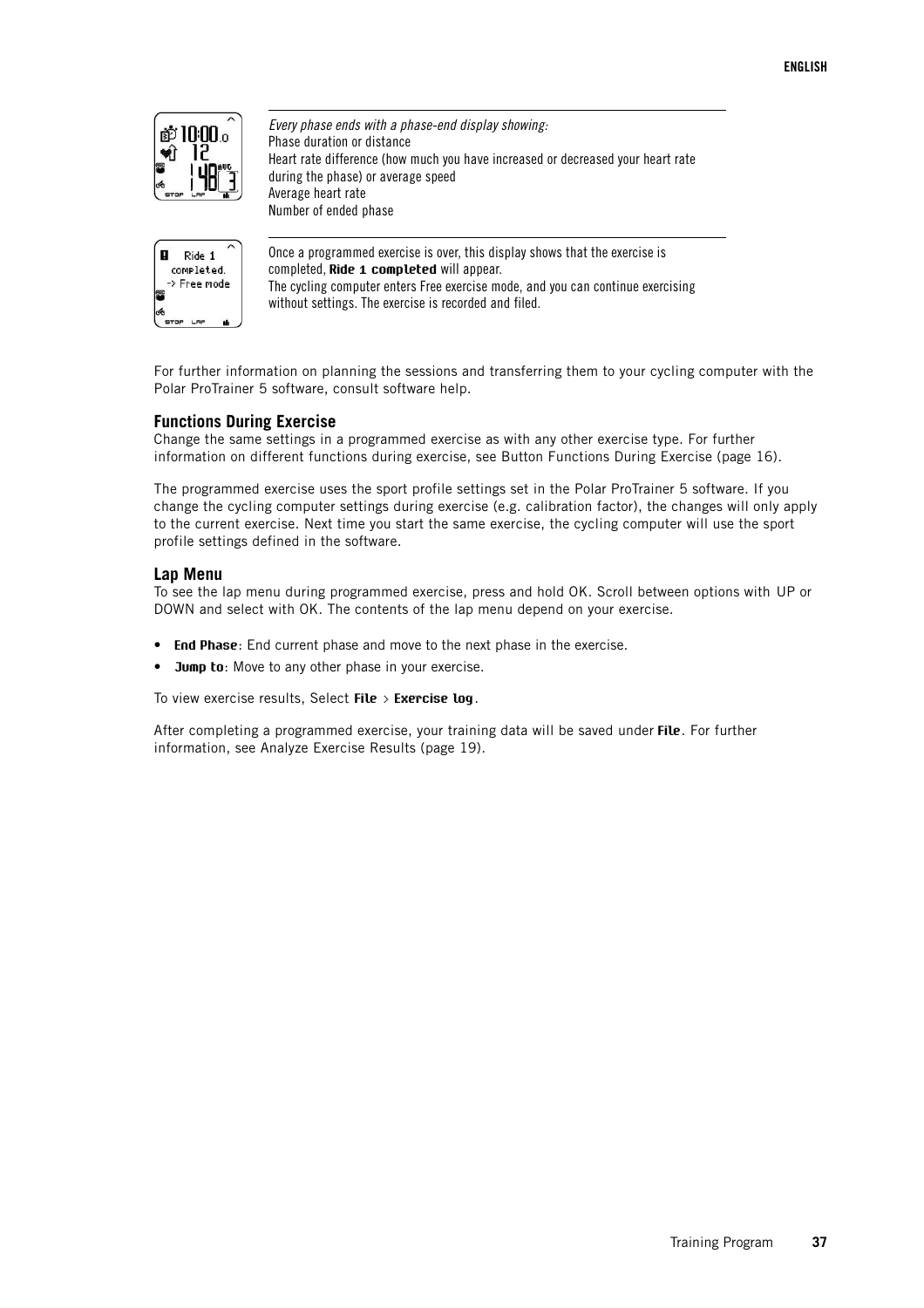# <span id="page-37-0"></span>**9. TESTS**

## <span id="page-37-1"></span>**Polar Fitness Test™**

### Select **Test > Fitness**



The Polar Fitness Test™ is an easy, safe, and quick way to measure your aerobic (cardiovascular) fitness at rest. The result, Polar OwnIndex, is comparable to maximal oxygen uptake (VO<sub>2max</sub>), which is commonly used to evaluate aerobic fitness. Your long-term level of physical activity, heart rate, heart rate variability at rest, gender, age, height, and body weight all influence OwnIndex. The Polar Fitness Test is developed for use by healthy adults.

Aerobic fitness relates to how well your cardiovascular system works to transport oxygen to your body. The better your aerobic fitness, the stronger and more efficient your heart is. Good aerobic fitness has many health benefits. For example, it helps in decreasing high blood pressure and your risk of cardiovascular diseases and stroke. If you want to improve your aerobic fitness it takes, on average, six weeks of regular training to see a noticeable change in your OwnIndex. Less fit individuals see progress even more rapidly. The better your aerobic fitness, the smaller the improvements in your OwnIndex.

Aerobic fitness is best improved by exercise types that use large muscle groups. Such activities include running, cycling, walking, rowing, swimming, skating, and cross-country skiing.

To monitor your progress, start by measuring your OwnIndex a couple of times during the first two weeks in order to get a baseline value, and then repeat the test approximately once a month.

With the Polar Fitness Test, you can also calculate the predicted maximum heart rate value (HR  $_{\text{max}}$ -p). The  $HR<sub>max</sub>$ -p score predicts your individual maximum heart rate more accurately than the age-based formula (220 - age). For further information on  $HR_{max}$ , see [User Settings \(page](#page-29-2) 30).

To make sure the test results are reliable, the following basic requirements apply:

- You can perform the test anywhere at home, at the office, at a health club provided the testing environment is peaceful. There should be no disturbing noises (e.g. television, radio, or telephone) and no other people talking to you.
- Always take the test in the same environment and at the same hour.
- Avoid eating a heavy meal or smoking 2-3 hours prior to testing.
- Avoid heavy physical exertion, alcohol, and pharmacological stimulants on the test day and the previous day.
- <span id="page-37-2"></span>• You should be relaxed and calm. Lie down and relax for 1-3 minutes before starting the test.

### **Before the Test Wear the Transmitter**

For further information, see [Wear the Transmitter \(page](#page-11-1) 12).

### **Enter User Information**

### Select **Settings > User**

To carry out the Polar Fitness Test, enter your personal user information (if you entered the personal user information before, there is no need to do this again) and long-term physical activity level in the User settings.

**Set HRmax-p On**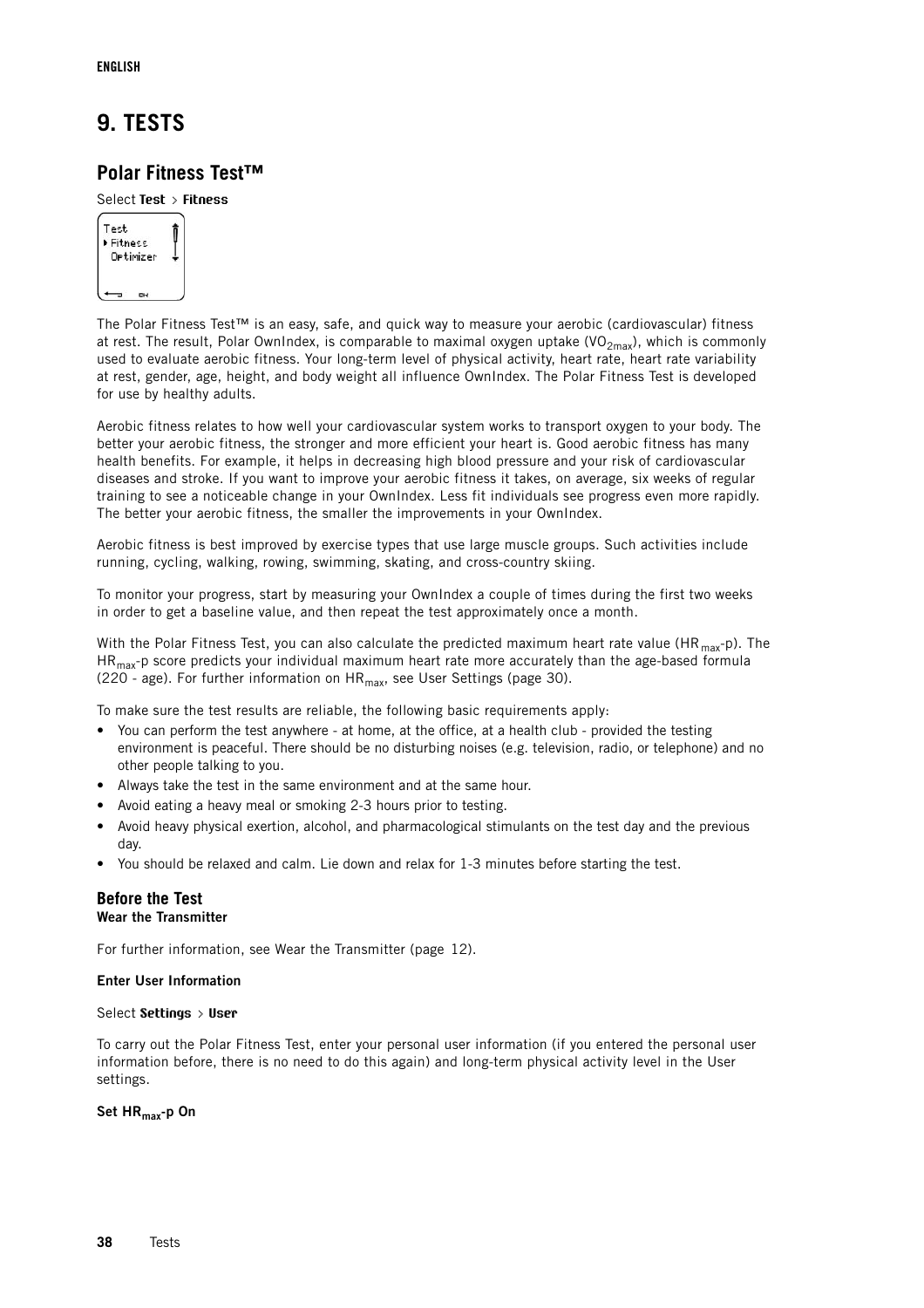If you want to obtain your predicted maximum heart rate value, turn  $HR_{max}$ -p on.

#### <span id="page-38-0"></span>Select **Test > Fitness > HR max -p > On**

### **Performing the Test**

#### Select **Test > Fitness > Start > Fitness Test Lie Down**

The fitness test begins in five seconds. Arrows indicate that the test is ongoing. Stay relaxed and limit body movements and communication with other people.

If you have not set your long-term physical activity level in User Settings, **Set your personal activity level** is displayed. Select **Top**, **High**, **Moderate** , or **Low**. For further information on activity levels, see [User](#page-29-2) [Settings \(page](#page-29-2) 30).

If your cycling computer does not receive your heart rate at the beginning or during the test, the test fails and **Test failed, check WearLink** is displayed. Check that the transmitter electrodes are wet and that the textile strap is snug enough, and start the test again.

When the test is over, you will hear two beeps. **OwnIndex** is displayed with a numerical value and level evaluation. For further information on evaluations, see [Fitness Level Classes.](#page-38-1)

To display your **Predicted maximum heart rate** value press DOWN. Press OK to exit.

#### **Update to VO2 max?** is displayed.

- Select **Yes** to save the OwnIndex value to your user settings and **Fitness Test Trend** menu.
- Select No only if you know your laboratory-measured VO<sub>2max</sub> value, and if it differs more than one fitness level class from the OwnIndex result. Your OwnIndex value is saved only to the **Fitness Test Trend** menu only. For further information, see Fitness Test Trend .

**Update to HR max?** (if **HRmax-p**(if HRmax-p is on) is displayed.

- Select **Yes** to save the value to your user settings.
- Select No if you know your laboratory-measured HR<sub>max</sub>.

Stop the test at any time by pressing STOP. **Fitness Test canceled** is displayed for a few seconds.

<span id="page-38-1"></span>Saved OwnIndex and  $HR<sub>max</sub>-p$  values, they will be used for calculating calorie consumption.

### **After the Test Fitness Level Classes**

Your OwnIndex is most meaningful when comparing your individual values and changes in them over time. OwnIndex can also be interpreted based on gender and age. Locate your OwnIndex on the table below, and find out how your aerobic fitness compares to others of the same gender and age.

Top athletes typically score OwnIndex values above 70 (men) and 60 (women). Olympic-level endurance athletes can reach values as high as 95. OwnIndex is highest in sports that involve large muscle groups, such as running and cross-country skiing.

| Age / Years | <b>Very low</b> | Low       | Fair      | <b>Moderate</b> | Good      | Very good | <b>Elite</b> |
|-------------|-----------------|-----------|-----------|-----------------|-----------|-----------|--------------|
| $20 - 24$   | < 32            | $32 - 37$ | $38 - 43$ | $44 - 50$       | $51 - 56$ | $57 - 62$ | >62          |
| $25 - 29$   | $<$ 31          | $31 - 35$ | $36 - 42$ | $43 - 48$       | $49 - 53$ | 54-59     | > 59         |
| 30-34       | ~129            | 29-34     | $35 - 40$ | $41 - 45$       | $46 - 51$ | $52 - 56$ | > 56         |
| 35-39       | < 28            | $28 - 32$ | $33 - 38$ | $39 - 43$       | $44 - 48$ | 49-54     | > 54         |
| $40 - 44$   | < 26            | $26 - 31$ | $32 - 35$ | $36 - 41$       | $42 - 46$ | $47 - 51$ | > 51         |
| 45-49       | < 25            | $25 - 29$ | $30 - 34$ | $35 - 39$       | $40 - 43$ | 44-48     | >48          |

#### **Men**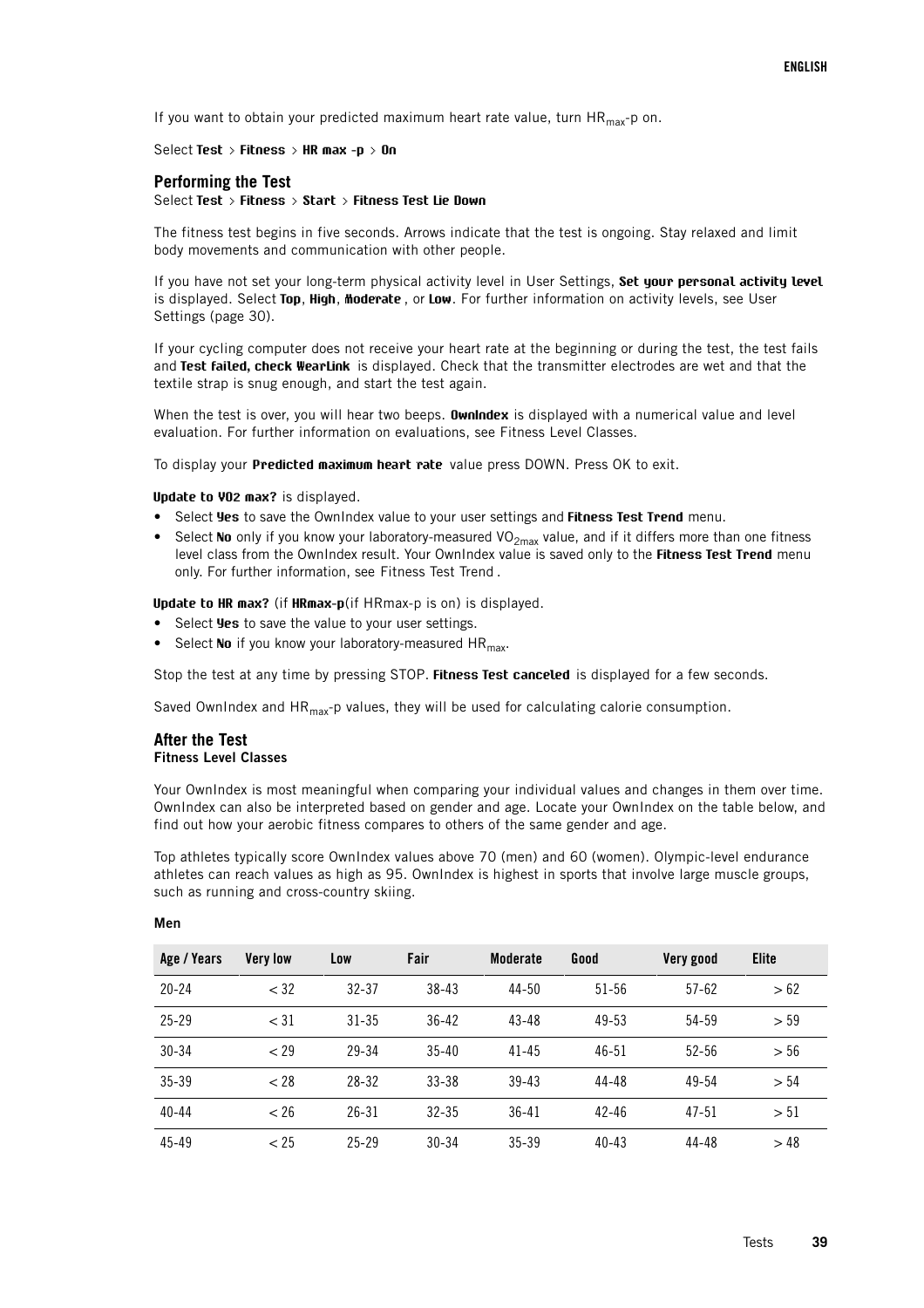| Age / Years | <b>Very low</b> | Low       | Fair      | Moderate  | Good      | Very good | Elite |
|-------------|-----------------|-----------|-----------|-----------|-----------|-----------|-------|
| $50 - 54$   | < 24            | 24-27     | 28-32     | $33 - 36$ | $37 - 41$ | $42 - 46$ | >46   |
| 55-59       | $<$ 22          | $22-26$   | $27 - 30$ | $31 - 34$ | $35 - 39$ | $40 - 43$ | >43   |
| $60 - 65$   | < 21            | $21 - 24$ | $25 - 28$ | 29-32     | $33 - 36$ | $37 - 40$ | >40   |

**Women**

| Age / Years | <b>Very low</b> | Low       | Fair      | <b>Moderate</b> | Good      | Very good | <b>Elite</b> |
|-------------|-----------------|-----------|-----------|-----------------|-----------|-----------|--------------|
| $20 - 24$   | < 27            | $27 - 31$ | $32 - 36$ | $37 - 41$       | $42 - 46$ | $47 - 51$ | > 51         |
| $25 - 29$   | < 26            | $26 - 30$ | $31 - 35$ | $36 - 40$       | $41 - 44$ | $45 - 49$ | > 49         |
| $30 - 34$   | < 25            | $25 - 29$ | $30 - 33$ | $34 - 37$       | $38 - 42$ | $43 - 46$ | >46          |
| 35-39       | < 24            | $24 - 27$ | $28 - 31$ | $32 - 35$       | $36 - 40$ | $41 - 44$ | >44          |
| $40 - 44$   | < 22            | $22 - 25$ | $26 - 29$ | $30 - 33$       | $34 - 37$ | 38-41     | >41          |
| 45-49       | < 21            | $21 - 23$ | $24 - 27$ | 28-31           | $32 - 35$ | $36 - 38$ | > 38         |
| 50-54       | < 19            | $19 - 22$ | $23 - 25$ | $26 - 29$       | $30 - 32$ | $33 - 36$ | > 36         |
| 55-59       | < 18            | $18 - 20$ | $21 - 23$ | $24 - 27$       | $28 - 30$ | $31 - 33$ | > 33         |
| 60-65       | < 16            | $16 - 18$ | $19 - 21$ | $22 - 24$       | $25 - 27$ | $28 - 30$ | > 30         |

The classification is based on a literature review of 62 studies where  $VO_{2max}$  was measured directly in healthy adult subjects in the USA, Canada and 7 European countries. Reference: Shvartz E, Reibold RC. Aerobic fitness norms for males and females aged 6 to 75 years: a review. **Aviat Space Environ Med; 61:3-11, 1990.**

### **Fitness Test Trend**

### Select **Test > Fitness > Trend**

See how your OwnIndex value has been developing in the **Trend** menu. Up to 16 OwnIndex values and respective dates are included in the display. When the test trend file becomes full, the oldest result is automatically deleted.

The most recent test date, a graph of your OwnIndex results, and the latest OwnIndex value are displayed. Scroll UP or DOWN to view other values.

### **Delete OwnIndex Value**

### Select **Test > Fitness > Trend**

Select the value you wish to delete and press and hold LIGHT > **Delete value? No/Yes** is displayed. Confirm with OK.

### **Analyzing OwnIndex Results with Polar ProTrainer 5 Software**

Downloading test results to the Polar ProTrainer 5 software offers you the possibility of analyzing results in various ways, as well as accessing more detailed information about your progress. The software also allows you to make graphical comparisons with previous results. The Polar Fitness Test results are downloaded automatically to the software when you download exercise data using the Transfer data option.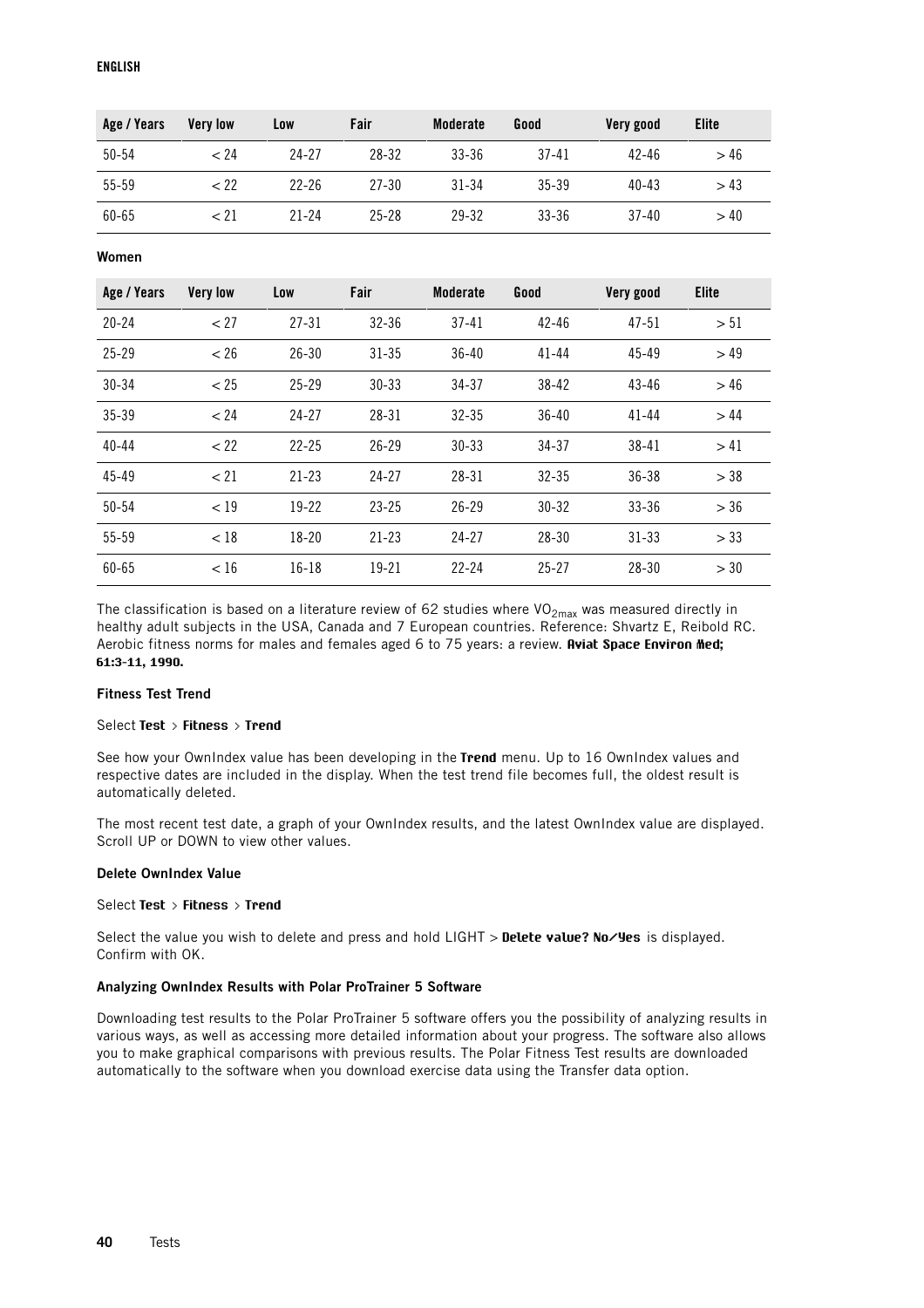# <span id="page-40-0"></span>**10. BACKGROUND INFORMATION**

# <span id="page-40-1"></span>**Polar Sport Zones**

Polar sport zones offer a new level of effectiveness in heart rate-based training. Training is divided into five sport zones based on percentages of your maximum heart rate. With sport zones, you can easily select and monitor training intensities and follow Polar's sport zones-based training programs.

| <b>Target zone</b> | Intensity % of<br>$HR_{max}$ , bpm | <b>Example</b><br>durations | <b>Training benefit</b>                                                                                                                                                                                                                                                                                               |
|--------------------|------------------------------------|-----------------------------|-----------------------------------------------------------------------------------------------------------------------------------------------------------------------------------------------------------------------------------------------------------------------------------------------------------------------|
| <b>MAXIMUM</b>     | 90-100%<br>$171 - 190$ bpm         | less than 5<br>minutes      | <b>Benefits:</b> Maximal or near maximal effort for<br>breathing and muscles.<br>Feels like: Very exhausting for breathing and<br>muscles.<br>Recommended for: Very experienced and fit<br>cyclists. Short intervals only, usually final<br>preparation for short riding events.                                      |
| <b>HARD</b>        | 80-90%<br>152-171 bpm              | 2-20 minutes                | <b>Benefits:</b> Increased ability to sustain high<br>speed endurance.<br>Feels like: Muscular fatigue and heavy<br>breathing.<br>Recommended for: Experienced cyclists for<br>all year round training varying length. Becomes<br>more important during pre-competition season.                                       |
| <b>MODERATE</b>    | 70-80%<br>$133 - 152$ bpm          | $10 - 60$<br>minutes        | Benefits: Enhances general training pace,<br>makes moderate intensity efforts easier and<br>improves efficiency.<br>Feels like: Riding in at good pace with<br>constantly high cadence.<br><b>Recommended for: Cyclists progressing</b><br>towards events or looking for performance<br>gains.                        |
| <b>LIGHT</b>       | 60-70%<br>114-133 bpm              | $60 - 300$<br>minutes       | Benefits: Improves general base fitness,<br>improves recovery and boosts metabolism.<br>Feels like: Comfortable and easy, low muscle<br>and cardiovascular load.<br>Recommended for: Everybody for long<br>training sessions during base training periods<br>and for recovery exercises during competition<br>season. |
| <b>VERY LIGHT</b>  | $50 - 60%$<br>$104 - 114$ bpm      | $20 - 60$<br>minutes        | Benefits: Helps to warm up and cool down and<br>assists recovery.<br>Feels like: Very easy, little strain.<br>Recommended for: For recovery and<br>cool-down exercises throughout the training<br>season.                                                                                                             |

 $HR<sub>max</sub>$  = Maximum heart rate (220-age). Example: 30 years old, 220-30=190 bpm.

Cycling in **sport zone 1 (Very light)** is done at very low intensity. The main training principle is that performance level improves after training during the recovery period, not only during training. You can accelerate your recovery process with very light intensity training.

**Sport zone 2 (Light)** is for endurance training, an essential part of any training program. Cycling sessions in this zone are easy and aerobic. Long-duration training in this light zone results in effective energy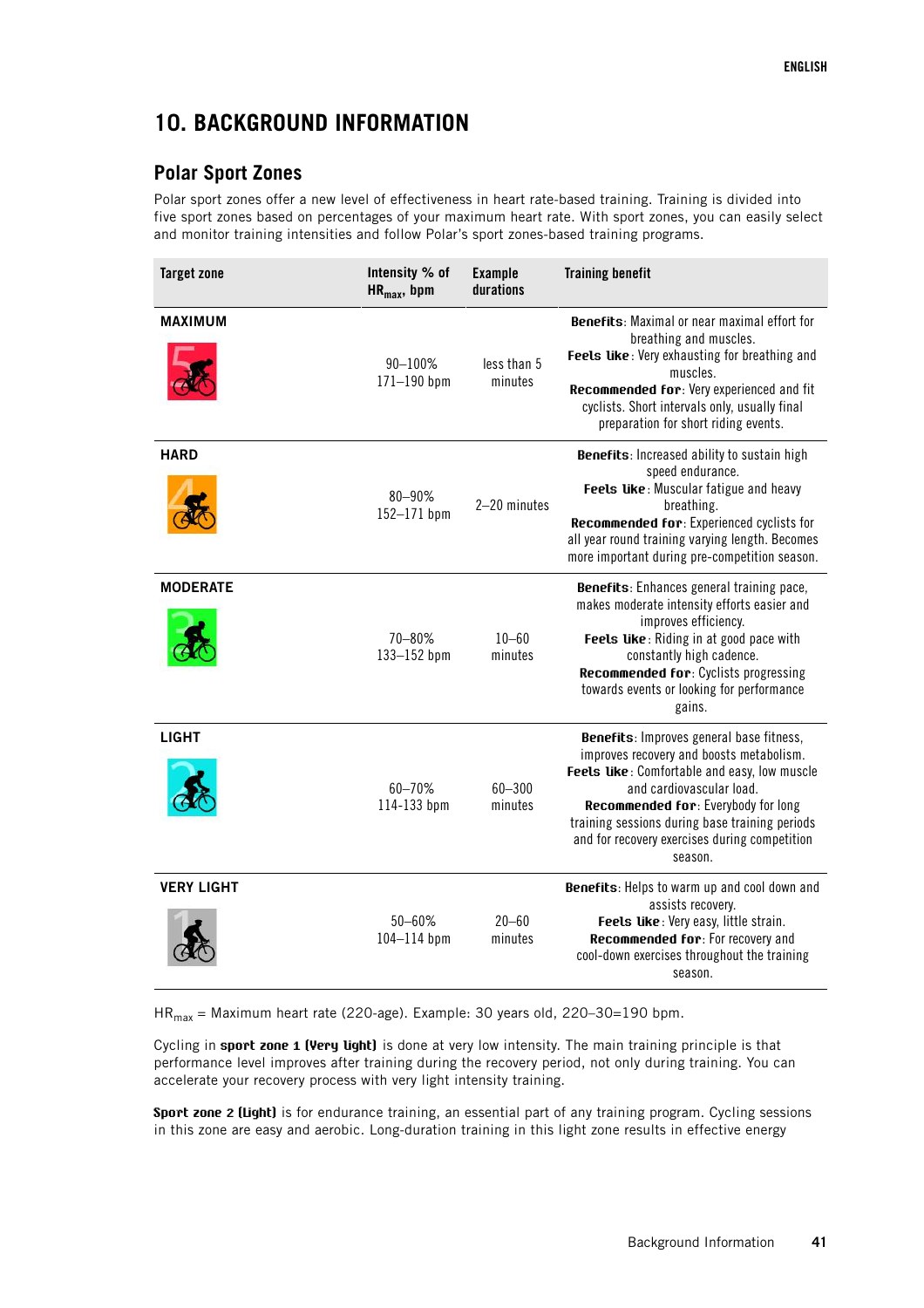expenditure. Progress will require persistence.

Aerobic power is enhanced in **sport zone 3 (Moderate)** . The training intensity is higher than in sport zones 1 and 2, but still mainly aerobic. Training in sport zone 3 may, for example, consist of intervals followed by recovery. Cycling in this zone is especially effective for improving the efficiency of blood circulation in the heart and skeletal muscles.

If your goal is to compete at top potential, you will have to train in **sport zones 4 (Hard) and 5 (Maximum)**. In these zones, cycling is aerobic, in intervals of up to 12 minutes. The shorter the interval, the higher the intensity. Sufficient recovery between intervals is very important. The training pattern in zones 4 and 5 is designed to produce peak performance.

When cycling in a certain sport zone, the mid-section of the zone is a good target, but don't keep your heart rate at that exact point all the time. Training intensity, recovery level, environmental and other such factors will all contribute to heart rate responses. It is, therefore, important to pay attention to subjective feelings of tiredness and to adjust the training program accordingly.

A simple way of making use of the sport zones is making your target heart rate zones. For further instructions, see [Plan your training \(page](#page-8-1) 9).

After the session is over exercise duration in the sport zone is displayed. Access the **Weekly** display for the sport zones you have been exercising in, and the time spent exercising in one. The Polar ProTrainer 5 software offers up to 10 sport zones to better serve your training needs and heart rate reserve.

## <span id="page-41-0"></span>**OwnZone Training**

Your cycling computer automatically determines an individual and safe exercise intensity zone: your OwnZone. The unique Polar OwnZone defines your personal training zone for aerobic training. The function guides you through your warm-up, and takes your present physical and mental condition into account. For most adults, OwnZone corresponds to 65-85% of maximum heart rate

OwnZone can be determined in 1-5 minutes during a warm-up period by cycling, walking, jogging, or doing some other sport. The idea is to start exercising slowly at a light intensity, and to gradually increase intensity and heart rate. OwnZone is developed for healthy people. Some health conditions may cause heart rate variability-based OwnZone determination to fail. These conditions include high blood pressure, cardiac arrhythmias, and certain medications.

Listening to and interpreting the signals your body sends during physical exertion is an important part of getting fit. Since warm-up routines differ for different types of exercise, and since your physical and mental state may also vary from day to day (due to stress or illness), using the OwnZone function for every session guarantees the most effective heart rate target zone for that particular type of exercise and day.

<span id="page-41-1"></span>For more information on how to determine your OwnZone see ???.

### **Maximum Heart Rate**

Maximum heart rate (HR<sub>max</sub>) is the highest number of heartbeats per minute (bpm) during maximum physical exertion. It is individual and depends on age, hereditary factors, and fitness level. It may also vary for different types of sports.  $HR_{max}$  is used to express exercise intensity.

### **Determining Maximum Heart Rate**

Your  $HR_{max}$  can be determined in several ways.

The most accurate way is to have your  $HR_{max}$  clinically measured. A stress test supervised by a cardiologist or exercise physiologist is usually performed on a treadmill or a maximal treadmill/ bicycle.

You can also determine your  $HR_{max}$  by taking a field test together with a training partner.

An estimate or a HR<sub>max</sub>-p score that predicts your HR<sub>max</sub>can be obtained by taking a Polar Fitness Test.

The commonly used formula: 220 - age, although research shows that the method is not very accurate, especially for older persons or those who have been fit for many years.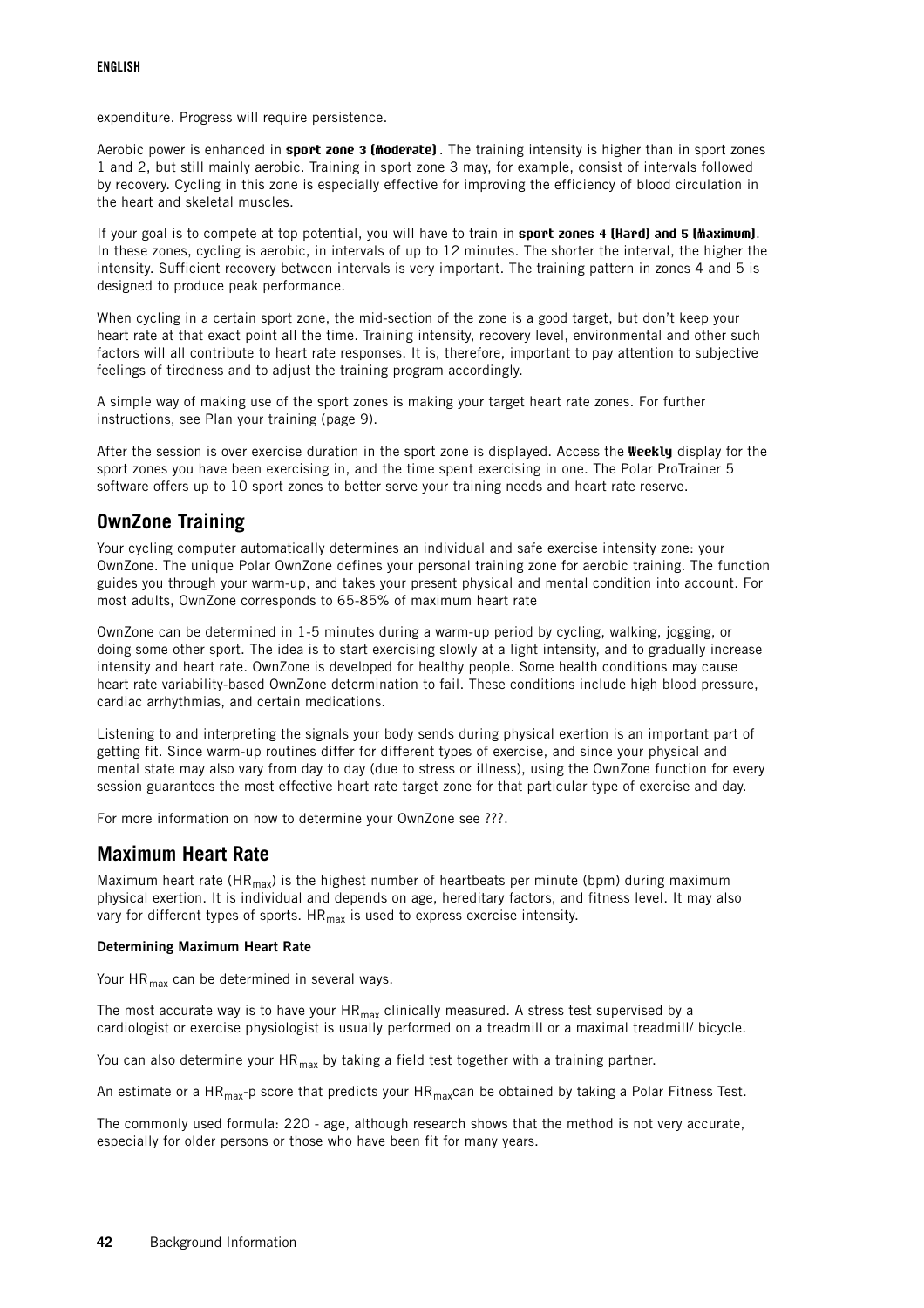If you have done some hard training in recent weeks and know that you can safely reach maximum heart rate, you can safely take a test to determine your  $HR_{max}$  yourself. Having a training buddy during the test is recommended. If you are uncertain, consult your physician before undertaking the test.

Here is an example of a simple test.

**Step 1:** Warm up for 20 minutes on a flat surface, building up to your usual training pace.

**Step 2:** Choose a hill that will take more than 2 minutes to climb. Cycle up the hill once, building to as hard a pace as you can hold for 20 minutes. Return to the base of the hill.

**Step 3:** Cycle up the hill again, building towards a pace you could just about hold for 10 minutes. Note your highest heart rate. Your maximum is approximately 10 beats higher than the noted value.

**Step 4:** Cycle back down the hill, allowing your heart rate to drop 30-40 beats per minute.

**Step 5:** Cycle up the hill once again at a pace that you can only hold for 1 minute. Try to cycle halfway up the hills. Note your highest heart rate. This brings you close to your maximum heart rate. Use this value as your maximum heart rate to set training zones.

<span id="page-42-0"></span>**Step 6:** Make sure you get a good cool-down, a minimum of 15 minutes.

### **Heart Rate Value in a Sitting Position**

HR<sub>sit</sub> is your average heart rate when completely still (i.e. while sitting). To easily determine HR<sub>sit</sub>, wear your transmitter, sit down, and do not engage in any physical activity. For a more precise measurement, repeat the procedure several times and calculate your average.

### <span id="page-42-1"></span>**Heart Rate Reserve**

Heart rate reserve (HRR) is the difference between maximum heart rate (HR<sub>max</sub>), and resting heart rate  $(HR_{rest})^*$ . HRR is used to calculate exercise heart rates. It is the range within which heart rate varies depending on exertion level. HRR equals oxygen uptake reserve (VO<sub>2</sub>R).

Exercise heart rate can be determined by using the Karvonen formula\*\*. Add the given percentage of heart rate reserve to resting heart rate.

Exercise HR = % of target intensity (HR<sub>max</sub> – HR<sub>rest</sub>) + HR<sub>rest</sub>

Example:

Target intensity 70 % HRR for a person with HR $_{max}$  201 bpm and HR $_{rest}$  50 bpm

Exercise HR= 70% (201-50) + 50

Exercise HR=156 bpm

For a precise exercise heart rate, you need your exact  $HR_{max}$  and  $HR_{rect}$ . When using estimated  $HR_{max}$ exercise heart rate values are always estimates.

\*In Polar CS400 and CS600 cycling computers, the heart rate value during a resting state is measured in a sitting position (HR<sub>sit</sub>). This is for practical reasons since HR<sub>sit</sub> is used in energy expenditure calculation because of accuracy. HR $_{\rm sit}$  matches the low intensity to which different exercise intensities can be compared.

\*\*Karvonen M, Kentala K, Mustala O. The effects of training on heart rate: a longitudinal study. **Ann Med Exp Biol Fenn 1957; 35: 307-315.**

### <span id="page-42-2"></span>**Heart Rate Variability**

Heart rate varies with every heartbeat. Heart rate variability (HRV) is the variation of beat-to-beat intervals, also known as R-R intervals.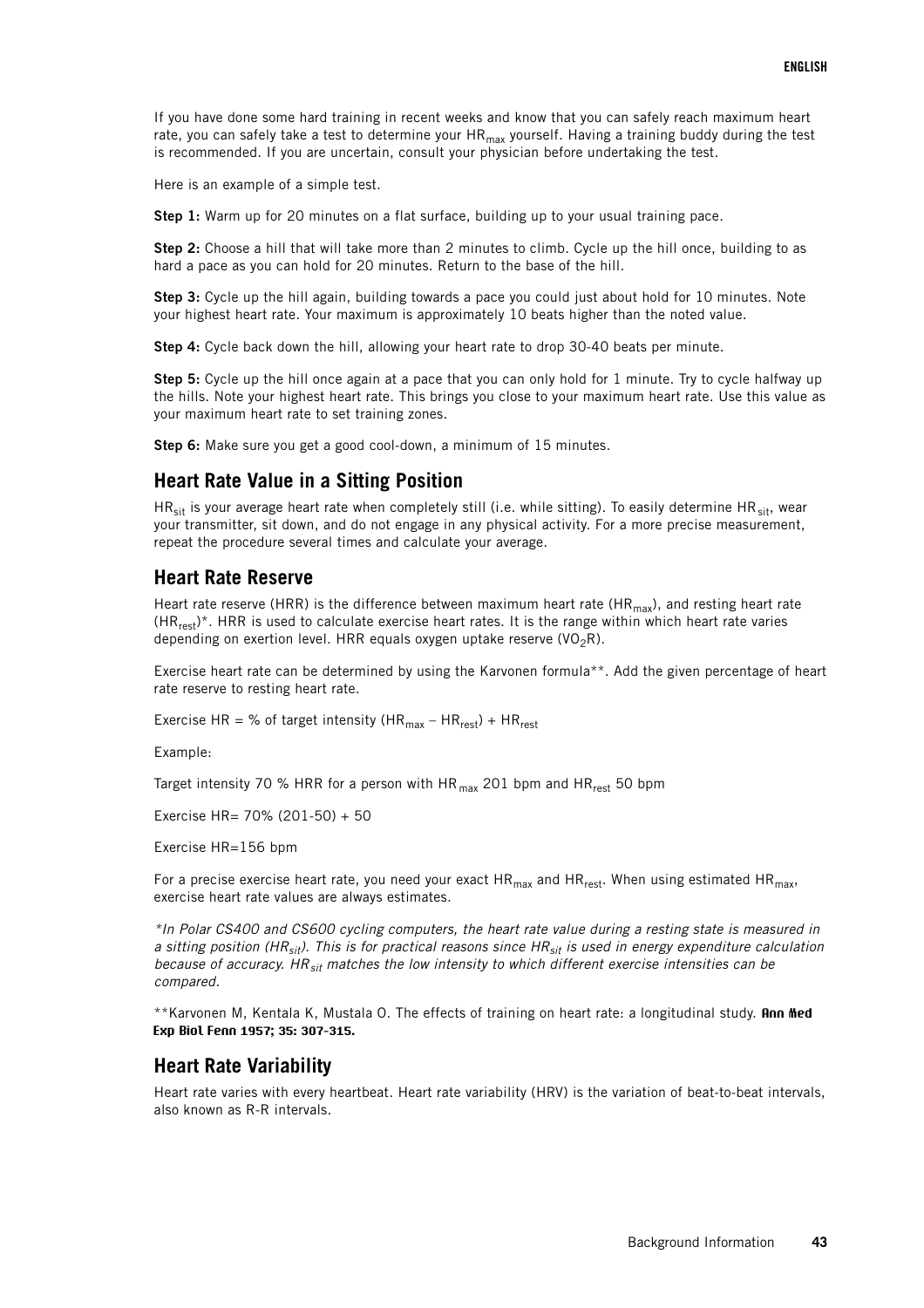

HRV indicates the fluctuations of heart rate around an average heart rate. An average heart rate of 60 beats per minute (bpm) does not mean that the interval between successive heartbeats would be exactly 1.0 sec, instead they may fluctuate/vary from 0.5 sec up to 2.0 sec.

HRV is affected by aerobic fitness. HRV of a well-conditioned heart is generally large at rest. Other factors that affect HRV are age, genetics, body position, time of day, and health status. During exercise, HRV decreases as heart rate and exercise intensity increase. HRV also decreases during periods of mental stress.

HRV is regulated by the autonomic nervous system. Parasympathetic activity decreases heart rate and increases HRV, whereas sympathetic activity increases heart rate and decreases HRV.

<span id="page-43-0"></span>HRV is used in the Ownzone and OwnIndex features.

### **Polar Article Library**

For more facts and know-how to enhance your cycling, visit [Polar Article Library](http://articles.polar.fi/en/1_segment.html) [http://articles.polar.fi/en/1\_segment.html].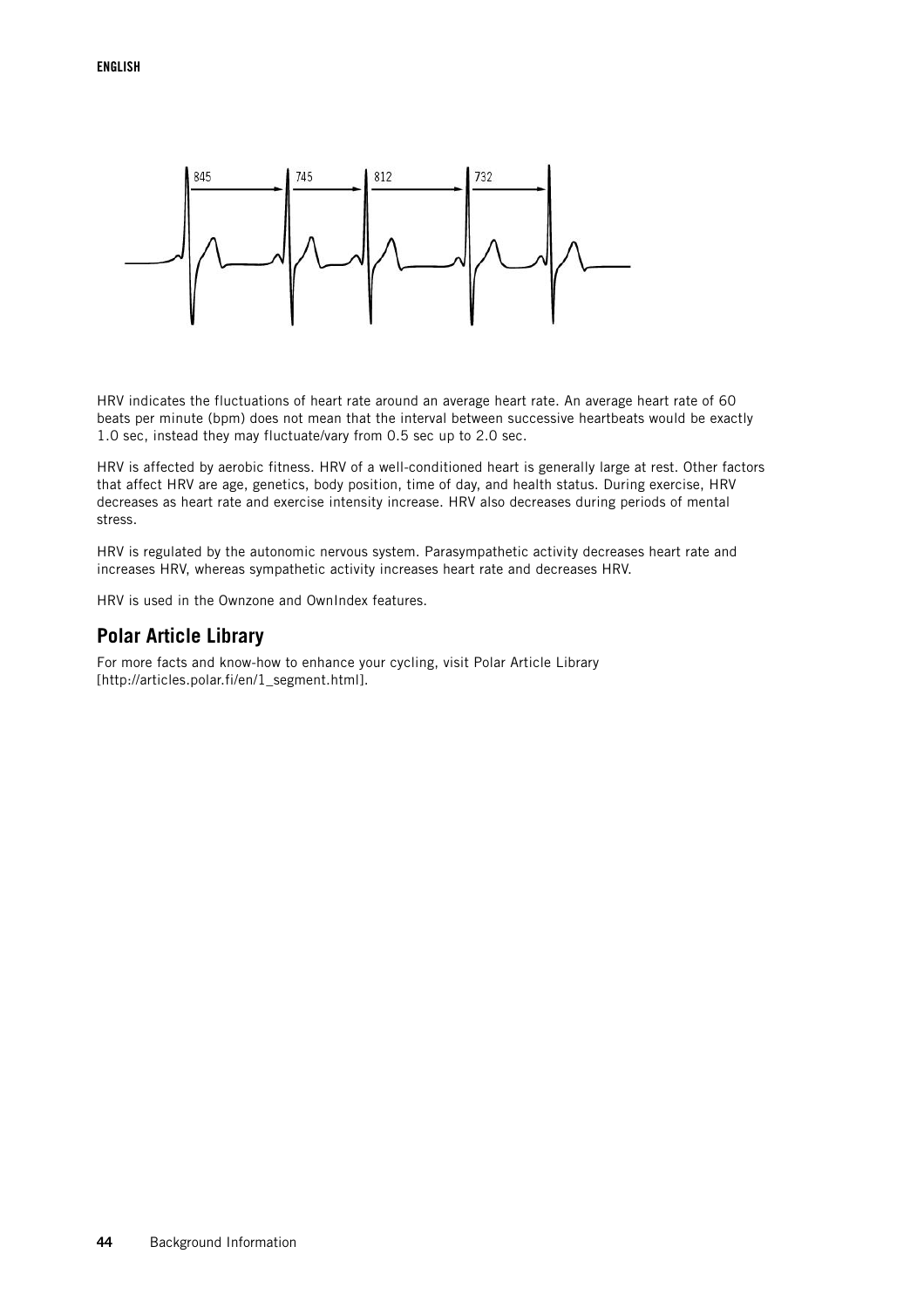# <span id="page-44-0"></span>**11. CUSTOMER SERVICE INFORMATION**

### <span id="page-44-1"></span>**Care and Maintenance**

### <span id="page-44-2"></span>**Caring of Your Product**

Like any electronic device, the Polar cycling computer should be treated with care. The suggestions below will help you fulfill guarantee obligations and enjoy this product for many years to come.

**Detach the transmitter connector from the strap and rinse the strap under running water after every use.** Dry the connector with a soft towel. Never use alcohol or any abrasive material (steel wool or cleaning chemicals).

**Wash the strap regularly in a washing machine at 40ºC/104ºF or at least after every fifth use.** This ensures reliable measurement and maximizes the life span of the transmitter. Use a washing pouch. Do not soak, spin-dry, iron, dry clean or bleach the strap. Do not use detergent with bleach or fabric softener. Never put the transmitter connector in the washing machine or drier!

**Dry and store the strap and connector separately, to maximize the transmitter battery lifetime.** Wash the strap in a washing machine before long-term storage and always after use in pool water with high chlorine content.

Keep your cycling computer, transmitter, speed, cadence and power sensors in a cool and dry place. Do not keep them in a damp environment, in non-breathable material (a plastic bag or a sports bag) nor with conductive material (a wet towel). The cycling computer and the speed and cadence\* sensors are water resistant, so you can use them in the rain. To maintain the water resistance, do not wash the cycling computer or the speed or cadence\* sensors with a pressure washer or sink them under water. Do not expose to direct sunlight for extended periods.

Keep your cycling computer clean. Clean the cycling computer, speed and cadence\* sensors with a mild soap and water solution and in the end rinse them with clean water. Do not immerse them in water. Dry them carefully with a soft towel. Never use alcohol or any abrasive material such as steel wool or cleaning chemicals.

Avoid hard hits to the cycling computer and speed and cadence as these may damage the sensor units.

<span id="page-44-3"></span>\* Optional sensors.

### **Service**

During the two-year guarantee/warranty period, we recommend that you service the product at an authorized Polar Service Center only. The warranty does not cover damage or consequential damage caused by service not authorized by Polar Electro. For further information, see [Limited International Polar](#page-50-0) [Guarantee \(page](#page-50-0) 51).

<span id="page-44-4"></span>For more information on local after sales services, consult the Polar Customer Service Card.

### **Changing Batteries**

We recommend that you have the battery replaced by an authorized Polar Service Center. Avoid opening the sealed battery cover, but if you choose to change the battery yourself, follow the instructions carefully on the next page.

To change the batteries of the cycling computer and transmitter yourself, carefully follow the instructions in Changing Cycling Computer Battery. All batteries are changed the same way.

<span id="page-44-5"></span>If you would prefer Polar to replace the battery, contact an authorized Polar Service Center.

### **Changing Cycling Computer Battery**

To change the cycling computer battery, you need a coin and a battery (CR 2354).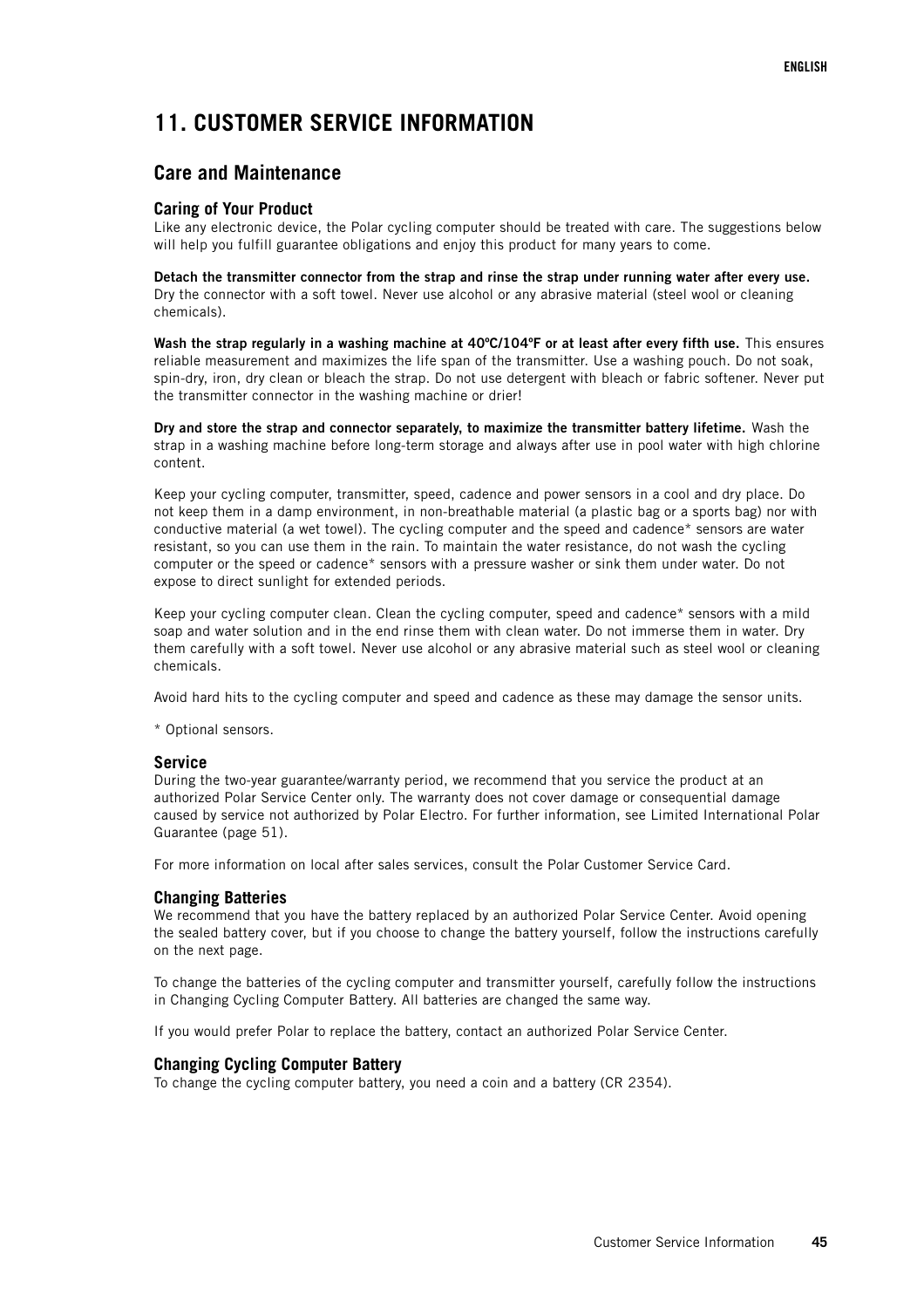- 1. Using a coin that sits tight into the back cover groove, open the battery cover by pressing slightly and turning counter clockwise.
- 2. Remove the battery cover. The battery is attached to the cover, which should be lifted carefully. Remove the battery and replace with a new one. Be careful not to damage the threads of the back cover.
- 3. Place the positive (+) side against the cover and negative (-) side of the battery against the cycling computer.
- 4. The sealing ring of the battery cover is also attached to the cover. Only replace the sealing ring if it is damaged. Before closing the battery cover, make sure that the cover's sealing ring is undamaged and it is placed correctly in its groove.
- 5. Put the battery cover in its place and turn the cover clockwise with a coin to CLOSE position. Make sure that the cover is closed properly!



Excessive use of the backlight drains the cycling computer's battery more rapidly. In cold conditions, the low battery indicator may appear, and disappear again when you return to a warmer environment. To ensure the maximum lifespan of the battery cover, open it only when changing battery. When changing the battery, make sure the sealing ring is not damaged, in which case you should replace it with a new one. Battery kits with sealing rings are available at well-equipped Polar retailers and authorized Polar Service Centers. In the USA and Canada, sealing rings are available at authorized Polar Service Centers only.

Keep batteries away from children. If swallowed, contact a doctor immediately. Batteries should be properly disposed of according to local regulations.

### **Transmitter connector**

To change the battery yourself, follow below instructions.

- 1. Using a coin, open the battery cover by turning it counterclockwise to OPEN.
- 2. Insert the battery (CR2025) inside the cover with

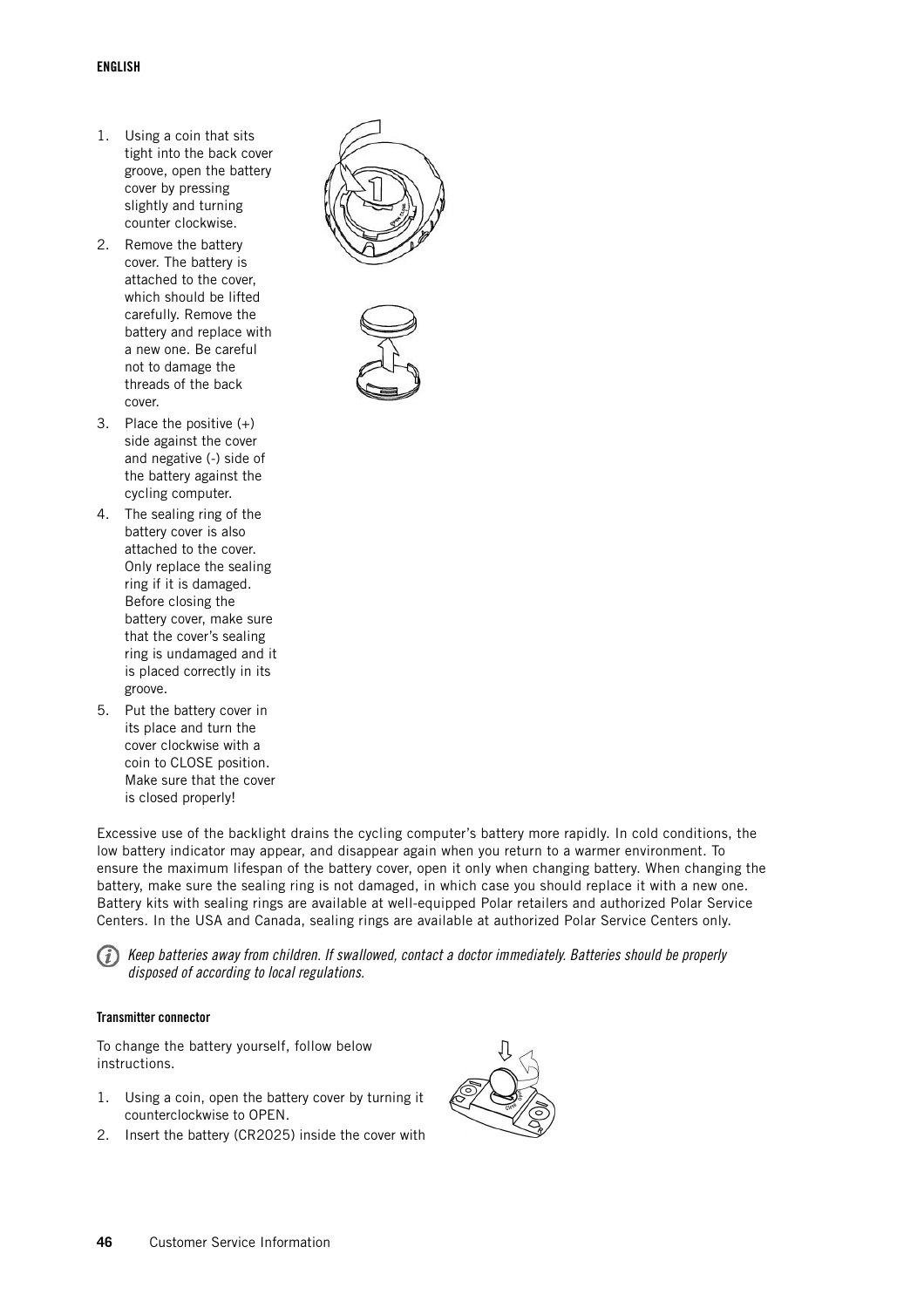the positive (+) side against the cover. Make sure the sealing ring is in the groove to ensure water resistance.

- 3. Press the cover back into the connector.
- 4. Use the coin to turn the cover clockwise to CLOSE.

Open the cover only when changing the battery to ensure a long life, and make sure the sealing ring is not damaged, in which case you should replace it with a new one.

Battery kits with sealing rings are available at Polar retailers and authorized Polar Service Centers. In the USA and Canada, sealing rings are available at authorized Polar Service Centers only.

#### **Speed and Cadence Sensors Battery**

Contact your authorized Polar Service Center for replacement speed and cadence sensors. The Service will test the sensor after replacing the battery.

### <span id="page-46-0"></span>**Precautions**

### <span id="page-46-1"></span>**Interference During Exercise Electromagnetic Interference and Exercise Equipment**

Disturbance may occur near high-voltage power lines, traffic lights, overhead lines of electric railways, electric bus lines or trams, televisions, car motors, bike computers, some motor-driven exercise equipment, cellular phones, or at electric security gates. To avoid erratic readings, move away from possible sources of disturbance.

Exercise equipment with electronic or electrical components such as LED displays, motors and electrical brakes may cause interfering stray signals. To solve these problems, try the following:

- 1. Remove the transmitter from your chest and use the exercise equipment as you would normally.
- 2. Move the cycling computer around until you find an area in which it displays no stray reading or does not flash the heart symbol. Interference is often strongest directly in front of the display panel of the equipment, while the left or right side of the display is relatively free of disturbance.
- 3. Put the transmitter back on your chest and keep the cycling computer in this interference-free area as much as possible.

If the cycling computer still does not work with the exercise equipment, it may be electrically too noisy for wireless heart rate measurement.

### <span id="page-46-2"></span>**Minimizing Risks When Exercising**

Exercise may include some risk. Before beginning a regular exercise program, it is recommended that you answer the following questions concerning your health status. If you answer yes to any of these questions, we recommend that you consult a doctor before starting any training program.

- Have you been physically inactive for the past 5 years?
- Do you have high blood pressure or high blood cholesterol?
- Do you have symptoms of any disease?
- Are you taking any blood pressure or heart medication?
- Do you have a history of breathing problems?
- Are you recovering from a serious illness or medical treatment?
- Do you use a pacemaker or other implanted electronic device?
- Do you smoke?
- Are you pregnant?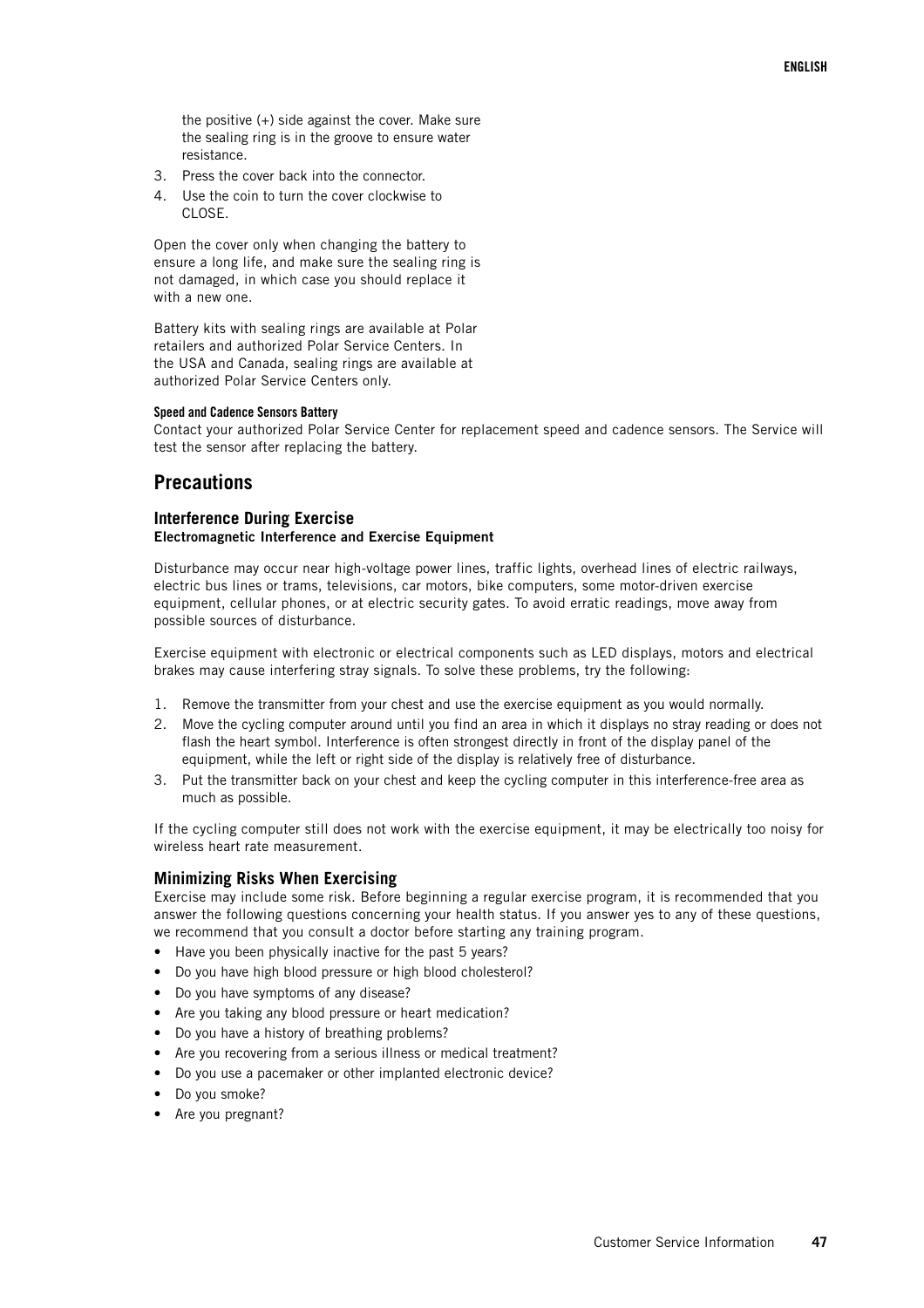### **ENGLISH**

Note that in addition to exercise intensity, medications for heart conditions, blood pressure, psychological conditions, asthma, breathing, etc., as well as some energy drinks, alcohol, and nicotine may also affect heart rate.

It is important to be sensitive to your body's responses during exercise. **If you feel unexpected pain or excessive fatigue when exercising, it is recommended that you stop the exercise or continue at a lighter intensity.**

**Notice to individuals with pacemakers, defibrillators or other implanted electronic devices.** Individuals who have a pacemaker use the Polar cycling computer at their own risk. Before starting use, we always recommend a maximal exercise stress test under a doctor's supervision. The test is to ensure the safety and reliability of the simultaneous use of the pacemaker and the Polar cycling computer.

**If you are allergic to any substance that comes into contact with your skin or if you suspect an allergic reaction due to using the product,** check the listed materials in Technical Specifications. To avoid any skin reaction to the transmitter, wear it over a shirt, but moisten the shirt well under the electrodes to ensure flawless operation.



The combined impact of moisture and intense abrasion may cause a black color to come off the transmitter's surface, possibly staining light-colored clothes. If you use insect repellent on your skin, you must ensure that it does not come into contact with the transmitter.

# <span id="page-47-0"></span>**Technical Specifications**

### **Cycling computer**

The wrist unit is a class 1 Laser Product Battery life: <br>
Average 1 year (1h/day, 7 days/week) Battery type:<br>Battery sealing ring:<br>C-ring 20 Operating temperature:  $-10^{\circ}$ C to  $+50^{\circ}$ C / 14 °F to 122 °F Materials: Thermoplastic polymer Heart rate measuring range: 15-240 Current speed display range: 0-127 km/h or 0-75 mph Ascent resolution: 5 m / 20 ft

### **Cycling computer limit values**

Maximum files: 99 Maximum time: 99 h 59 min 59 s<br>Maximum lans. Maximum laps: Total duration: 9999h 59min 59s Total calories: 999 999 kcal Total exercise count: 99999 Total ascent: 304795 m / 999980 ft

### **Transmitter**

Battery type CR 2025<br>Battery life CR 2025 Operating temperature<br>
Connector material<br>
Strap material<br>
Strap material<br>
25% Polye

0-ring 20.0 x 1.0 Material: silicone Watch accuracy:  $Better than \pm 0.5$  seconds / day at 25 °C / 77 °F temperature. Accuracy of heart rate monitor:  $\pm 1\%$  or 1 bpm, whichever larger. Definition applies to stable conditions. Altitude display range: -550 m ... +9000 m / -1800 ft ... +29500 ft

Total distance: 999 999 km / 621370 mi

Battery life<br>Battery life Average 700 hours of use<br>Battery sealing ring and the Average 700 hours of use Battery sealing ring O-ring 20.0 x 1.0 Material FPM<br>Operating temperature -10 °C to +50 °C / 14 °F to 122 °F Strap material 35% Polyester, 35% Polyester, 35% Polyester, 35% Polyester, 35% Polyester, 30% Polyurethane<br>30 m (Suitable for bathing and swimming) 30 m (Suitable for bathing and swimming)

### **Polar WebLink using IrDA Communication, Polar ProTrainer 5™**

System Requirements: PC

Windows® 2000/XP (32bit)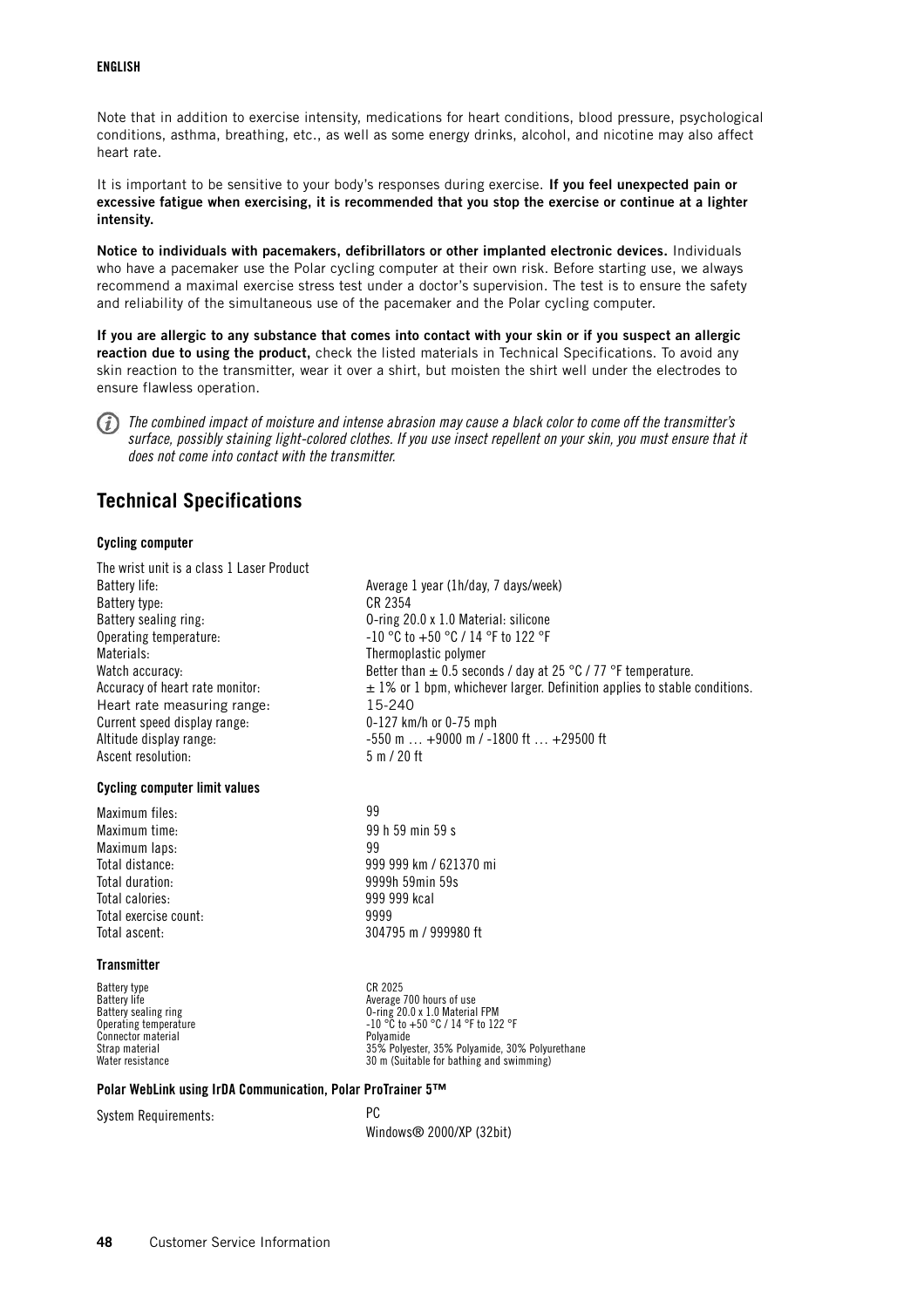IrDA compatible port (an external IrDA device or an internal IR port) Additionally, for the software your PC must have a Pentium II 200 MHz processor or faster, SVGA or higher resolution monitor, 50 MB hard disk space and a CD-ROM drive.

The Polar cycling computer displays your performance indicators. It indicates the level of physiological strain and intensity during exercise. It also measures speed and distance when cycling with a Polar Speed sensor. The Polar Cadence Sensor is designed to measure cadence when cycling. No other use is intended or implied.

The Polar Cycling Computer should not be used for obtaining environmental measurements that require professional or industrial precision. Furthermore, the device should not be used to obtain measurements when engaged in airborne or underwater activities.

Water resistance of Polar products is tested according to International Standard ISO 2281. Products are divided into three different categories according to water resistance. Check the back of your Polar product for the water resistance category and compare it to the chart below. Please note that these definitions do not necessarily apply to products of other manufacturers.

| Marking on case back | Wash<br>splashes,<br>sweat,<br>raindrops<br>etc. | <b>Bathing and</b><br>swimming | <b>Skin diving</b><br>with<br>snorkel (no<br>air tanks) | <b>SCUBA</b><br>diving (with<br>air tanks) | <b>Water resistant</b><br>characteristics             |
|----------------------|--------------------------------------------------|--------------------------------|---------------------------------------------------------|--------------------------------------------|-------------------------------------------------------|
| Water resistant      | χ                                                |                                |                                                         |                                            | Splashes, raindrops<br>etc.                           |
| Water resistant 50m  | χ                                                | χ                              |                                                         |                                            | Minimum for<br>bathing and<br>swimming*.              |
| Water resistant 100m | X                                                | χ                              | χ                                                       |                                            | For frequent use in<br>water but not SCUBA<br>diving. |

<span id="page-48-0"></span>\*These characteristics also apply to Polar WearLink+ transmitters marked Water resistant 30m.

## **Frequently Asked Questions**

**What should I do if...**

### **...the battery symbol and Battery low is displayed?**

The low battery indicator is usually the first sign of an expired battery. However, in cold conditions the low battery indicator may appear. The indicator will disappear as soon as you return to a normal temperature. When the symbol appears, the cycling computer sounds and backlight are automatically deactivated. For further information on changing the battery, see [Care and Maintenance \(page](#page-44-1) 45).

### **...I do not know where I am in the menu?**

Press and hold STOP until the time of day is displayed.

### **...there are no reactions to any buttons?**

Reset the cycling computer by pressing all the side buttons simultaneously for 2 seconds. After the reset, press the red button, **Start with bike settings** is displayed. You can either accept the bike settings with OK or change the bike settings. Then **Basic Settings** is displayed. Set the time and date, all the rest of the settings are saved. For more information see [Basic Settings \(page](#page-5-2) 6) and [Measuring Wheel Size \(page](#page-5-1) 6). If you do not want to change the rest of the settings you can skip them by pressing and holding STOP. All the exercise data is saved.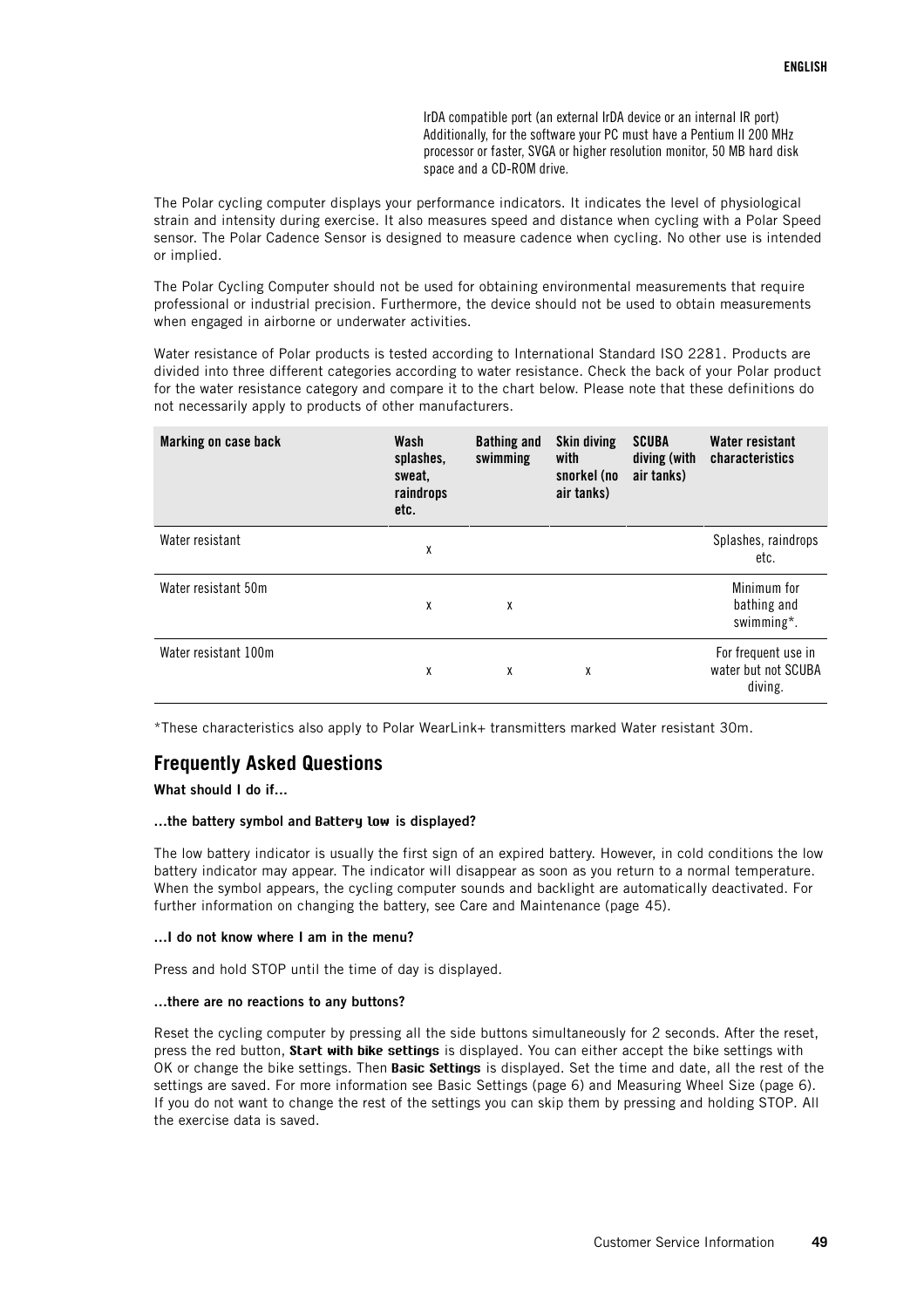### **...the cycling computer does not measure the calories?**

Burnt calories are calculated only when you are wearing the transmitter and all the basic settings are done correctly. For more information see [Basic Settings \(page](#page-5-2) 6).

### **...another person with a cycling computer or a heart rate monitor is causing interference?**

Se[e Precautions \(page](#page-46-0) 47).

### **...the heart rate reading becomes erratic, extremely high or shows nil (00)?**

- Make sure the cycling computer is no further than 1 m / 3 ft from the transmitter.
- Make sure the transmitter belt has not loosened during exercise.
- Make sure the textile electrodes in the sports apparel fit snugly.
- Make sure that the electrodes of the transmitter / sports apparel are moistened.
- Make sure the transmitter / sports apparel is clean.
- Make sure that there is no other heart rate transmitter within 1 m / 3 ft.
- Strong electromagnetic signals can cause erratic readings. For further information, see [Precautions](#page-46-0) (page 47[\)](#page-46-0).
- If the erratic heart rate reading continues despite moving away from the source of disturbance, slow down your speed and check your pulse manually. If you feel it corresponds to the high reading on the display, you may be experiencing cardiac arrhythmia. Most cases of arrhythmia are not serious, but consult your doctor nevertheless.
- A cardiac event may have altered your ECG waveform. In this case, consult your physician.

#### **…Check WearLink! is displayed and your cycling computer cannot find your heart rate signal?**

- Make sure the cycling computer is no further than 1 m / 3 ft from the transmitter.
- Make sure the transmitter belt has not loosened during exercise.
- Make sure the textile electrodes in sports apparel fit snugly.
- Make sure that the electrodes of the transmitter / sports apparel are moistened.
- Make sure the transmitter / electrodes in the sports apparel are clean and undamaged.
- If the heart rate measurement does not work with the sports apparel, try using a WearLink strap. If your heart rate is detected with the strap, the problem is most probably in the apparel. Please contact the apparel retailer / manufacturer.
- If you have done all of the above-mentioned actions, and the message still appears and heart rate measurement does not work, the battery of your transmitter may be empty. For further information, see [Care and Maintenance \(page](#page-44-1) 45).

#### **Check Speed! is displayed?**

For further information, consult Speed Sensor user manual.

#### **...the altitude keeps changing even if I am not moving?**

The cycling computer converts measured air pressure into an altitude reading. This is why changes in the weather may cause changes in altitude readings.

#### **…the altitude readings are inaccurate?**

Your altimeter may show faulty altitude if it is exposed to external interference like strong wind or air conditioning. In this case, try to calibrate the altimeter. If the readings are constantly inaccurate, dirt may be blocking the air pressure channels. In this case, send the cycling computer to a Polar Service Center.

#### **....Memory low is displayed?**

**Memory low** is displayed when there is approximately one hour of memory space left. Once the memory has been depleted **Memory full** is displayed. To free memory space, transfer exercise data to Polar ProTrainer 5 software, and delete from the cycling computer memory.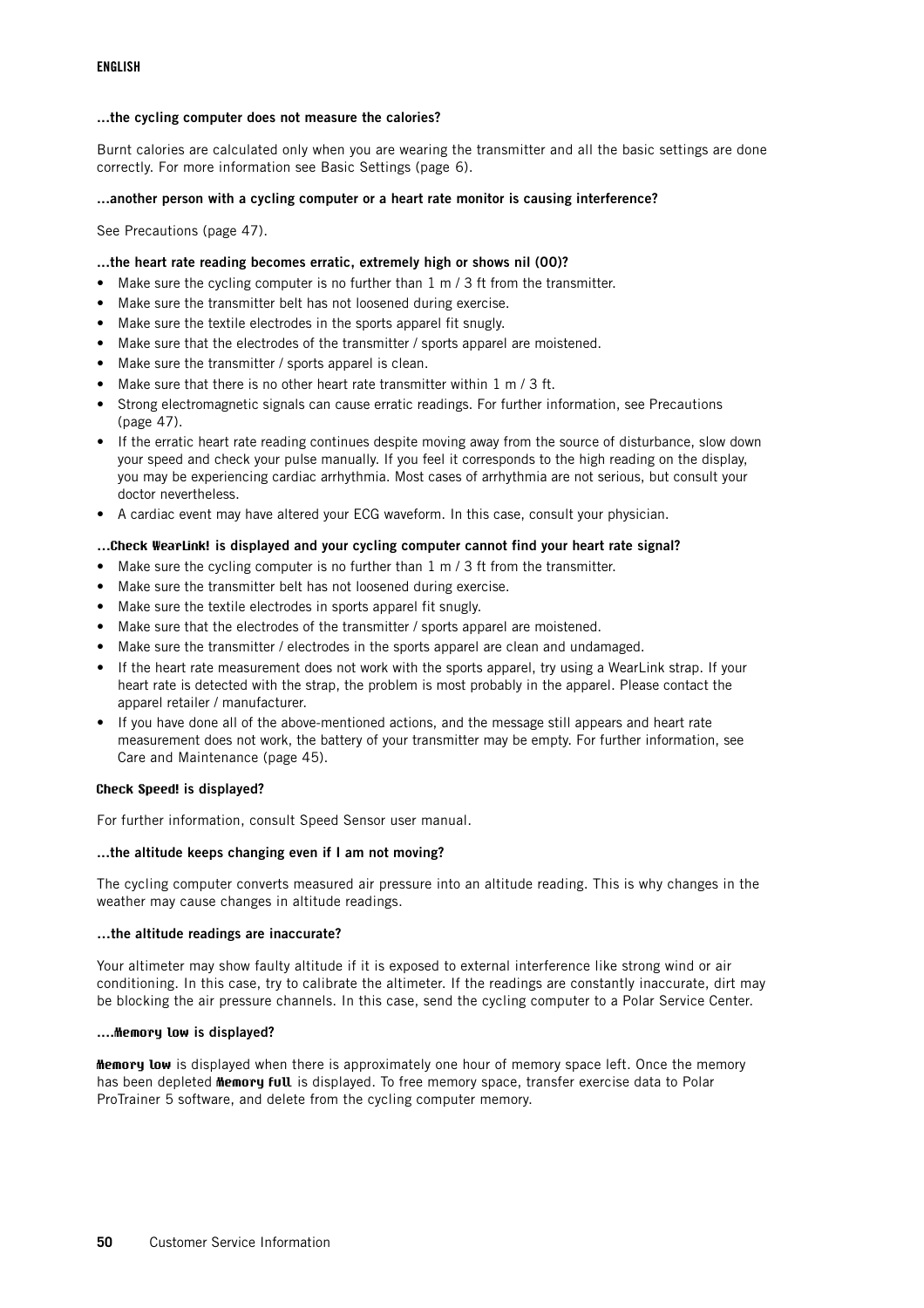## <span id="page-50-0"></span>**Limited International Polar Guarantee**

- This guarantee does not affect the consumer's statutory rights under applicable national or state laws in force, or the consumer's rights against the dealer arising from their sales/purchase contract.
- This limited Polar international guarantee is issued by Polar Electro Inc. for consumers who have purchased this product in the USA or Canada. This limited Polar international guarantee is issued by Polar Electro Oy for consumers who have purchased this product in other countries.
- Polar Electro Oy/Polar Electro Inc. guarantees the original consumer/purchaser of this device that the product will be free from defects in material or workmanship for two (2) years from the date of purchase.
- **The receipt of the original purchase is your proof of purchase!**
- The guarantee does not cover the battery, normal wear and tear, damage due to misuse, abuse, accidents or non-compliance with the precautions; improper maintenance, commercial use, cracked, broken or scratched cases/displays, elastic strap and Polar apparel.
- The guarantee does not cover any damage/s, losses, costs or expenses, direct, indirect or incidental, consequential or special, arising out of, or related to the product.
- Items purchased second hand are not covered by the two (2) year warranty, unless otherwise stipulated by local law.
- During the guarantee period, the product will be either repaired or replaced at any of the authorized Polar Service Centers regardless of the country of purchase.

Guarantee with respect to any product will be limited to countries where the product has been initially marketed.

### CE 0537

This product is compliant with Directives 93/42/EEC. The relevant Declaration of Conformity is available at [www.support.polar.fi/declaration\\_of\\_conformity](http://www.support.polar.fi/declaration_of_conformity) [http://www.support.polar.fi/declaration\_of\_conformity].



This crossed out wheeled bin marking shows that Polar products are electronic devices and are in the scope of Directive 2002/96/EC of the European Parliament and of the Council on waste electrical and electronic equipment (WEEE) and batteries and accumulators used in products are in the scope of Directive 2006/66/EC of the European Parliament and of the Council of 6 September 2006 on batteries and accumulators and waste batteries and accumulators. These products and batteries/accumulators inside Polar products should thus be disposed of separately in EU countries.



This marking shows that the product is protected against electric shocks.

Polar Electro Oy is a ISO 9001:2000 certified company.

Copyright © 2011 Polar Electro Oy, FIN-90440 KEMPELE, Finland.

All rights reserved. No part of this manual may be used or reproduced in any form or by any means without prior written permission of Polar Electro Oy. The names and logos marked with a™ symbol in this user manual or in the package of this product are trademarks of Polar Electro Oy, except for Sound Blaster, which is a trademark of Creative Technology, Ltd. The names and logos marked with a ® symbol in this user manual or in the package of this product are registered trademarks of Polar Electro Oy, except that Windows is a registered trademark of Microsoft Corporation.

### <span id="page-50-1"></span>**Polar Disclaimer**

- The material in this manual is for informational purposes only. The products it describes are subject to change without prior notice, due to the manufacturer's continuous development program.
- Polar Electro Inc./Polar Electro Oy makes no representations or warranties with respect to this manual or with respect to the products described herein.
- Polar Electro Inc./Polar Electro Oy shall not be liable for any damages, losses, costs or expenses, direct, indirect or incidental, consequential or special, arising out of, or related to the use of this material or the products described herein.

This product is protected by one or several of the following patents:

FI23471, USD49278S, USD492784S, USD492999S, FI68734, US4625733, DE3439238, GB2149514, HK81289, FI88972,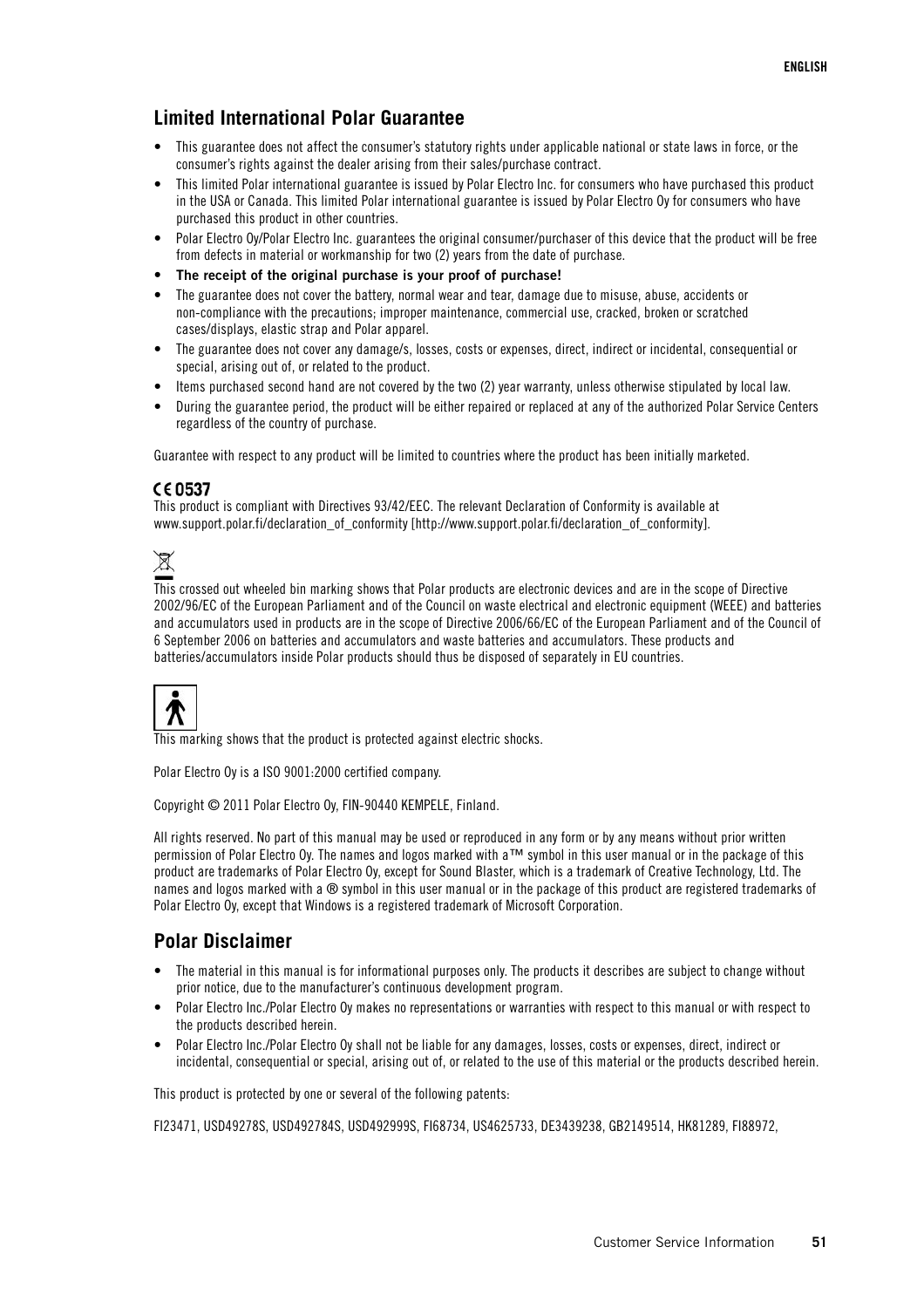### **ENGLISH**

US5486818, DE9219139.8, GB2258587, FR2681493, HK306/1996, FI96380, WO95/05578, EP665947, US5611346, JP3568954, DE69414362, FI110303, WO96/20640, EP 0748185, US6104947, FI100924, EP 836165, US 6229454, DE 69709285, FI112028, EP 0984719, US 6361502, FI 111801, US 6418394, EP1124483, WO9855023, FI114202, US 6537227, FI112844, EP 724859 B1, US 5628324, DE 69600098T2, FI110915, FI 113614.

Other patents pending.

Manufactured by:

Polar Electro Oy

Professorintie 5

FIN-90440 KEMPELE

Tel +358 8 5202 100

Fax +358 8 5202 300

[www.polar.fi](http://www.polar.fi) [http://www.polar.fi]

17931877.02 ENG C 02/2011